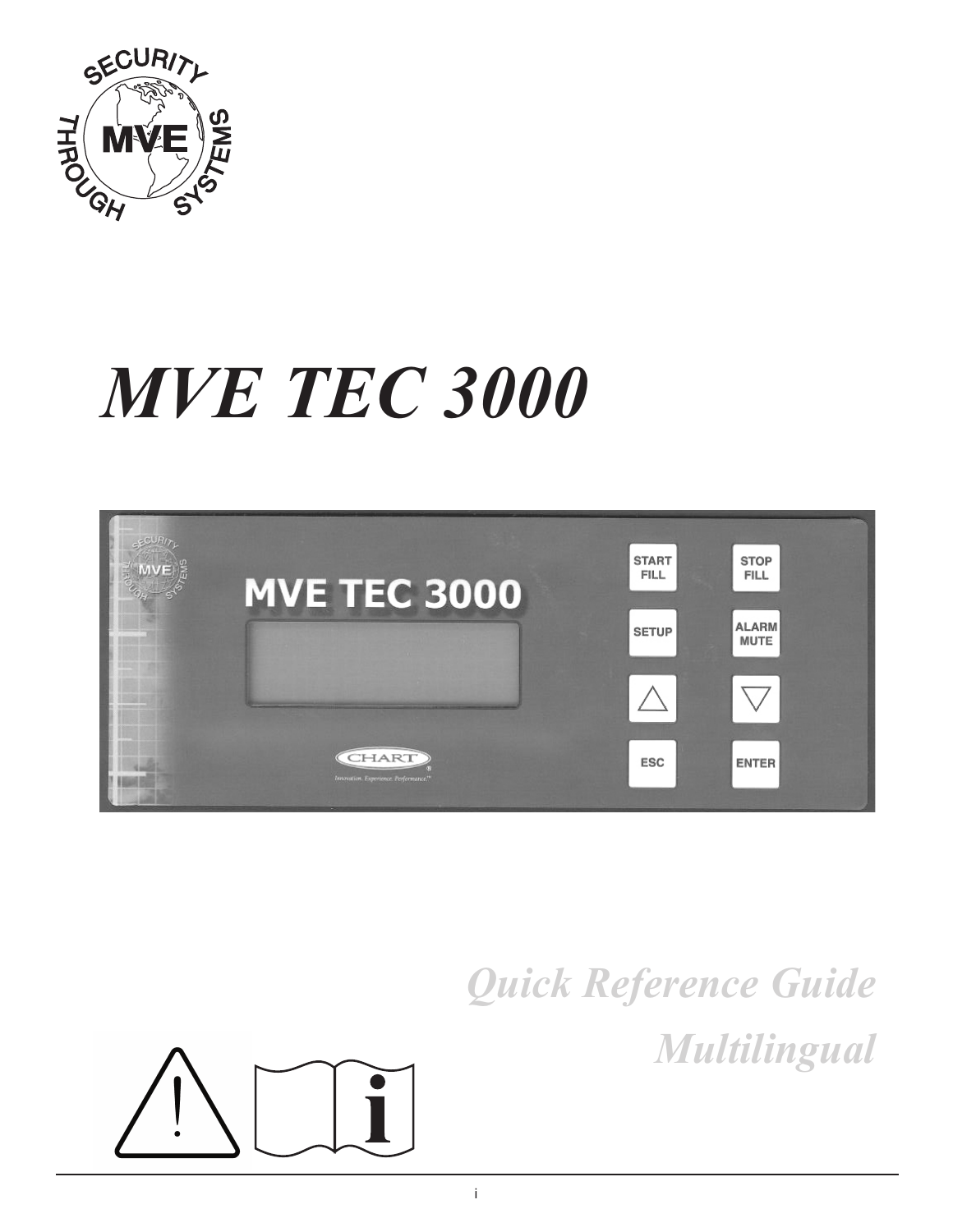# **Table of Contents**

| <b>Product Identification</b>   |
|---------------------------------|
|                                 |
|                                 |
|                                 |
|                                 |
|                                 |
| <b>High Level Alarm Setting</b> |
| <b>High Level Setting</b>       |
| <b>Low Level Setting</b>        |
| Low Level Alarm Setting         |
|                                 |
|                                 |
|                                 |
|                                 |
|                                 |
|                                 |
|                                 |
|                                 |
|                                 |

NOTE: All MVE models are a Class 1, externally powered, continuous operation medical device. They are not suitable for use with flammable anesthetics. This equipment has been tested and found to comply with the limits for medical devices to IEC 601-1-2: [or EN 60601-1-1-2:2001 or Medical Device Directive 93/42/EEC].

NOTE: MVE liquid nitrogen freezers should be installed by an authorized MVE Distributor per the TEC 3000 Technical Manual, PN 13289499.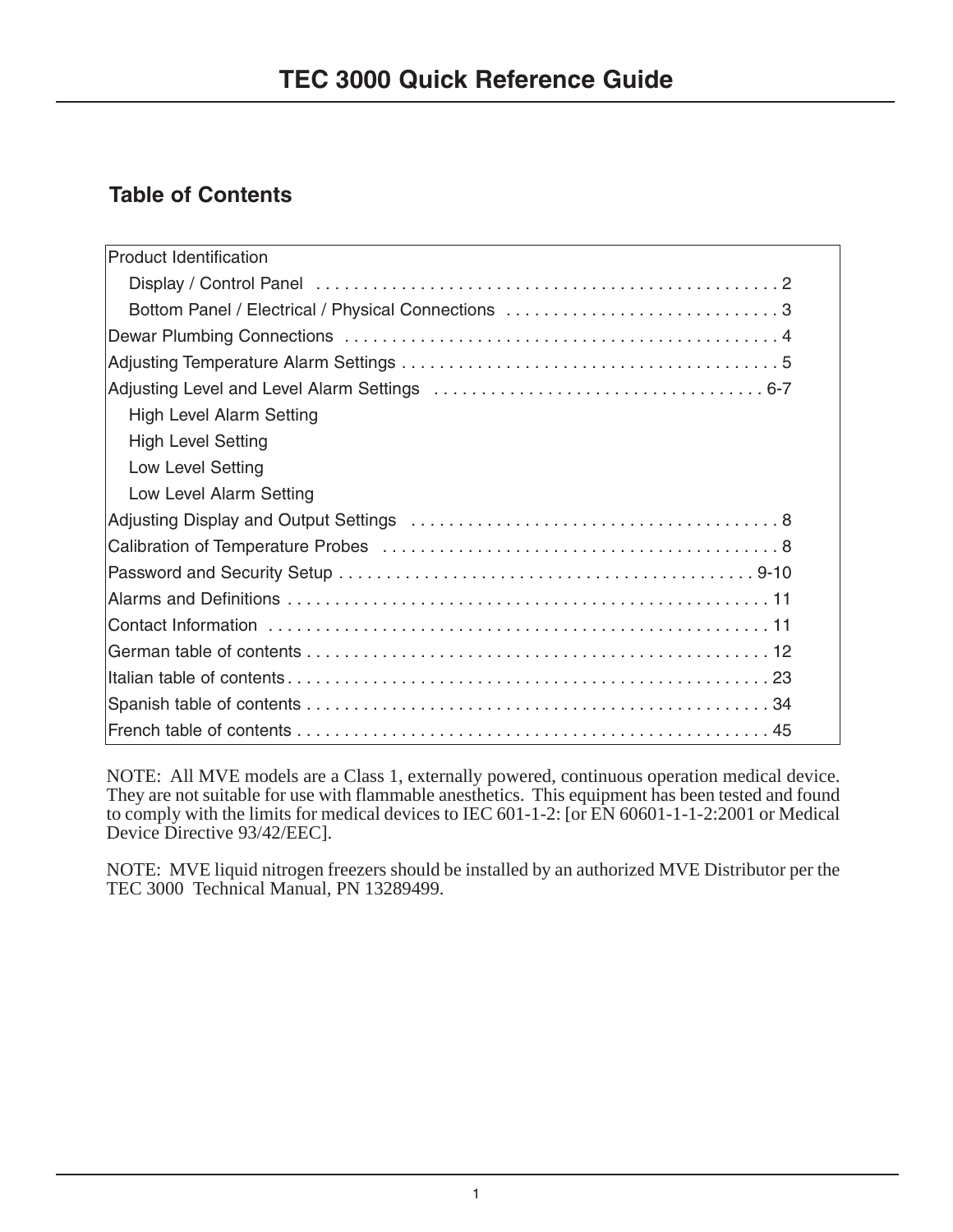

Table 1: Front Panel Identification

| A 4 x 20 Liquid Crystal Display (LCD) shows the value of all current<br>conditions including Temperature and Liquid Nitrogen Level. The<br>display also shows any current alarm conditions that may exist. |
|------------------------------------------------------------------------------------------------------------------------------------------------------------------------------------------------------------|
|                                                                                                                                                                                                            |
|                                                                                                                                                                                                            |
|                                                                                                                                                                                                            |
|                                                                                                                                                                                                            |
| Used to manually fill the freezer with liquid nitrogen. This button may                                                                                                                                    |
| also be pressed to clear "fog" from the storage area to increase                                                                                                                                           |
|                                                                                                                                                                                                            |
| Used to manually end the filling cycle. After pressing this button, the                                                                                                                                    |
| unit will not resume filling until the low level setting is reached, or the                                                                                                                                |
|                                                                                                                                                                                                            |
| Used to adjust the value of all user adjustable functions including                                                                                                                                        |
|                                                                                                                                                                                                            |
| Used to silence the audible alarm. Also used to reset the latching                                                                                                                                         |
|                                                                                                                                                                                                            |
| Used to increase number values during "Setup" modes. Press once                                                                                                                                            |
| to decrease incrementally. Hold the button to scroll through values                                                                                                                                        |
| quickly. May also be used to toggle "YES/NO" or "ON/OFF" values.                                                                                                                                           |
| Used to decrease number values during "Setup" modes. Press once                                                                                                                                            |
| to decrease incrementally. Hold the button to scroll through values                                                                                                                                        |
| quickly. May also be used to toggle "YES/NO" or "ON/OFF" values.                                                                                                                                           |
|                                                                                                                                                                                                            |
| Used to Select any menu for editing or save any user adjustable                                                                                                                                            |
|                                                                                                                                                                                                            |
|                                                                                                                                                                                                            |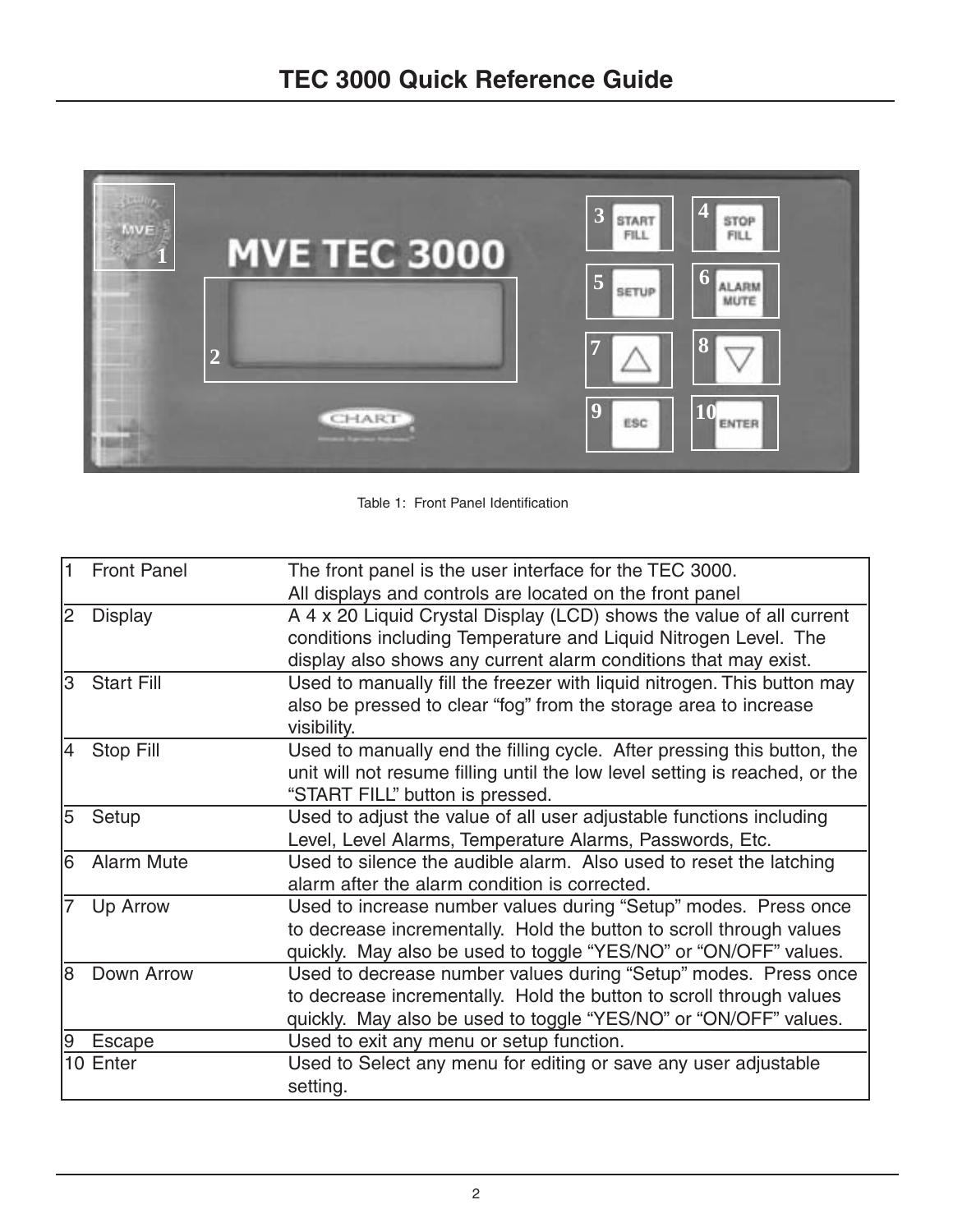

Table 2: Bottom Panel Identification

| 1  | Temp A                 | Connection for Temperature A probe.                                                                                                                                                                                                                      |  |  |
|----|------------------------|----------------------------------------------------------------------------------------------------------------------------------------------------------------------------------------------------------------------------------------------------------|--|--|
| 2  | Temp B                 | Connection for Temperature B probe.                                                                                                                                                                                                                      |  |  |
| 3  | Power                  | Connection for incoming power.                                                                                                                                                                                                                           |  |  |
|    | Connection             |                                                                                                                                                                                                                                                          |  |  |
| 4  | COM <sub>1</sub>       | Connection for RS-485 communications interface.                                                                                                                                                                                                          |  |  |
| 5  | COM <sub>2</sub>       | Redundant Connection for RS-485 communications interface.                                                                                                                                                                                                |  |  |
| l6 | <b>Manual Fill</b>     | Manual Fill button used to override the TEC 3000 software and manually fill the                                                                                                                                                                          |  |  |
|    |                        | freezer.                                                                                                                                                                                                                                                 |  |  |
| 17 | <b>Discreet</b>        | These connections monitor the alarms for High Temp A, Low Level, Low                                                                                                                                                                                     |  |  |
|    | Alarm                  | Battery, and LN2 Supply. They can be wired to any alarm system that uses                                                                                                                                                                                 |  |  |
|    | Connections            | Normally Open (NO) contacts.                                                                                                                                                                                                                             |  |  |
| 18 | Global                 | These connections monitor ALL alarms. They can be wired to any alarm                                                                                                                                                                                     |  |  |
|    | Alarm                  | system that uses Normally Open (NO) or Normally Closed (NC) contacts.                                                                                                                                                                                    |  |  |
|    | Connections            |                                                                                                                                                                                                                                                          |  |  |
| 19 | Main                   | Connection for the main wiring harness. All of the connections for the                                                                                                                                                                                   |  |  |
|    | <b>Harness</b>         | solenoid valves, lid switch, bypass sensor, etc. are located here.                                                                                                                                                                                       |  |  |
|    | Connection             |                                                                                                                                                                                                                                                          |  |  |
|    | 10 Level<br>Connection | Connection for level sensing system. Level sensing is achieved via differential<br>pressure sensor, located inside the TEC 3000. The tube from the level<br>sensing line on the freezer connects here. The connection is a 1/8" (3.2mm)<br>OD hose barb. |  |  |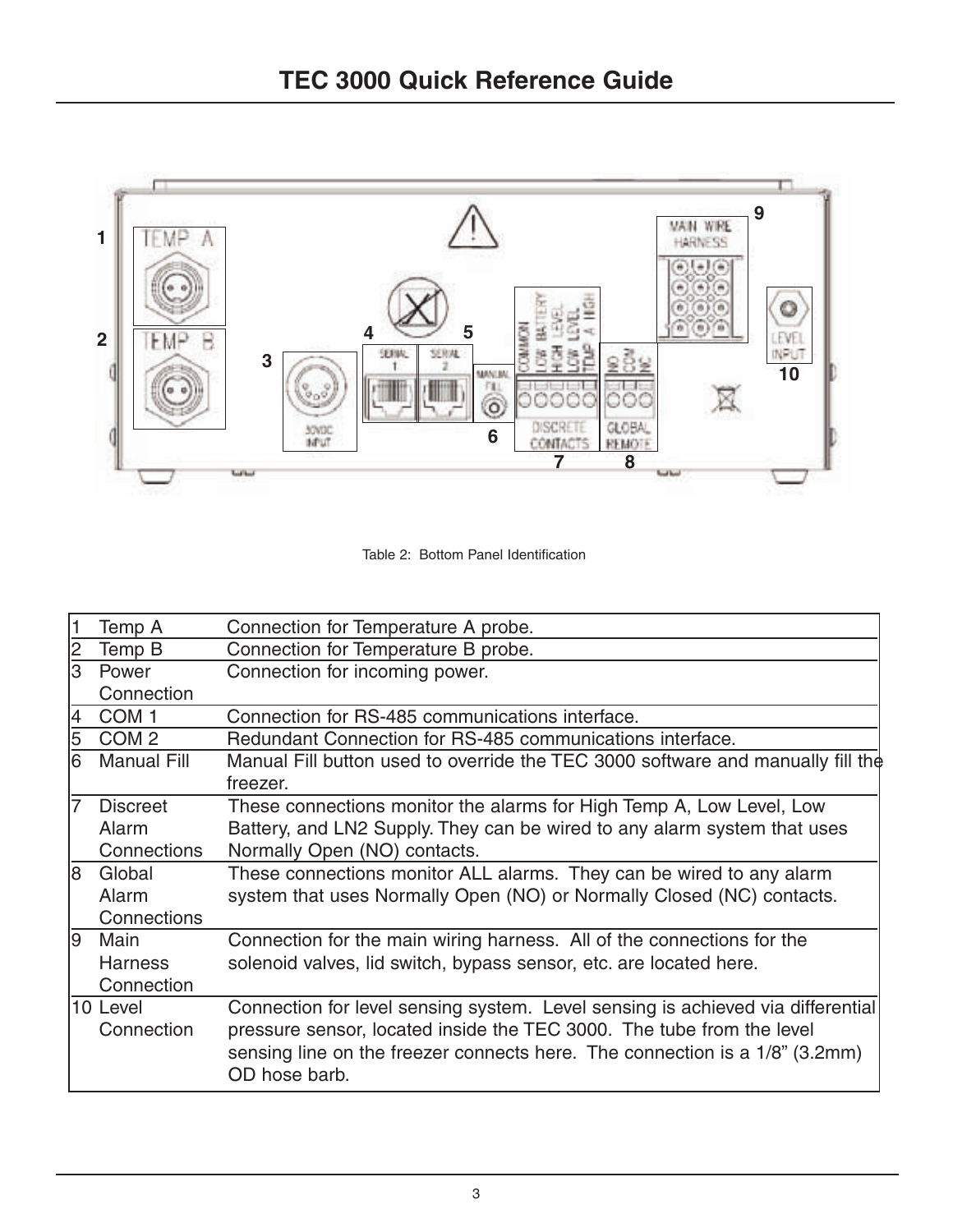Connect a transfer line (included with freezer) from an LN<sub>2</sub> supply tank to the fill connection at the rear of the freezer. Optimum supply tank pressure is 22 to 35 psi (1.5 to 2.4 bar). Although the plumbing assembly has a 50 psi (3.45 bar) pressure relief device, it is recommended that the supply tank be pressurized below 35 psi (2.4 bar) to reduce the  $LN_2$  "flash-off" rate during filling and to maximize the cryogenic valve life. The supply line can be insulated to minimize  $LN_2$  transfer losses. After the transfer hose is securely coupled to the freezer and supply tank, ensure all connections are leak free by opening the valve of the  $LN_2$  supply tank and apply a soap and water solution to each field joint. You should not see bubbles forming at any joint. Wipe away excess soap and water when finished. Before removing the transfer hose, ensure the  $LN_2$  supply tank valve is closed. Slowly and carefully loosen the transfer hose connection to vent any remaining pressure in the line before disconnecting the hose.

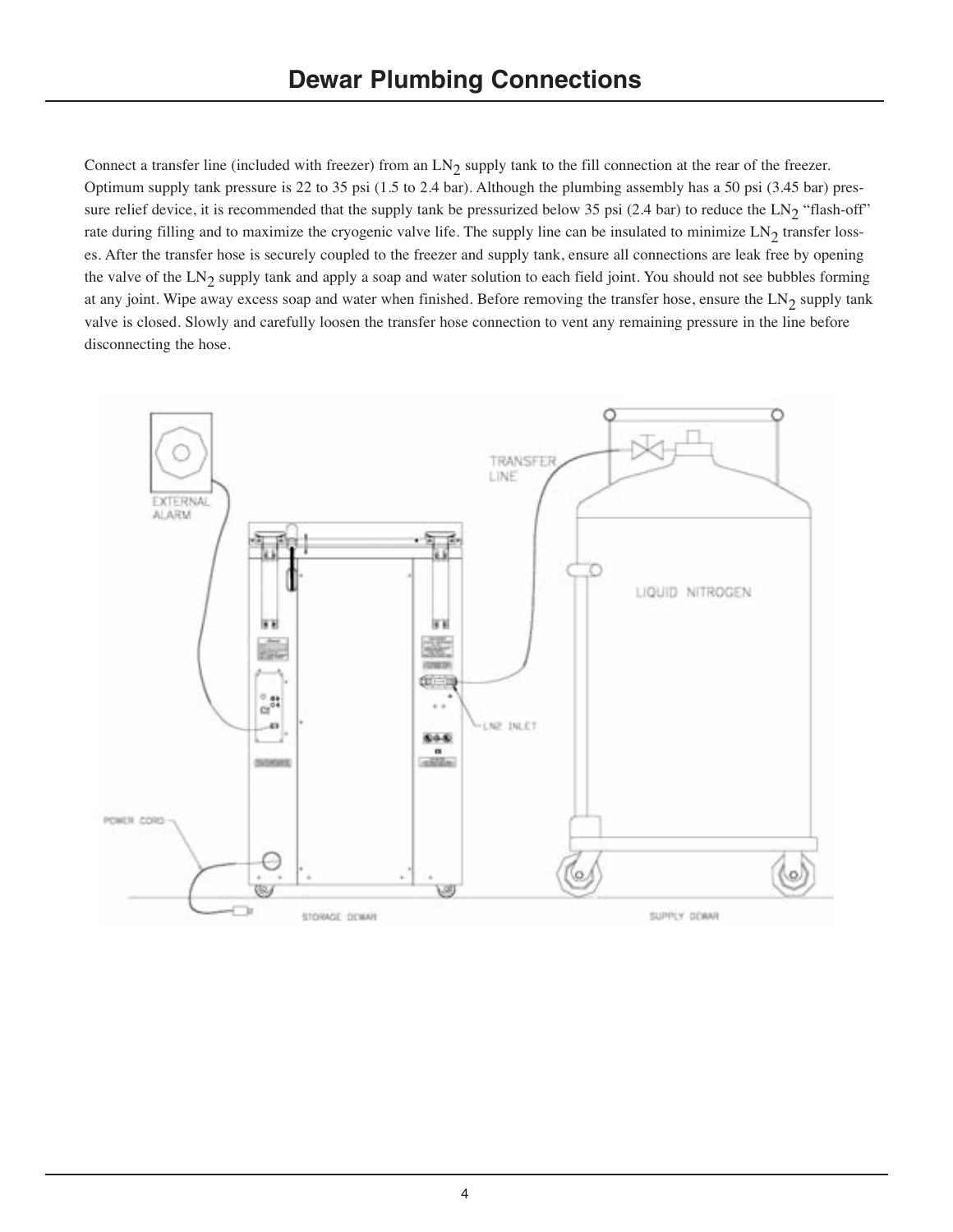The following section describes how to adjust temperature alarm settings. At any time during the following procedure, the user may exit the level by pressing the "Escape" button repeatedly, until the display returns to the "monitor" display mode. After 30 seconds of inactivity, the controller will automatically return to the "monitor" display mode.

NOTE: Security Level 2 or higher is required to adjust temperature settings (see "Password and Security Setup" section for details).

To exit any menu screen and return to the previous menu, press "ESC" key.

### 1. **PRESS "SETUP"**

The controller will prompt for a password. Use the " $\blacktriangle$  / $\nabla$ " keys to scroll to the appropriate number. Press "Enter" to move cursor to the next position in the password.

| <b>High User Level</b> |                       |  |
|------------------------|-----------------------|--|
|                        | Required Use ▲ / ▼ To |  |
| <b>Enter Password</b>  |                       |  |
| 0000 <sup>°</sup>      |                       |  |
|                        |                       |  |

Press Enter For Temperature Menus Or Press Setup For Next Menu

Press Enter For Temp A Menu Or Press Setup For Next Menu

Temp A Enabled Use **▲** / ▼ To Adjust Press Enter To Save

Temp A High Alarm Use ▲ / ▼ To Adjust Press Enter To Save -110.0°C

Temp A Low Alarm Use ▲ / ▼ To Adjust Press Enter To save -200.0°C

# 2. **PRESS "ENTER"**

The display will read "Temperature Menus".

# 3. **PRESS "ENTER"**

The display will read "Temp A Menu". NOTE: To adjust Temp B settings, press "Setup" instead of "Enter".

# 4. **PRESS "ENTER"**

The display will read "Temp A Enabled". NOTE: Probe A may be disabled now by pressing the "▲ / ▼" keys. Press "Enter" to save settings.

# 5. **PRESS "SETUP"**

Until Display Reads "Temp A High Alarm". Use the "▲ / ▼" keys to adjust the temperature. Hold either button to scroll quickly. Press "Enter" to save settings.

# 6. **PRESS "SETUP"**

The display will read "Temp A Low Alarm". Use the " $\blacktriangle$  /  $\nabla$ " keys to adjust the temperature. Hold either button to scroll quickly. Press "Enter" to save settings

After all adjustments are complete, wait 30 seconds and the TEC 3000 will return to the Main Display screen indicating new settings are in effect.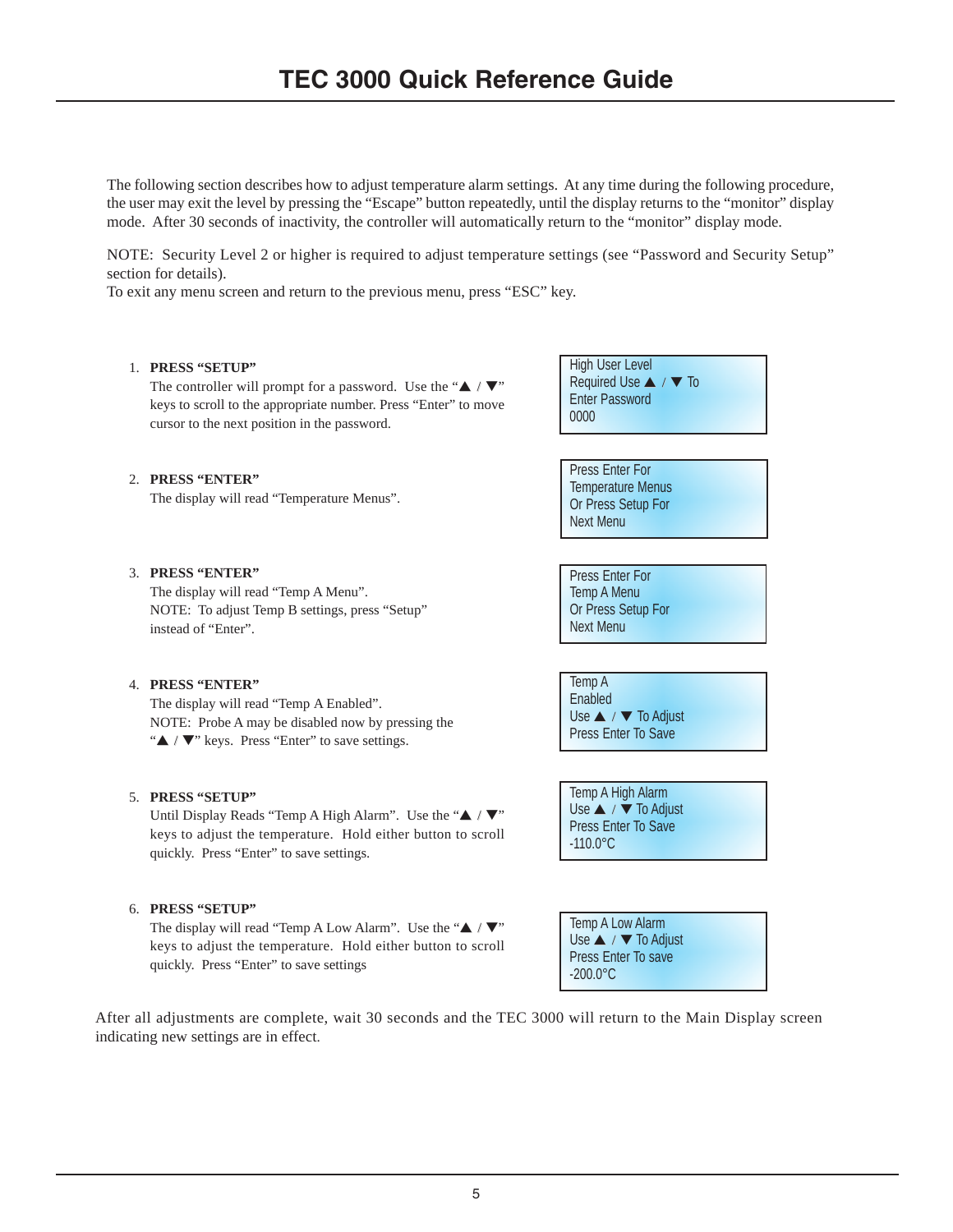The following section describes how to adjust liquid nitrogen level settings and the high/low level alarms. NOTE: Security Level 2 or higher is required to adjust the Level and Level Alarm settings (See "Password and Security Setup" section for details).

NOTE: To exit any menu screen and return to the previous menu press "ESC" key.

### **HIGH LEVEL ALARM SETTING:**

### 1. **PRESS "SETUP"**

The controller will prompt for a password. Use the " $\blacktriangle$  /  $\nabla$ " keys to scroll to the appropriate number. Press "Enter" to move the cursor to the next position in the password.

#### 2. **PRESS "SETUP"**

Until the display reads "Liquid Level Menus".



Press Enter For Liquid Level Menus Or Press Setup For Next Menu

### 2. **PRESS "ENTER"**

The display will read "High Level Alarm". Use the "▲ / ▼" keys to adjust the setting. Press "Enter" to save the settings. NOTE: No level settings can be adjusted to less than .5 inches (14 mm) within each other.

| <b>High Level Alarm</b>              |
|--------------------------------------|
| 8.0 in                               |
| Use $\triangle$ / $\nabla$ To Adjust |
| <b>Press Enter To Save</b>           |

After all adjustments are complete, wait 30 seconds and the TEC 3000 will return to the Main Display screen indicating new settings are in effect.

#### **HIGH LEVEL SETTING:**

#### 1. **PRESS "SETUP"**

The controller will prompt for a password. Use the " $\blacktriangle$  / $\nabla$ " keys to scroll to the appropriate number. Press "Enter" to move cursor to the next position in the password.

### 2. **PRESS "SETUP"**

Until the display reads "Liquid Level Menus".

3. **PRESS "ENTER"**

The display will read "High Level Alarm".

#### 4. **PRESS "SETUP"**

The display will read "High Level Setpoint". Use the " $\blacktriangle$  / $\nabla$ " keys to adjust the setting. Press "Enter" to save settings.

| Higher User Level<br>Required Use ▲ / ▼ To<br><b>Enter Password</b><br>0000                   |
|-----------------------------------------------------------------------------------------------|
| <b>Press Enter For</b><br><b>Liquid Level Menus</b><br>Or Press Setup For<br><b>Next Menu</b> |
| High Level Alarm<br>$8.0 \ln$<br>Use ▲ / ▼ To Adjust<br><b>Press Enter To Save</b>            |
| <b>High Level Setpoint</b><br>$7.0 \ln$<br>Use ▲ / ▼ To Adjust<br><b>Press Enter To Save</b>  |

After all adjustments are complete, wait 30 seconds and the TEC 3000 will return to the Main Display screen indicating new settings are in effect.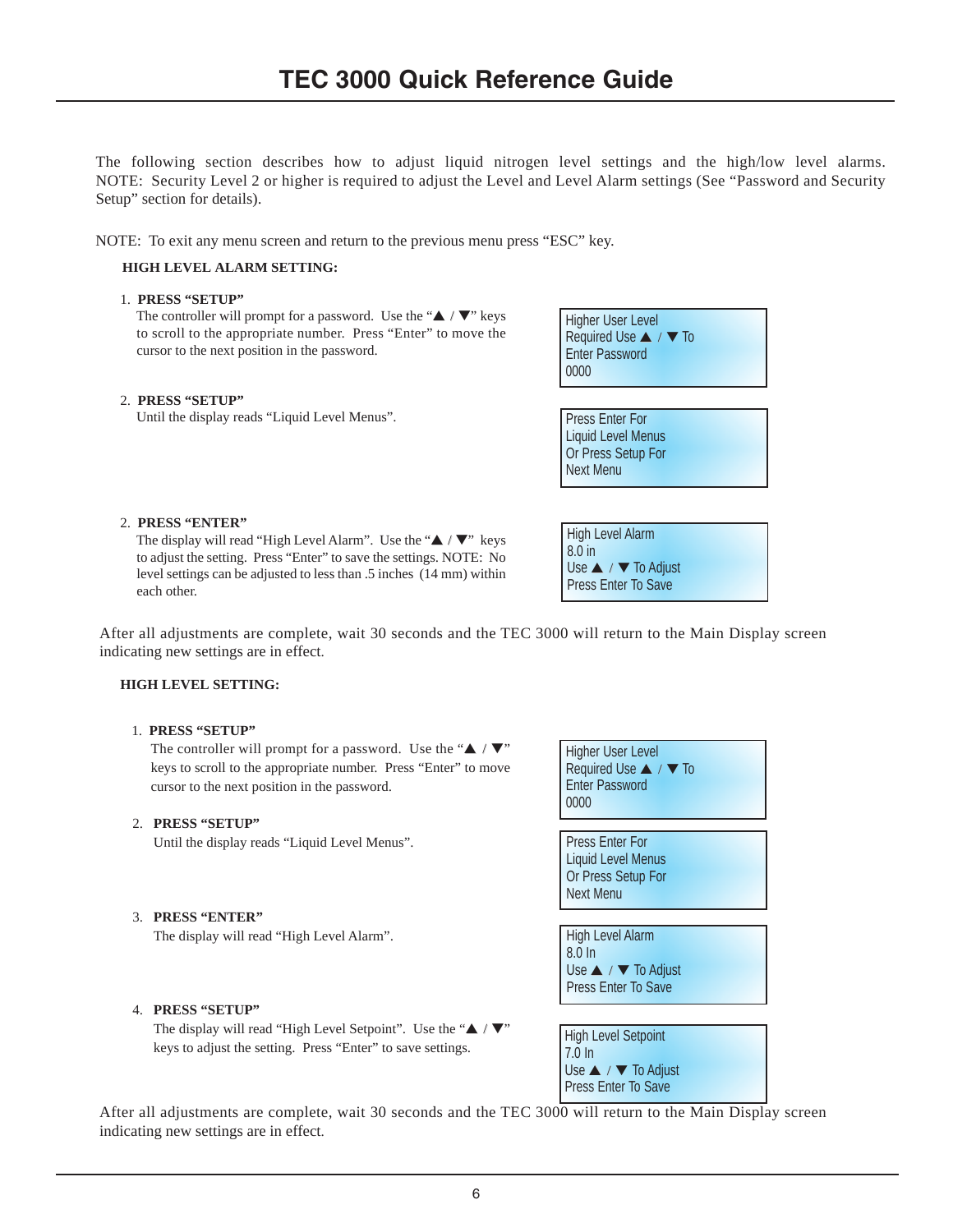# **Adjusting Level & Level Alarm Settings**

NOTE: To exit any menu screen and return to the previous menu, press "ESC" key.

### **LOW LEVEL SETTING**

1. **PRESS "SETUP"**

The controller will prompt for a password. Use the " $\blacktriangle$  / $\nabla$ " arrow keys to scroll to the appropriate number. Press "Enter" to move the cursor to the next position in the password.

#### 2. **PRESS "SETUP"**

Until the display reads "Liquid Level Menus".

| Higher User Level     |
|-----------------------|
| Required Use ▲ / ▼ To |
| <b>Enter Password</b> |
| $\mid 0000$           |

Press Enter For Liquid Level Menus Or Press Setup For Next Menu

High Level Alarm  $8.\overline{0}$  In Use ▲ / ▼ To Adjust Press Enter To Save

The display will read "High Level Alarm".

4. **PRESS "SETUP"**

3. **PRESS "ENTER"**

Until the display reads "Low Level Setpoint". Use the "▲ / ▼" keys to adjust the setting. Press "Enter" to save settings.

| Low Level Setpoint<br>5.0 in<br>Use ▲ / ▼ To Adjust<br>Press Enter To Save |
|----------------------------------------------------------------------------|
|                                                                            |
|                                                                            |
|                                                                            |

After all adjustments are complete, wait 30 seconds and the TEC 3000 will return to the Main Display screen indicating new settings are in effect.

#### **LOW LEVEL ALARM SETTING:**

1. **PRESS "SETUP"**

The controller will prompt for a password. Use the "▲ / ▼" keys to scroll to the appropriate number. Press "Enter" to move cursor to the next position in the password.

# 2. **PRESS "SETUP"**

Until the display reads "Liquid Level Menus".

The display will read "High Level Alarm".



Press Enter For Liquid Level Menus Or Press Setup For Next Menu

| <b>High Level Alarm</b>              |
|--------------------------------------|
| 8.0 <sub>in</sub>                    |
| Use $\triangle$ / $\nabla$ To Adjust |
| Press Enter To Save                  |

# 4. **PRESS "SETUP"**

3. **PRESS "ENTER"**

Until the display reads "Low Level Alarm". Use the " $\blacktriangle$  / $\nabla$ " keys to adjust the setting. Press "Enter" to save settings.

Low Level Alarm 4.0 in Use **▲** / ▼ To Adjust Press Enter To Save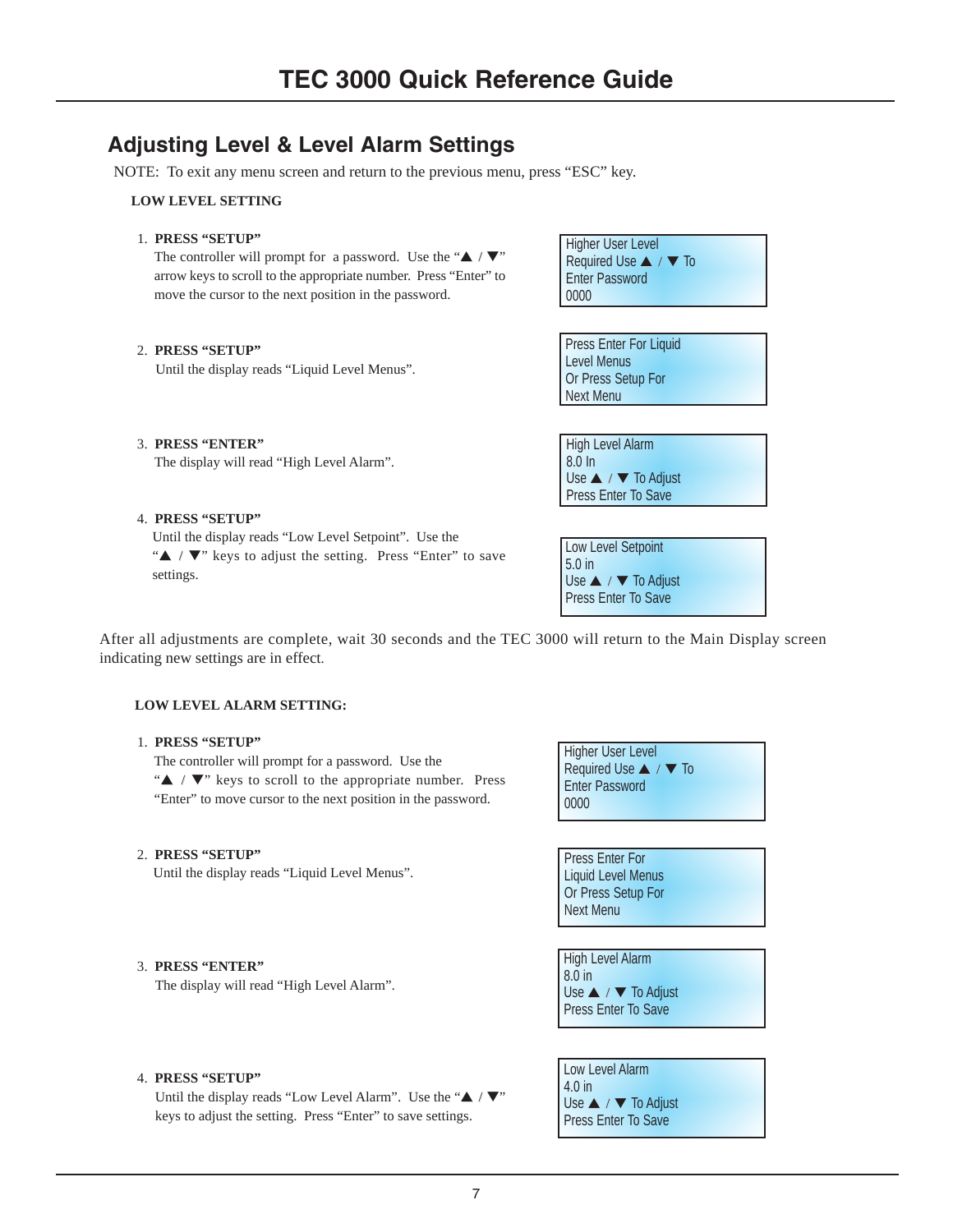# **Adjusting Display And Output Settings**

The units of measurement displayed by the TEC 3000 may be adjusted to accommodate the needs of the user. Temperature measurement may be displayed in degrees Kelvin (°K), degrees Celsius (°C), or degrees Fahrenheit (°F). The amount of liquid nitrogen in the freezer may be displayed in inches (in), millimeters (mm). In addition, the amount of liquid nitrogen consumed by the freezer (liquid usage) may be shown on the display.

NOTE: Security Level 1 is required to adjust the display and output settings (See "Password and Security Setup"). section for details).

### 1. **PRESS "SETUP"**

The controller will prompt for a password. Use the "▲ / ▼" keys to scroll to the appropriate number. Press "Enter" to move cursor to the next position in the password.

# Higher User Level Required Use ▲ / ▼ To Enter Password 0000

Press Enter For Display And Output Or Press Setup For Next Menu

# 3. **PRESS "ENTER"**

2. **PRESS "SETUP"**

The display will read "Temperature Units". Use the " $\blacktriangle$  /  $\nabla$ " keys to toggle between °C (Celsius), °F (Fahrenheit), or °K (Kelvin). Press "Enter" to save settings.

Until the display reads "Display and Output".

 $^{\circ}$ C Use **▲ / ▼ To Adjust** Press Enter To Save

Use ▲ / ▼ To Adjust Press Enter To Save

Temperature Units

Level Units In

# 4. **PRESS "SETUP"**

The display will read "Level Units". Use the "▲ / ▼" keys to toggle between "in" (inches) or "mm" (millimeters). Press "Enter" to save settings.

# 5. **PRESS "SETUP"**

The display will read " Display Liquid Usage". Use the "▲ / ▼" keys to select " Yes" or "No". Press " Enter" to save settings.

After all adjustments are complete, wait 30 seconds and the TEC 3000 will return to the Main Display screen indicating new settings are in effect.

# **Calibration of Temperature Probes**

Each of the temperature sensor probes (A and B) used with the TEC 3000 have been calibrated at the factory using the "Low Temperature Range" method. This calibration method provides a level of accurancy of +/-1.8°F (+/-1°C) when operated in the altitude range of 1000ft. to 1500ft. (305m to 457m). Further calibration should not be required unless desired by the end user. Refer to the TEC 3000 Technical Manual for information on calibration methods and procedures.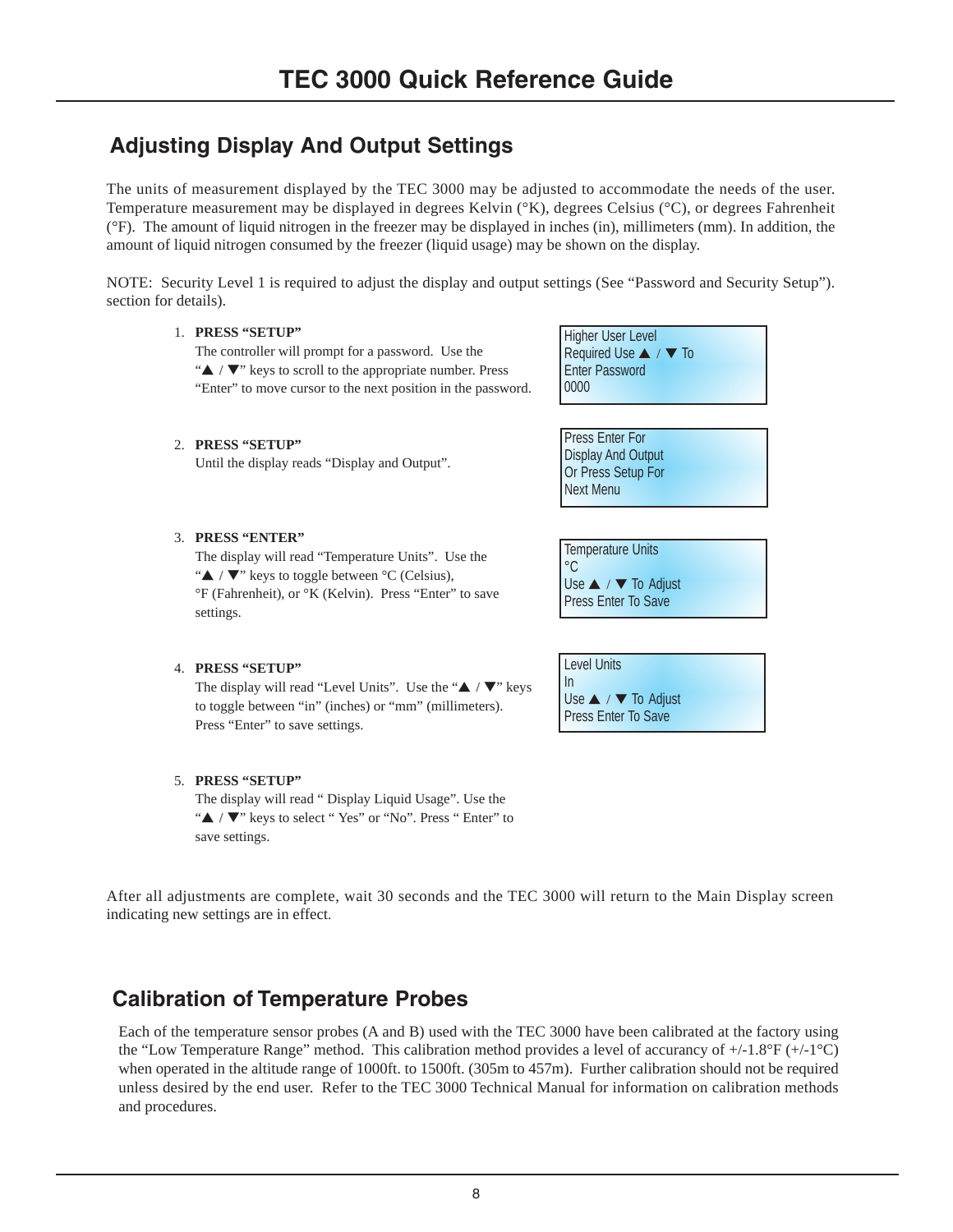# **Password and Security Setup**

The TEC 3000 can store up to 10 different passwords. Each password can be assigned its own security level ranging from Level 1 to Level 4. Table 3 below shows which settings can be changed with each security level. A security level of 4 is required to adjust any password. The default (or "Global") password for the TEC 3000 is "3456". All parameters may be adjusted by using this password. Record all passwords and security settings and store in a safe place. NOTE: MVE recommends changing the global password, as it is common to all units. If the global password has been forgotten, contact MVE Customer Service for details on how to reset passwords.

| <b>FEATURE</b>                 | LEVEL 1 | <b>LEVEL 2</b> | <b>LEVEL 3</b> | <b>LEVEL 4</b> |
|--------------------------------|---------|----------------|----------------|----------------|
| <b>Fill Start</b>              | X       | X              | X              | Χ              |
| <b>Fill Stop</b>               | Χ       | Χ              | Χ              | X              |
| Alarm Mute                     | Χ       | Χ              | Χ              | Χ              |
| <b>Change Display Units</b>    | Χ       | X              | X              | X              |
| Temp Settings                  |         | Χ              | Χ              | Χ              |
| <b>Level Settings</b>          |         | Χ              | Χ              | X              |
| Time/Date                      |         | Χ              | Χ              | Χ              |
| Calibration Probes             |         | Χ              | Χ              | Χ              |
| Change Languages               |         | Χ              | Χ              | Χ              |
| <b>Hot Gas Bypass Settings</b> |         | X              | Χ              | Χ              |
| <b>OFAF Setting</b>            |         |                | Χ              | Χ              |
| <b>Communication Settings</b>  |         |                | Χ              | Χ              |
| Programming                    |         |                | Χ              | Χ              |
| <b>Password Settings</b>       |         |                |                | Χ              |

#### Table 3: Security Levels and Definitions

# 1. **PRESS "SETUP"**

The controller will prompt for a password. Use the " $\blacktriangle$  / $\nabla$ " keys to scroll to the appropriate number. If setting up passwords for the first time, use the default password of "3456". Press "Enter" to move cursor to the next position in the password.

# Higher Use Level Required Use ▲ / ▼ To Enter Password 0000

#### 2. **PRESS "ENTER"**

The display will read "Temperature Menus".

#### 3. **PRESS "SETUP"**

Until the display reads "Password Menus"

Press Enter For Temperature Menus Or Press Setup For Next Menu

Press Enter For Password Menus Or Press Setup For Next Menu

#### 4. **PRESS "ENTER"**

The display will read "Press Enter to change Global Password or press Setup for Next".

# NOTE: The default setting for the "Global" password is "3456". The "Global" password may be used to change ALL settings for the TEC 3000.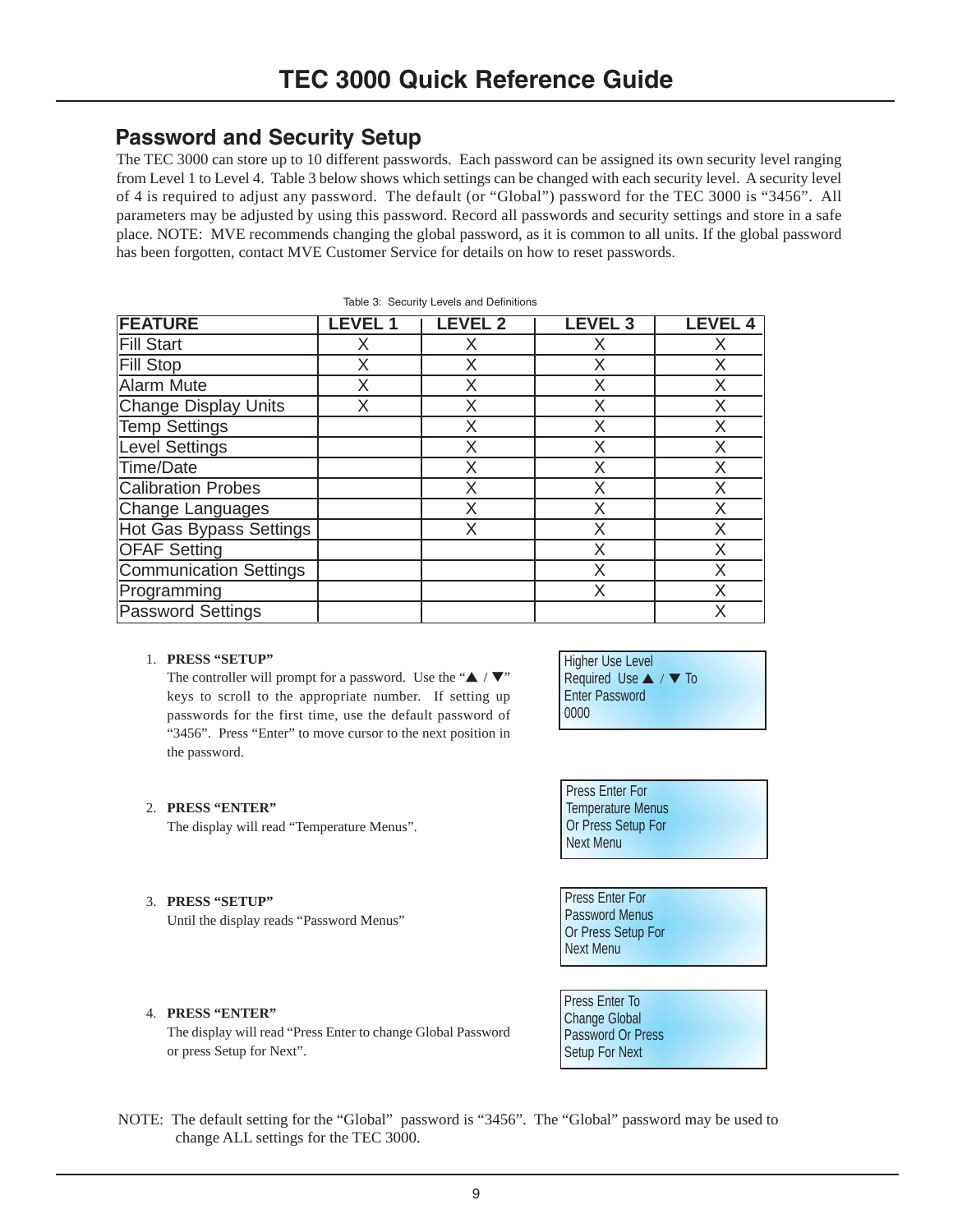# **Password and Security Setup**

# 5. **PRESS "SETUP"**

To scroll to the desired password number.

6. **PRESS "ENTER"**

To select the desired password number.

# 7. **PRESS "** ▲**"** or **"** ▼"

To scroll to the appropriate number. Press "Enter" to move cursor to the next position in the password.

Password 1 Use ▲ / ▼ To Adjust Press Enter For Next **XXXX** 

Password X Level Use ▲ / ▼ To Adjust Press Enter For Next

Level X

# 8. **PRESS "ENTER"**

After the desired password is selected. The display will now read "Password X Level". Use the "▲ / ▼" keys to adjust the security level.

# 9. **PRESS "ENTER"**

Display will read "Confirm New Password?". Use the "▲ / ▼" keys to select "YES" or "NO". Selecting "YES" will save the new password and security setting. Selecting "NO" will abort all changes.

| Confirm New                          |
|--------------------------------------|
| Password?                            |
| N <sub>O</sub>                       |
| Use $\triangle$ / $\nabla$ To Adjust |

#### 10. **PRESS "ENTER"**

To save settings.

At this time, the selected password and security level has been set and saved. Follow steps 7 - 11 to set additional passwords and security levels, or press "Escape" repeatedly to return to the display screen. After 5 minutes of inactivity, the controller will automatically return to the "monitor" mode. Use Table 4 to record passwords for future reference.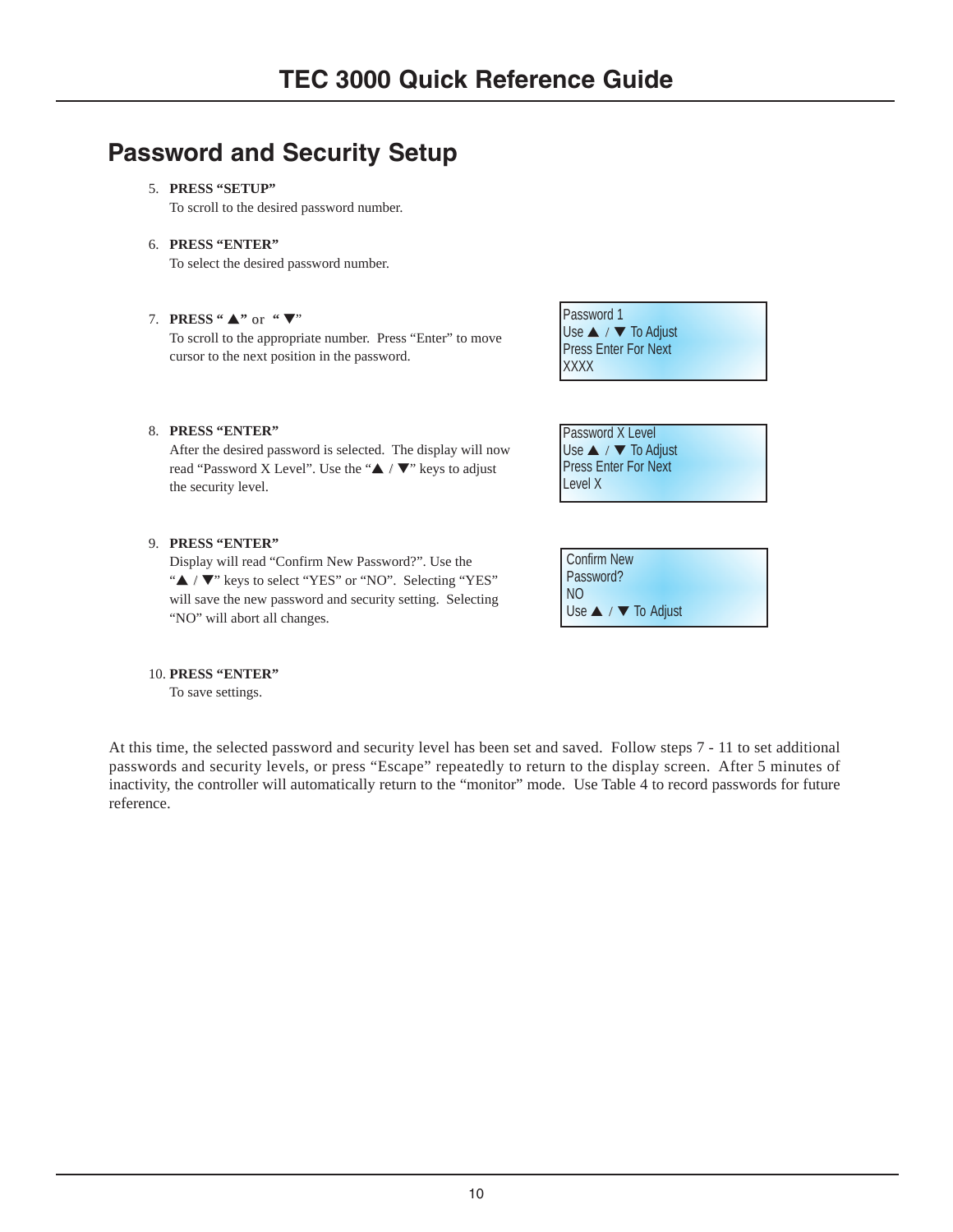# **Alarms and Descriptions**

| <b>Alarm Display</b>      | <b>Description</b>                                                                |
|---------------------------|-----------------------------------------------------------------------------------|
| High Temp A               | The temperature of Probe A is above the user defined High Temperature             |
|                           | setting.                                                                          |
| High Temp B               | The temperature of Probe B is above the user defined High Temperature             |
|                           | setting.                                                                          |
| Low Temp A                | The temperature of Probe A is below the user defined Low Temperature              |
|                           | setting.                                                                          |
| Low Temp B                | The temperature of Probe B is below the user defined Low Temperature              |
|                           | setting.                                                                          |
| <b>High Level</b>         | The depth of LN2 inside the freezer is above the user defined High level setting. |
| Low Level                 | The depth of LN2 inside the freezer is below the user defined Low level setting.  |
| <b>Usage Warning</b>      | The consumption of LN2 has doubled (See TEC 3000 Technical Reference              |
|                           | Manual for details).                                                              |
| <b>Usage Alarm</b>        | The consumption of LN2 has increased by a factor of 5 (See TEC 3000)              |
|                           | Technical Reference Manual for details).                                          |
| Fill Time                 | The amount of time required to complete a fill cycle exceeds the user defined     |
|                           | Fill Time setting.                                                                |
| <b>Bypass Time</b>        | The amount of time required to complete a bypass cycle exceeds the user defined   |
|                           | Bypass Time setting.                                                              |
| Temp A Calibration        | The temperature of Probe A is lower than absolute zero.                           |
| Temp B Calibration        | The temperature of Probe B is lower than absolute zero.                           |
| <b>Bypass Calibration</b> | The temperature of the Bypass Probe is lower than absolute zero.                  |
| Low Battery               | The voltage of the back up batteries has dropped below 21 volts.                  |
| <b>Power Failure</b>      | The primary power has been disconnected for at least 60 minutes.                  |
| Lid Open                  | The lid on the freezer has been open longer than the user specified time.         |
| <b>Communication Loss</b> | The controller has lost communications with the display.                          |

Table 4: Alarms and Desciptions

# **If any alarms occur, contact your authorized MVE Distributor or customer / technical service.**

Customer/Technical Service:

USA: Europe: Phone: 1-800-482-2473 Fax: 1-888-932-2473

Asia: Phone: +61 297 494333 Fax: +61 297 494666

| Europe:                     |  |                      |  |
|-----------------------------|--|----------------------|--|
| Phone: +44 (0) 1344 403 100 |  |                      |  |
| Fax:                        |  | +44 (0) 1344 429 224 |  |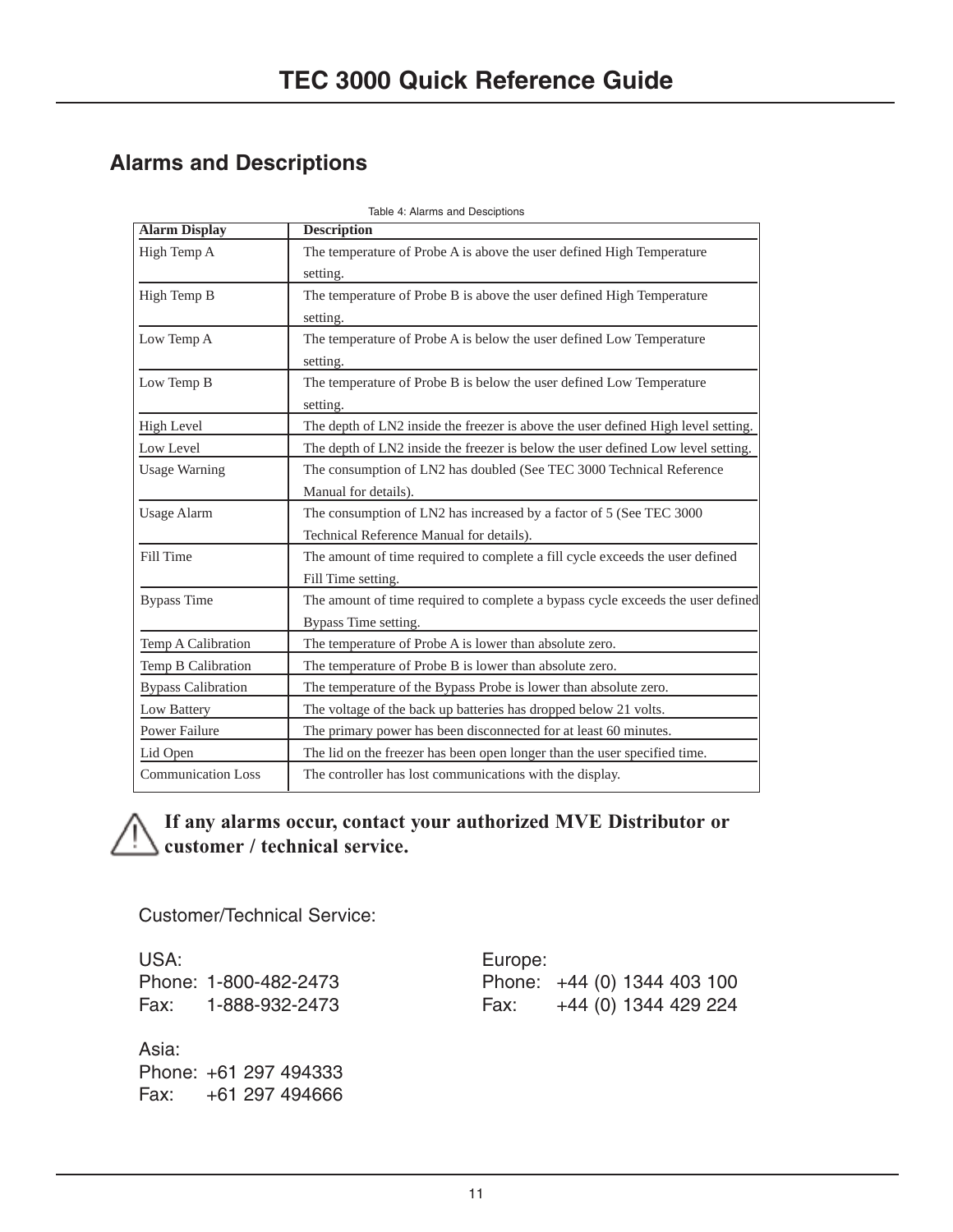# **Deutsch Inhaltsverzeichnis**

| Produktbeschreibung                                           |
|---------------------------------------------------------------|
|                                                               |
| Rückseitiges Panel / Elektrische / Physische Verbindungen 14  |
|                                                               |
|                                                               |
| Bestimmung der Stufen- und Stufenalarmeinstellungen  17 - 18  |
| Alarmeinstellung für hohe Stufe                               |
| Hohe Stufeneinstellung                                        |
| Niedrige Stufeneinstellung                                    |
| Alarmeinstellung für niedrige Stufe                           |
| Bestimmung der Anzeige- und Ausgabeeinstellungen  19          |
|                                                               |
| Einrichten der Passwort- und Sicherheitseinstellungen 20 - 21 |
|                                                               |
|                                                               |

HINWEIS: Alle MVE-Modelle stellen medizinische Geräte der Klasse 1 im Dauerbetrieb und mit externer Stromversorgung dar. Sie eignen sich nicht für die gemeinsame Verwendung mit entflammbaren Anästhetika. Diese Geräte wurde einer Überprüfung unterzogen, und es wurde festgestellt, dass sie die Anforderungen der Richtlinien bezüglich medizinischer Geräte gemäß IEC 601-1-2: [oder EN 60601-1-1-2:2001 oder der europäischen Richtlinien für Medizinprodukte 93/42/EEC] erfüllen.

HINWEIS: MVE-Flüssigstickstoff-Freezer sollten nur von autorisiertem MVE-Personal gemäß dem Technischen Handbuch TEC 3000, Teilenummer 13289499, installiert werden.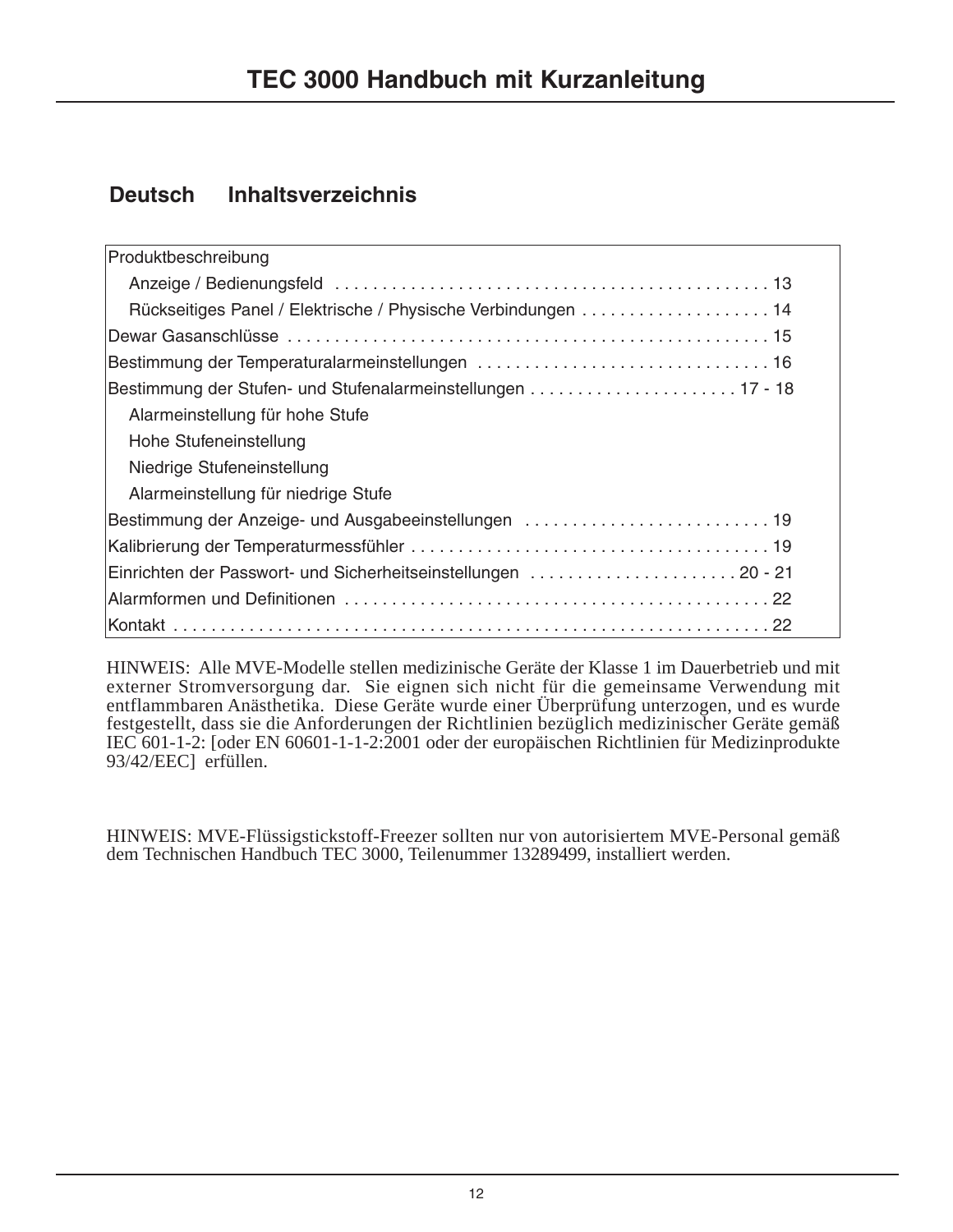

Tabelle 1: Funktionen des vorderseitigen Panels

| $\vert$ 1      | Vorderseitiges Panel | Das vorderseitige Panel ist die Benutzerbedienungsfläche für TEC 3000. Alle Anzeige-<br>und Bedienelemente befinden sich auf dem vorderseitigen Panel.                                                                 |
|----------------|----------------------|------------------------------------------------------------------------------------------------------------------------------------------------------------------------------------------------------------------------|
| 2              | Anzeige              | A 4 x 20 Liquid Crystal Display (LCD) zeigt den Wert aller momentanen Einstellungen<br>einschließlich der Temperatur und des Flüssigstickstoffwertes an. Die Anzeige zeigt<br>gegebenenfalls auch Alarmsituationen an. |
| $\overline{3}$ | <b>Start Fill</b>    | Wird für die manuelle Füllung des Freezers mit Flüssigstickstoff verwendet.                                                                                                                                            |
|                | (Starten des         | Dieser Knopf kann auch betätigt werden, um "Dampf" aus dem Speicherbereich                                                                                                                                             |
|                | Füllvorgangs)        | zu entfernen und dadurch die Sichtbarkeit wieder zu gewährleisten.                                                                                                                                                     |
| 4              | Stop Fill            | Wird für die manuelle Beendung des Füllzyklus verwendet. Durch Betätigen dieses                                                                                                                                        |
|                | (Beenden des         | Knopfes wird keine weitere Füllung durch die Einheit vorgenommen, bis die                                                                                                                                              |
|                | Füllvorgangs)        | niedrige Stufeneinstellung erreicht oder der Knopf "START FILL" betätigt worden ist.                                                                                                                                   |
| $\overline{5}$ | Setup                | Wird für die Ausrichtung des Werts aller vom Benutzer anpassbaren                                                                                                                                                      |
|                | (Anpassung der       | Funktionen verwendet, einschließlich der Stufe, der Stufenalarme, der                                                                                                                                                  |
|                | Funktionen)          | Temperaturalarme, der Passwörter etc.                                                                                                                                                                                  |
| 6              | <b>Alarm Mute</b>    | Wird zum Ausschalten des akustischen Alarms verwendet. Wird auch zur                                                                                                                                                   |
|                | (Ausschalten         | Zurücksetzung des Sperralarms verwendet, sobald der Alarmzustand                                                                                                                                                       |
|                | des Alarms)          | korrigiert wurde.                                                                                                                                                                                                      |
| 17             | Nach oben            | Wird zur Erhöhung der Zahlenwerte bei den "Setup"-Modi verwendet.                                                                                                                                                      |
|                | zeigender Pfeil      | Betätigen Sie die Taste einmal zur Verringerung um einen jeweils höheren Wert.                                                                                                                                         |
|                |                      | Halten Sie den Knopf gedrückt, um im Schnelldurchlauf alle zur Auswahl stehenden                                                                                                                                       |
|                |                      | Werte zu durchlaufen. Kann auch zum Umschalten zwischen den Werten "JA/NEIN"                                                                                                                                           |
|                |                      | oder "ON/OFF" verwendet werden.                                                                                                                                                                                        |
| 8              | Nach unten           | Wird zur Verringerung der Zahlenwerte bei den "Setup"-Modi verwendet. Betätigen                                                                                                                                        |
|                | zeigender Pfeil      | Sie die Taste einmal zur Verringerung um einen jeweils höheren Wert. Halten Sie den                                                                                                                                    |
|                |                      | Knopf gedrückt, um im Schnelldurchlauf alle zur Auswahl stehenden Werte zu                                                                                                                                             |
|                |                      | durchlaufen. Kann auch zum Umschalten zwischen den Werten "JA/NEIN" oder                                                                                                                                               |
|                |                      | "ON/OFF" verwendet werden.                                                                                                                                                                                             |
| l9             | Escape (Beenden)     | Wird zum Beenden eines beliebigen Menüs oder einer beliebigen Setup-Funktion<br>verwendet.                                                                                                                             |
|                | 10 Enter (Eingabe)   | Wird zur Auswahl eines beliebigen Menüs zur Bearbeitung oder zum Speichern einer<br>beliebigen anpassbaren Einstellung verwendet.                                                                                      |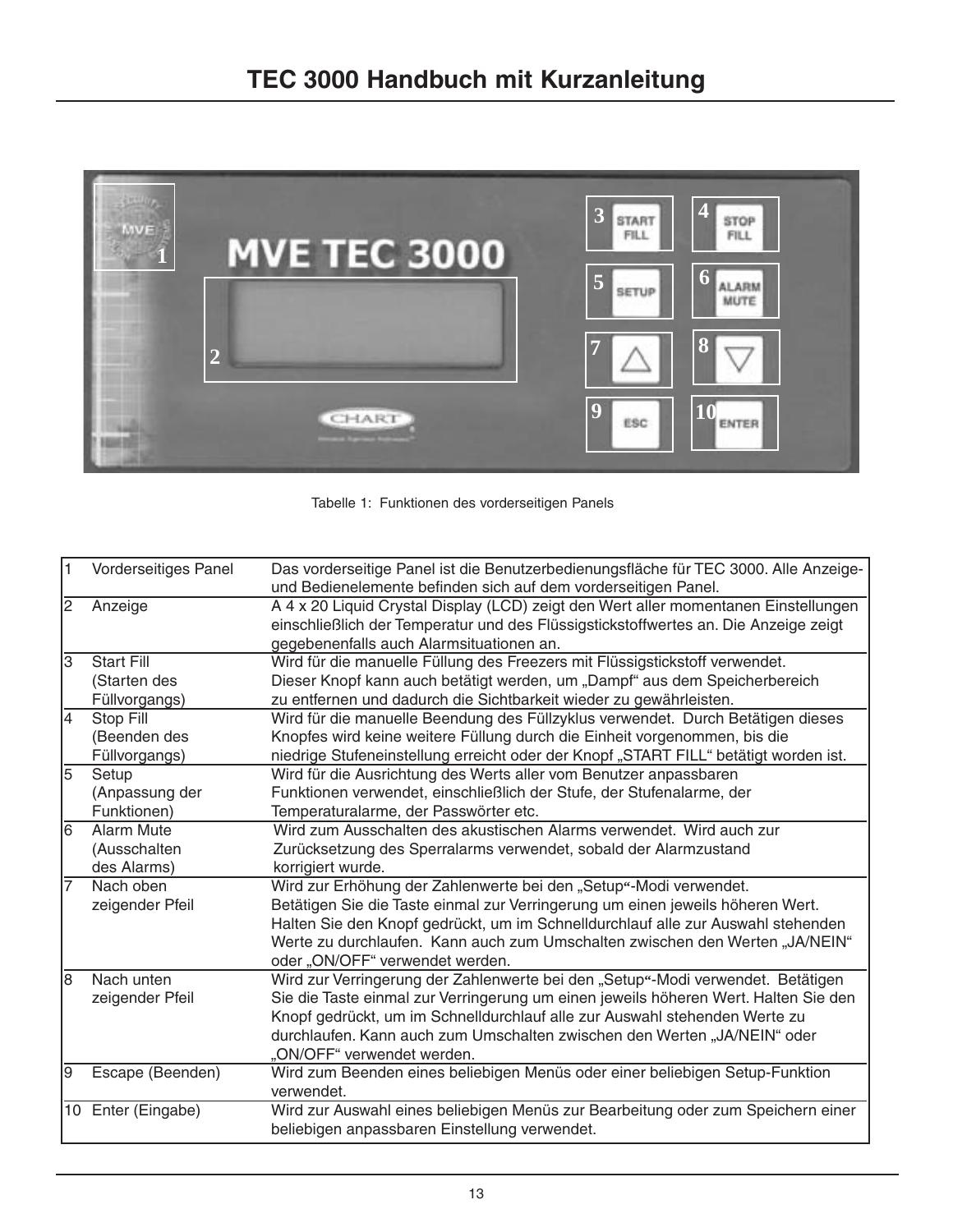



| Temp A              | Verbindung für Temperaturmessfühler A                                                      |
|---------------------|--------------------------------------------------------------------------------------------|
| Temp B              | Verbindung für Temperaturmessfühler B                                                      |
| Stromverbindung     | Verbindung für zufließenden Strom                                                          |
| COM 1               | Verbindung für Kommunikationsoberfläche RS-485                                             |
| COM <sub>2</sub>    | Redundante Verbindung für Kommunikationsoberfläche RS-485                                  |
| Manuelle Füllung    | Verwendung des Knopfes für die manuelle Füllung, die die Füllung durch die                 |
|                     | TEC 3000-Software ersetzt, und zur manuellen Füllung des Freezers.                         |
| Unauffällige        | Diese Verbindungen kontrollieren die Alarmeinstellungen für Hohe Temperatur A, Niedrige    |
| Alarmverbindungen   | Stufe, Niedrigen Batteriestatus und die LN2-Versorgung. 2.Sie können mit jedem             |
|                     | Alarmsystem verbunden werden, das Öffner (NO) am Relais verwendet.                         |
| Globale             | Diese Verbindungen kontrollieren ALLE Alarme. Sie können mit jedem Alarmsystem             |
| Alarmverbindungen   | verbunden werden, das Öffner (NO) oder Schließer (NC) am Relais verwendet.                 |
| Hauptkabelbaum-     | Verbindung für den Hauptkabelbaum. Alle Verbindungen für die Magnetventile, den            |
| verbindung          | Klappenschalter, den Bypass-Sensor etc. befinden sich hier.                                |
| 10 Stufenverbindung | Verbindung für das Stufensensorsystem. Die Stufenmessung wird mithilfe eines               |
|                     | differenziellen Drucksensors ermittelt, der in TEC 3000 integriert ist. Die Verbindung zur |
|                     | Röhre der Stufenmessleitung im Freezer befindet sich hier. Bei der Verbindung handelt es   |
|                     | ich um einen OD-Röhrenanschluss mit einem Durchmesser von 3,2 mm (1/8").                   |
|                     |                                                                                            |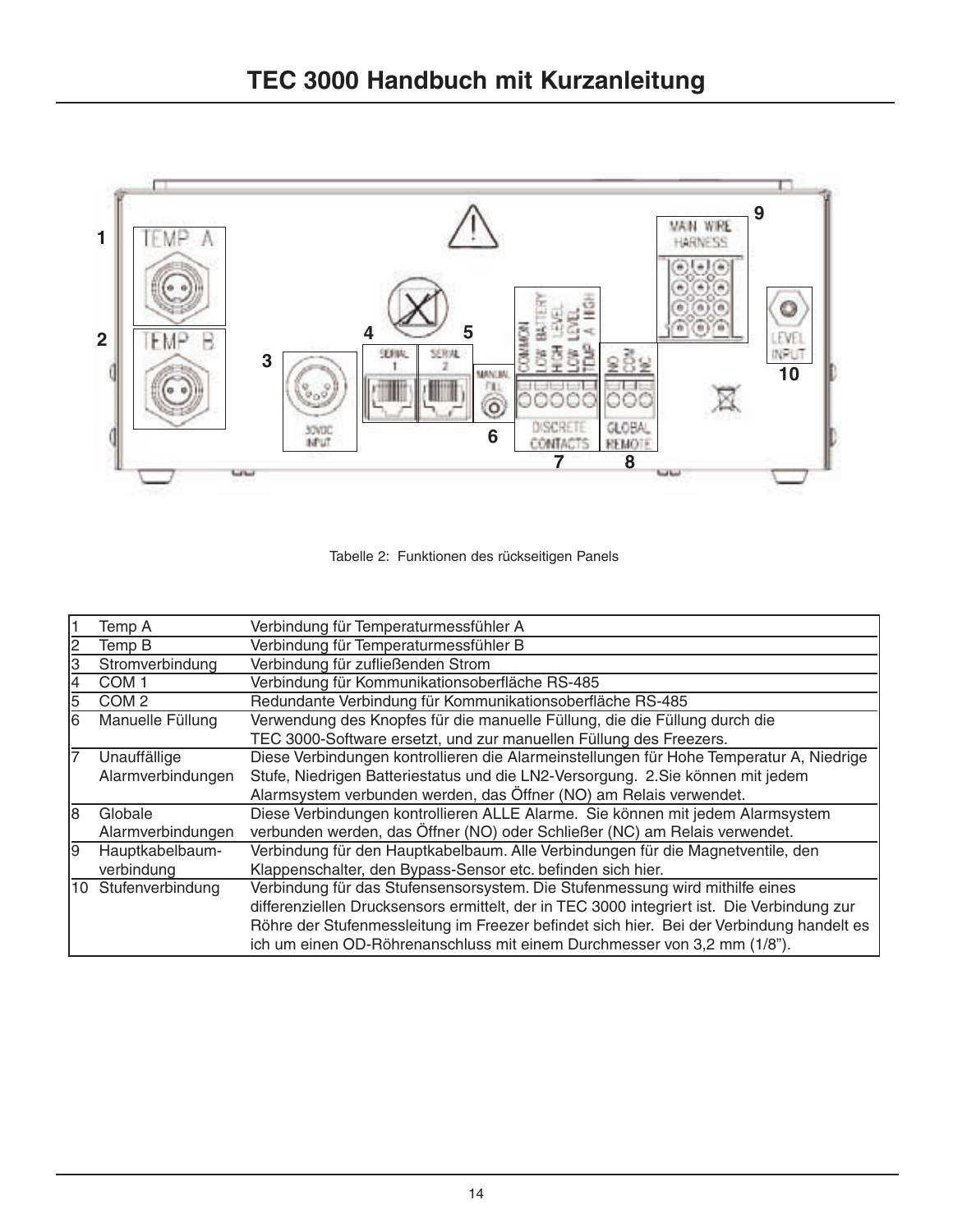Schließen Sie den Transferschlauch (im Lieferumfang des Freezers enthalten) von einem LN2-Versorgungstank zum Füllanschluss hinten am Freezer an. Der optimale Druck des Versorgungstanks beträgt 22 bis 35 psi (1,5 bis 2,4 bar). Der Gasanschlussbausatz hat zwar eine 50 psi (3,45 bar)-Druckentlastungsvorrichtung, aber es wird empfohlen, dass der Druck des Versorgungstanks unter 35 psi (2,4 bar) gehalten wird, um die LN2-Flash-Off-Rate während des Füllens zu reduzieren und die Lebensdauer des Tieftemperaturventils zu verlängern. Sie können die Versorgungsleitung auch isolieren, um den LN2-Transferverlust auf ein Minimum zu reduzieren. Nachdem Sie den Transferschlauch fest am Freezer und am Versorgungstank angeschlossen haben, stellen Sie sicher, dass alle Anschlüsse leckfrei sind, indem Sie das Ventil des LN2- Speichertanks öffnen und an jeder Schweißverbindung eine Wasser-Seifen-Lösung anbringen. Es dürfen sich an keinem der Schweißverbindungen Blasen bilden. Danach wischen Sie alle verbleibenden Reste der Wasser-Seifen-Lösung ab. Bevor der Transferschlauch entfernt wird, muss sichergestellt werden, dass das Ventil am LN2-Versorgungstank geschlossen ist. Lockern Sie die Verbindung des Transferschlauchs langsam und vorsichtig, um allen restlichen Druck im Schlauch zu entlüften, bevor Sie den Schlauch ganz abnehmen.

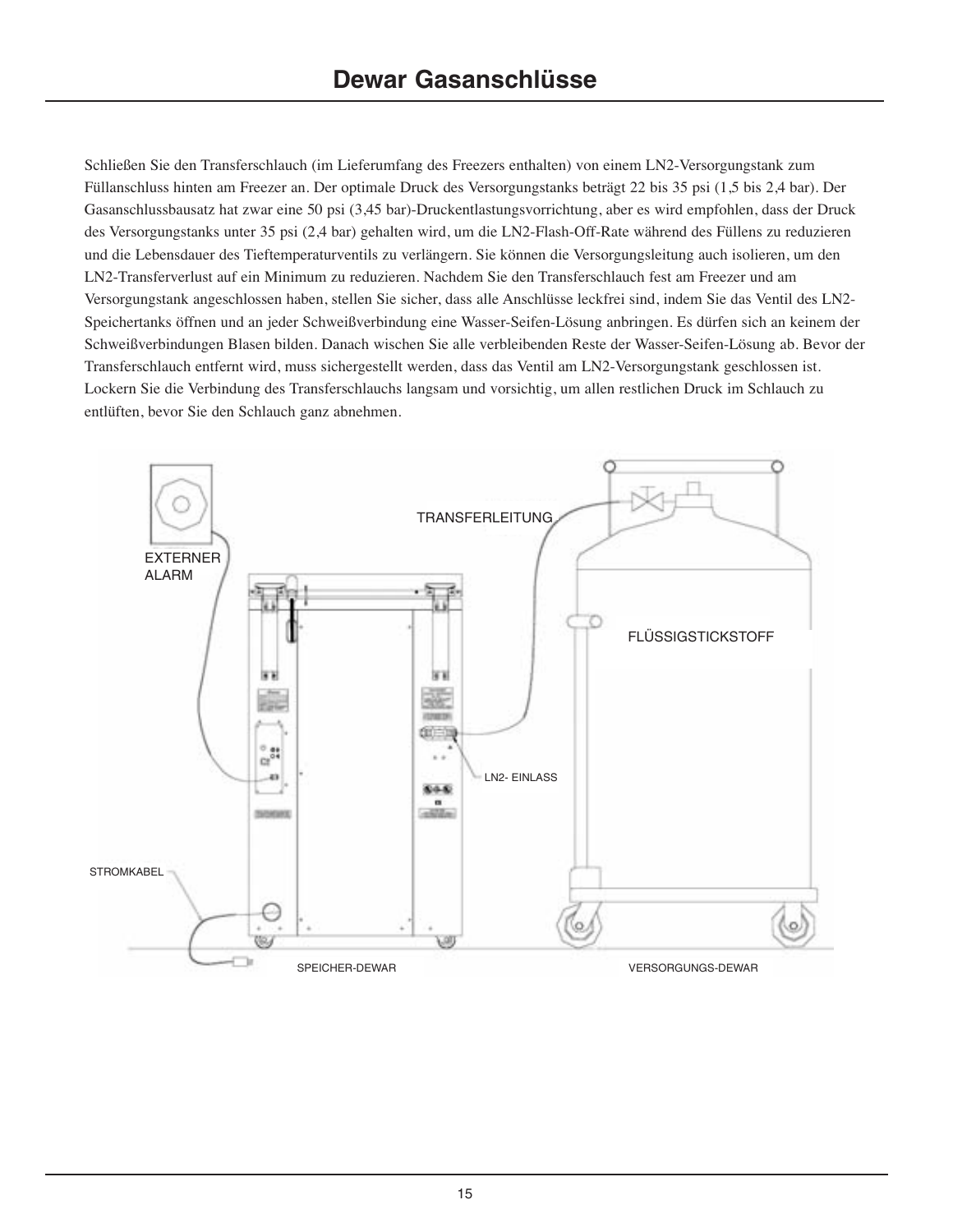Im folgenden Abschnitt wird beschrieben, wie die Temperaturalarmeinstellungen angepasst werden. Bei der nachfolgend beschriebenen Verfahrensweise kann der Benutzer die Stufe jederzeit beenden, indem der "Escape"-Knopf so oft betätigt wird, bis die Anzeige wieder in den Anzeigemodus "monitor" gewechselt ist. Wird 30 Sekunden lang keine weitere Aktion durchgeführt, wechselt der Regler automatisch wieder in den Anzeigemodus "monitor".

HINWEIS: Zum Anpassen der Temperatureinstellungen ist Sicherheitsstufe 2 oder höher erforderlich (zu Einzelheiten siehe "Einrichten von Passwort- und Sicherheitseinstellungen").

Drücken Sie die "ESC"-Taste, wenn Sie einen Menübildschirm schließen und in ein vorheriges Menü zurückwechseln möchten.

# 1. DRÜCKEN SIE "SETUP"

Der Regler fordert zur Passworteingabe auf. Verwenden Sie die "**▲ / ▼**"-Tasten, um die gewünschte Zahl zu erreichen. Drücken Sie "Enter", um den Cursor an die nächste Position im Passwort zu setzen.

Hohe Benutzerstufe Verwendung von ▲ / ▼ zur Passworteingabe erforderlich 0000

Drücken Sie Enter für Temperaturmenüs Oder drücken Sie Setup für Nächstes Menü

Drücken Sie Enter für Menü Temp A Oder drücken Sie Setup für Nächstes Menü

Temp A Aktiviert Verwenden Sie ▲ / ▼ zur Regulierung Drücken Sie Enter, um zu speichern

Temp A Hohe Alarmstufe Verwenden Sie ▲ / ▼ zur Regulierung Drücken Sie Enter, um zu speichern -110.0°C

Temp A Niedrige Alarmstufe Verwenden Sie ▲ / ▼ zur Regulierung Drücken Sie Enter, um zu speichern -200.0°C

# 2. DRÜCKEN SIE "ENTER"

Auf der Anzeige wird "Temperaturmenüs" angezeigt.

# 3. DRÜCKEN SIE "ENTER"

Auf der Anzeige wird "Menü Temp A" angezeigt. HINWEIS: Um die Einstellungen für Temp B anzupassen, drücken Sie "Setup" anstatt "Enter".

# 4. **DRÜCKEN SIE "ENTER"**

Auf der Anzeige wird "Temp A Aktiviert" angezeigt. HINWEIS: Messfühler A kann nun deaktiviert werden, indem die "**A** / ▼"-Tasten betätigt werden. Drücken Sie "Enter", um die Einstellungen zu speichern.

# 5. **DRÜCKEN SIE "SETUP"**

Bis auf der Anzeige "Temp A Hohe Alarmstufe" angezeigt wird. Verwenden Sie die "▲ / ▼"-Tasten, um die Temperatur zu regulieren. Halten Sie einen der beiden Knöpfe gedrückt, um einen Schnelldurchlauf auszuführen. Drücken Sie "Enter", um die Einstellungen zu speichern.

# 6. **DRÜCKEN SIE "SETUP"**

Auf der Anzeige wird "Temp A Niedrige Alarmstufe" angezeigt. Verwenden Sie die "▲ / ▼"-Tasten, um die Temperatur zu regulieren. Halten Sie einen der beiden Knöpfe gedrückt, um einen Schnelldurchlauf auszuführen. Drücken Sie "Enter", um die Einstellungen zu speichern.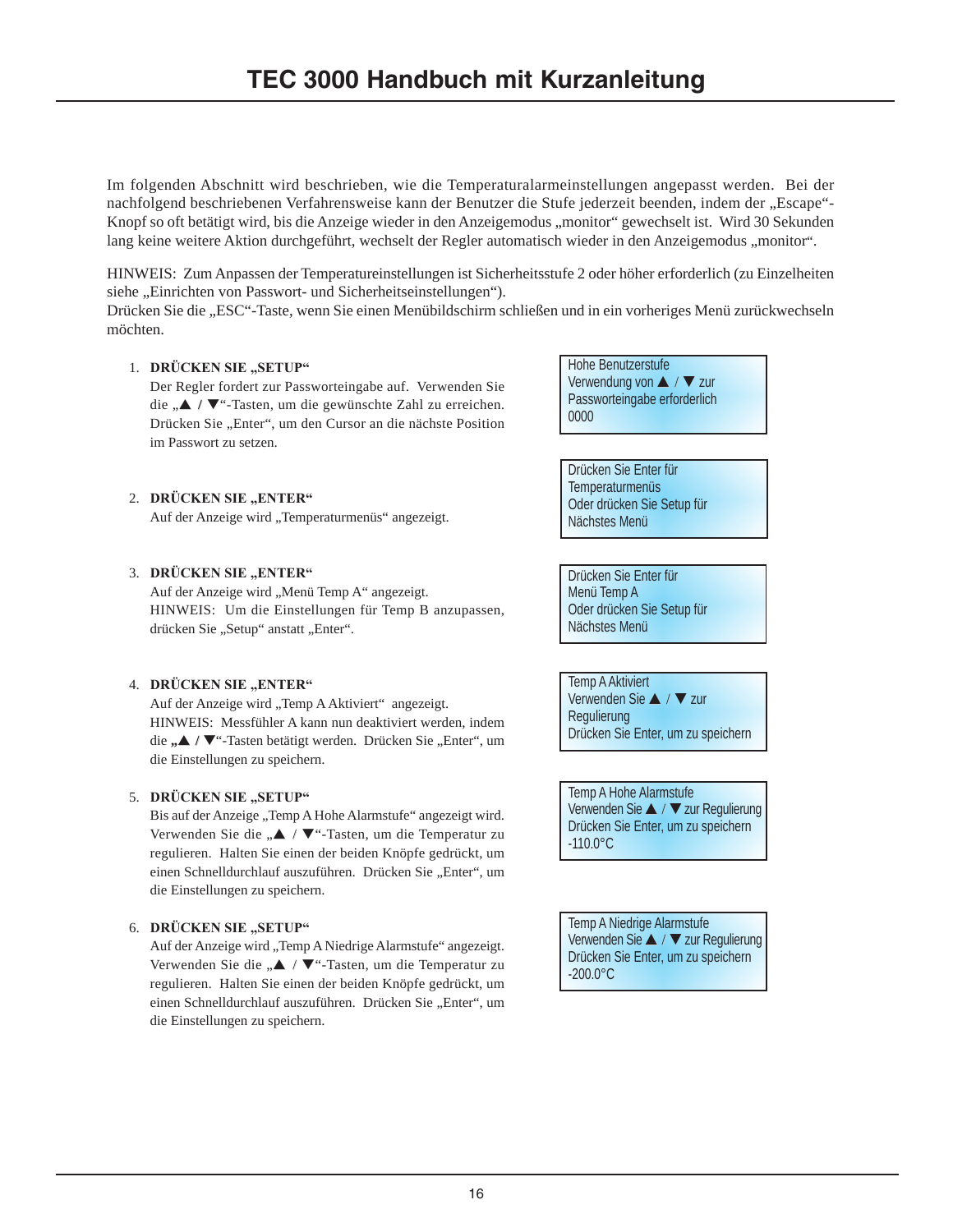Im folgenden Abschnitt wird beschrieben, wie die Einstellungen bezüglich des Flüssigstickfüllstandes und die Alarmeinstellungen für einen zu hohen/zu niedrigen Füllstand angepasst werden können. HINWEIS: Zur Bestimmung der Füllstands- und Füllstandsalarmeinstellungen ist Sicherheitsstufe 2 oder höher erforderlich (zu Einzelheiten siehe "Einrichten von Passwort- und Sicherheitseinstellungen").

HINWEIS: Drücken Sie die "ESC"-Taste, wenn Sie einen Menübildschirm schließen und in ein vorheriges Menü zurückwechseln möchten.

### **ALARMEINSTELLUNG: ZU HOHER FÜLLSTAND**

### 1. **DRÜCKEN SIE ..SETUP**"

Der Regler fordert zur Passworteingabe auf. Verwenden Sie die "▲ / ▼"-Tasten, um die gewünschte Zahl zu erreichen. Drücken Sie "Enter", um den Cursor an die nächste Position im Passwort zu setzen.

#### 2. DRÜCKEN SIE "SETUP"

Bis auf der Anzeige "Füllstandmenüs" angezeigt wird.

#### 3. DRÜCKEN SIE "ENTER"

Auf der Anzeige wird "Alarm Hohe Stufe" angezeigt. Verwenden Sie die "▲ / ▼"-Tasten, um die Einstellung anzupassen. Drücken Sie "Enter", um die Einstellungen zu speichern. Die Füllstandseinstellungen können auf keinen geringeren Wert als 14 mm (0,5 Zoll) festgelegt werden.

Höhere Benutzerstufe Verwendung von ▲ / ▼ zur Passworteingabe erforderlich 0000

Drücken Sie Enter für Füllstandmenüs Oder drücken Sie Setup für Nächstes Menü

Alarm Hohe Stufe 8.0 in Verwenden Sie ▲ / ▼ zur Regulierung Drücken Sie Enter, um zu speichern

Wird 30 Sekunden lang keine weitere Einstellung vorgenommen, wechselt die TEC 3000 wieder in den Anzeigemodus "monitor". Es gelten jetzt die neuen Einstellungen.

### **EINSTELLUNG: HOCHFÜLLPUNKT**

#### 1. **DRÜCKEN SIE "SETUP"**

Der Regler fordert zur Passworteingabe auf. Verwenden Sie die "▲ / ▼"-Tasten, um die gewünschte Zahl zu erreichen. Drücken Sie "Enter", um den Cursor an die nächste Position im Passwort zu setzen.

#### 2. **DRÜCKEN SIE ..SETUP**"

Bis auf der Anzeige "Füllstandmenüs" angezeigt wird.

# 3. **DRÜCKEN SIE ..ENTER"**

Auf der Anzeige wird "Alarm Hohe Stufe" angezeigt.

# 4. **DRÜCKEN SIE "SETUP"**

Auf der Anzeige wird "Sollwert Hohe Stufe" angezeigt. Verwenden Sie die "▲ / ▼"-Tasten, um die Einstellung anzupassen. Drücken Sie "Enter", um die Einstellungen zu speichern.

Höhere Benutzerstufe Verwendung von ▲ / ▼ zur Passworteingabe erforderlich 0000 Drücken Sie Enter für Füllstandmenüs Oder drücken Sie Setup für Nächstes Menü Alarm Hohe Stufe 8,0 in Verwenden Sie ▲ / ▼ zur Regulierung Drücken Sie Enter, um zu speichern

Sollwert Hohe Stufe 7.0 in Verwenden Sie ▲ / ▼ zur Regulierung Drücken Sie Enter, um zu speichern

Wird 30 Sekunden lang keine weitere Einstellung vorgenommen, wechselt die TEC 3000 wieder in den Anzeigemodus "monitor". Es gelten jetzt die neuen Einstellungen.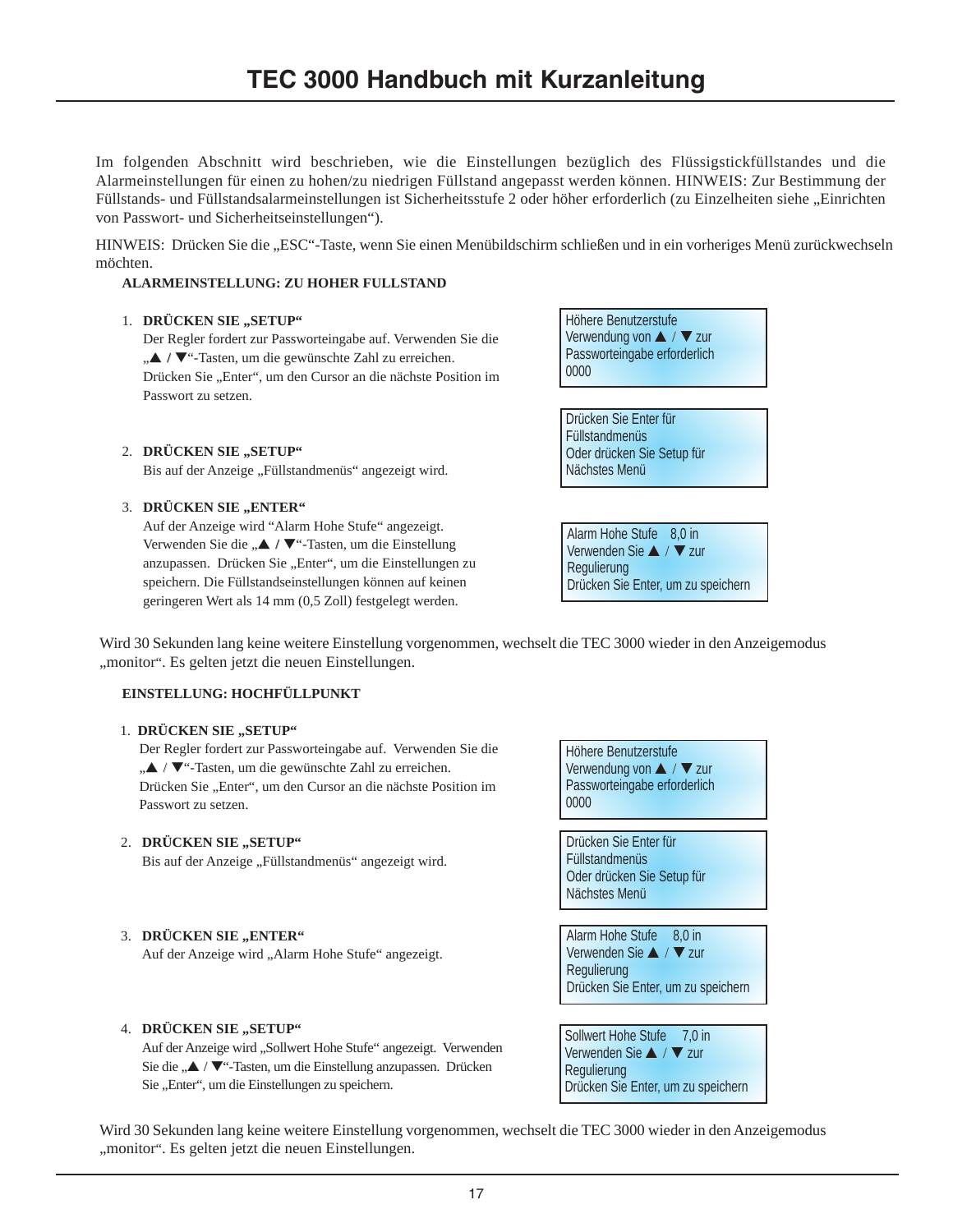# **Einstellung der Füllpunkte und Füllstandsalarme**

HINWEIS: Drücken Sie die "ESC"-Taste, wenn Sie einen Menübildschirm schließen und in ein vorheriges Menü zurückwechseln möchten.

### **EINSTELLUNG: NIEDRIGFÜLLPUNKT**

# 1. **DRÜCKEN SIE "SETUP"**

Der Regler fordert zur Passworteingabe auf. Verwenden Sie die "▲ / ▼"-Pfeiltasten, um die jeweilige Zahl zu erreichen. Drücken Sie "Enter", um den Cursor an die nächste Position im Passwort zu setzen.

### 2. **DRÜCKEN SIE** "SETUP"

3. **DRÜCKEN SIE** "ENTER"

Bis auf der Anzeige "Füllstandmenüs" angezeigt wird.

Auf der Anzeige wird "Alarm Hohe Stufe" angezeigt.

Höhere Benutzerstufe Verwendung von ▲ / ▼ zur Passworteingabe erforderlich 0000

Drücken Sie Enter für Füllstandmenüs Oder drücken Sie Setup für Nächstes Menü

Alarm Hohe Stufe 8,0 in Verwenden Sie ▲ / ▼ zur Regulierung Drücken Sie Enter, um zu speichern

4. **DRÜCKEN SIE** "SETUP" Bis auf der Anzeige "Sollwert Niedrige Stufe" angezeigt wird. Verwenden Sie die "▲ / ▼"-Tasten, um die Einstellung anzupassen. Drücken Sie "Enter", um die Einstellungen zu speichern.

Sollwert Niedrige Stufe 5,0 in Verwenden Sie ▲ / ▼ zur Regulierung Drücken Sie Enter, um zu speichern

Wird 30 Sekunden lang keine weitere Einstellung vorgenommen, wechselt die TEC 3000 wieder in den Anzeigemodus "monitor". Es gelten jetzt die neuen Einstellungen.

# **ALARMEINSTELLUNG: ZU NIEDRIGER FÜLLSTAND**

# 1. **DRÜCKEN SIE** "SETUP"

Der Regler fordert zur Passworteingabe auf. Verwenden Sie die "▲ / ▼"-Tasten, um die gewünschte Zahl zu erreichen. Drücken Sie "Enter", um den Cursor an die nächste Position im Passwort zu setzen.

# 2. DRÜCKEN SIE "SETUP"

Bis auf der Anzeige "Füllstandmenüs" angezeigt wird.

# 3. **DRÜCKEN SIE "ENTER"**

Auf der Anzeige wird "Alarm Hohe Stufe" angezeigt.

# 4. **DRÜCKEN SIE** "SETUP"

Bis auf der Anzeige "Alarm Niedrige Stufe" angezeigt wird. Verwenden Sie die "▲ / ▼"-Tasten, um die Einstellung anzupassen. Drücken Sie "Enter", um die Einstellungen zu speichern.

Höhere Benutzerstufe Verwendung von ▲ / ▼ zur Passworteingabe erforderlich 0000

Drücken Sie Enter für Füllstandmenüs Oder drücken Sie Setup für Nächstes Menü

Alarm Hohe Stufe 8,0 in Verwenden Sie ▲ / ▼ zur Regulierung Drücken Sie Enter, um zu speichern

Alarm Niedrige Stufe 4,0 in Verwenden Sie ▲ / ▼zur Regulierung Drücken Sie Enter, um zu speichern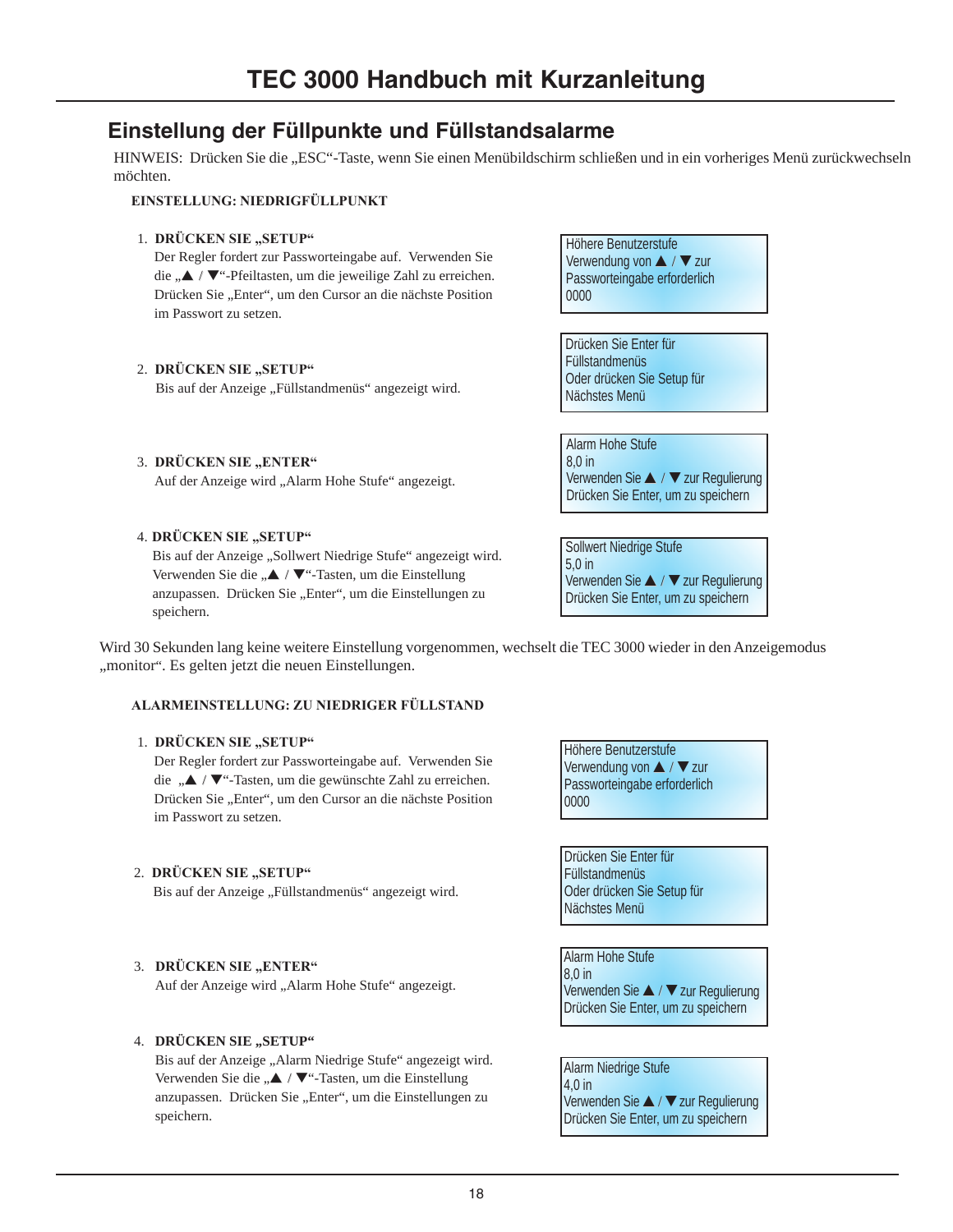# **Definieren der Anzeige- und Ausgabeeinstellungen**

Die mittels TEC 3000 angezeigten Maßeinheiten können gemäß den Bedürfnissen des jeweiligen Benutzers angepasst werden. Temperaturmaßeinheiten können in Kelvin (°K), Celsius (°C) oder Fahrenheit (°F) angezeigt werden. Die Menge des Flüssigstickstoffs im Freezer kann in Zoll (in), Millimeter (mm). Darüber hinaus kann die Menge des vom Freezer verbrauchten Flüssigstickstoffs (Flüssigkeitsverbrauch) auf der Anzeige angezeigt werden.

HINWEIS: Zum Definieren der Anzeige- und Ausgabeeinstellungen ist Sicherheitsstufe 1 oder höher erforderlich (zu Einzelheiten siehe "Einrichten von Passwort- und Sicherheitseinstellungen").

# 1. **DRÜCKEN SIE "SETUP"**

Der Regler fordert zur Passworteingabe auf. Verwenden Sie die "**▲ / ▼**"-Tasten, um die gewünschte Zahl zu erreichen. Drücken Sie "Enter", um den Cursor an die nächste Position im Passwort zu setzen.

Bis auf der Anzeige "Anzeige und Ausgabe" angezeigt wird.

Höhere Benutzerstufe Verwendung von ▲ / ▼ zur Passworteingabe erforderlich 0000

Drücken Sie Enter für Anzeige und Ausgabe Oder drücken Sie Setup für Nächstes Menü

# 3. **DRÜCKEN SIE "ENTER"**

2. DRÜCKEN SIE "SETUP"

Auf der Anzeige wird "Temperatureinheiten" angezeigt. Verwenden Sie die " $\blacktriangle$  /  $\nabla$ "-Tasten, um von °C (Celsius), zu °F (Fahrenheit) oder °K (Kelvin) umzuschalten. Drücken Sie "Enter", um die Einstellungen zu speichern.

# 4. **DRÜCKEN SIE "SETUP"**

Auf der Anzeige wird "Stufeneinheiten" angezeigt. Verwenden Sie die  $\therefore \blacktriangle$  /  $\nabla$  "-Tasten, um von  $\sin$ " (inches, entspricht Zoll) zu "mm" (Millimeter) umzuschalten. Drücken Sie "Enter", um die Einstellungen zu speichern.

# 5. **DRÜCKEN SIE "SETUP"**

Auf der Anzeige wird "Anzeige Flüssigkeitsverbrauch" angezeigt. Verwenden Sie die "▲ / ▼"-Tasten, um "JA" oder "NEIN" auszuwählen. Drücken Sie "Enter", um die Einstellungen zu speichern.

**Temperatureinheiten**  $^{\circ}C$ 

Verwenden Sie ▲ / ▼ zur Regulierung Drücken Sie Enter, um zu speichern

**Stufeneinheiten** 

In Verwenden Sie ▲ / ▼ zur Regulierung Drücken Sie Enter, um zu speichern

Wird 30 Sekunden lang keine weitere Einstellung vorgenommen, wechselt die TEC 3000 wieder in den Anzeigemodus "monitor". Es gelten jetzt die neuen Einstellungen.

# **Kalibrierung von Temperaturmessfühlern**

Jeder zusammen mit TEC 3000 verwendete Temperatursensormessfühler (A und B) wurde bei der Fertigung mit der "Low Temperature Range"-Methode kalibriert. Mithilfe dieser Kalibrierungsmethode werden in einer Höhe von 305 bis 457 Metern (1000 bis 1500 Fuß) über Meereshöhe maximale Abweichungen von nur +/-1°C (+/-1.8°F) gewährleistet. Eine weitere Kalibrierung erübrigt sich, es sei denn sie wird vom Endverbraucher gewünscht. Genauere Informationen zu Kalibrierungsmethoden und -verfahrensweisen sind dem TEC 3000-Handbuch zu entnehmen.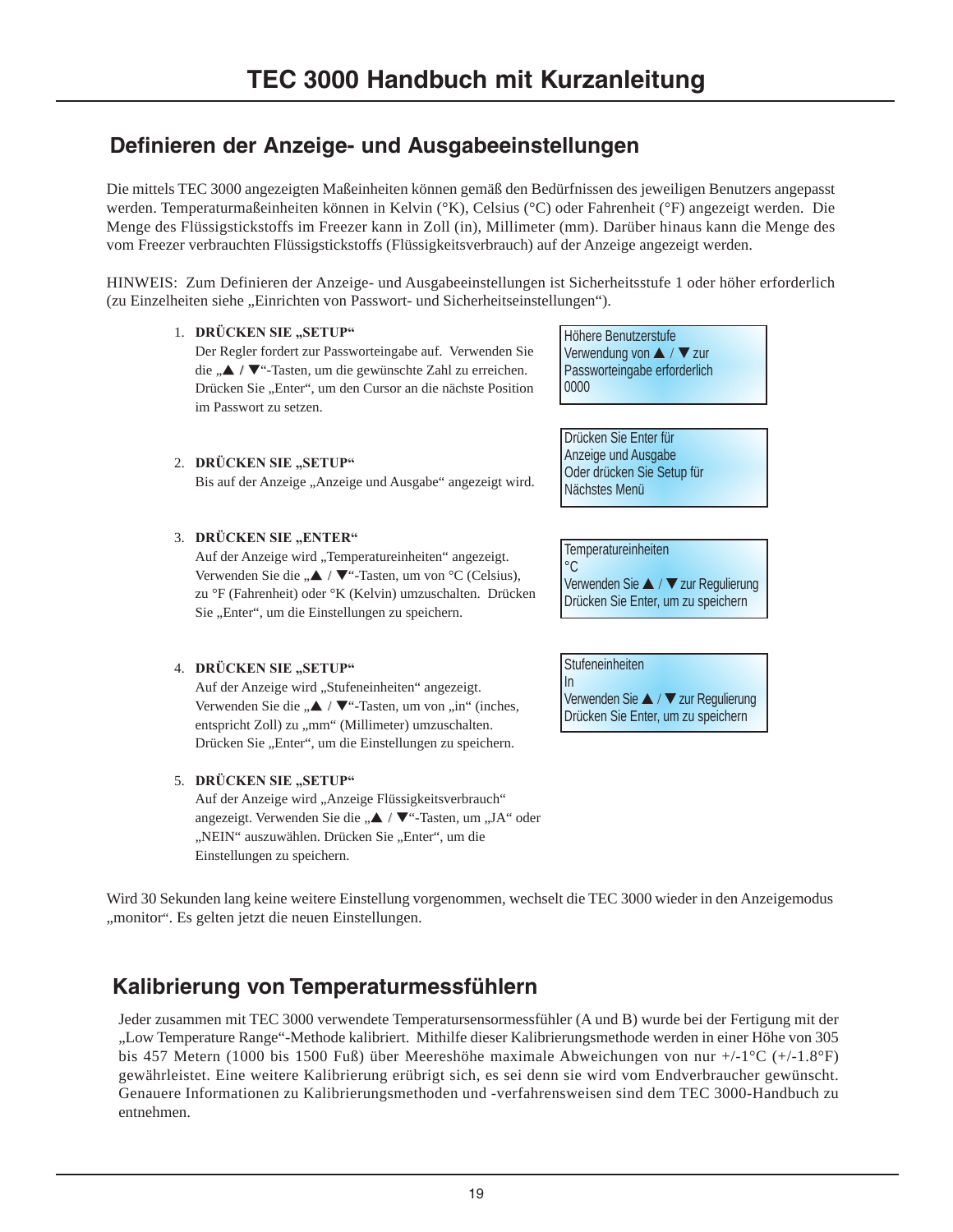# **Einrichten von Passwort- und Sicherheitseinstellungen**

TEC 3000 kann bis zu 10 verschiedene Passwörter speichern. Jedem Passwort kann eine eigene Sicherheitsstufe von Stufe 1 bis Stufe 4 zugewiesen werden. Tabelle 3 unten zeigt, welche Einstellungen auf welcher Sicherheitsstufe geändert werden können. Sicherheitsstufe 4 ist für die Anpassung des Passworts erforderlich. Das Standardpasswort (oder "globale" Passwort) für TEC 3000 ist "3456". Alle Parameter können mithilfe dieses Passwortes angepasst werden. Alle Passwörter und Sicherheitseinstellungen aufzeichnen und an einem sicheren Ort speichern. HINWEIS: MVE empfiehlt die Änderung des globalen Passworts, da dieses Passwort allen Einheiten zugewiesen wurde. Sollten Sie das globale Passwort vergessen haben, setzen Sie sich mit dem Kundendienst von MVE in Verbindung, um Einzelheiten darüber zu erfahren, wie Passwörter zurückzusetzen sind.

| Tabelle 3: Sicherheitsstufen und Definitionen |  |
|-----------------------------------------------|--|
|                                               |  |

| <b>FUNKTION</b>                     | <b>STUFE 1</b> | <b>STUFE 2</b> | <b>STUFE 3</b> | <b>STUFE 4</b> |
|-------------------------------------|----------------|----------------|----------------|----------------|
| <b>Füllung Start</b>                | x              | x              | х              | x              |
| Füllung Stop                        | Χ              | x              | x              | Χ              |
| Alarm Mute-Einstellung              | Χ              | χ              | χ              | Χ              |
| Änderung der Anzeigeeinheiten       | X              | X              | X              | X              |
| Temperatureinstellungen             |                | X              | Χ              | Χ              |
| Stufeneinstellungen                 |                | X              | X              | X              |
| Zeit/Datum                          |                | X              | X              | Χ              |
| Kalibrierung der Messfühler         |                | X              | X              | X              |
| Änderung der Spracheinstellungen    |                | X              | x              | Χ              |
| Bypass-Einstellungen für N2-Warmgas |                | X              | x              | Χ              |
| OFAF-Einstellung                    |                |                | Χ              | Χ              |
| Kommunikationseinstellungen         |                |                | X              | Χ              |
| Programmierung                      |                |                | X              | Χ              |
| Passworteinstellungen               |                |                |                | Χ              |

# 1. DRÜCKEN SIE "SETUP"

Der Regler fordert zur Passworteingabe auf. Verwenden Sie die "▲ / ▼"-Tasten, um die gewünschte Zahl zu erreichen. Wenn Sie Passwörter erstmalig einrichten, verwenden Sie das Standardpasswort "3456". Drücken Sie "Enter", um den Cursor an die nächste Position im Passwort zu setzen.

# 2. **DRÜCKEN SIE "ENTER"**

Auf der Anzeige wird "Temperaturmenüs" angezeigt.

#### 3. **DRÜCKEN SIE ..SETUP**"

Bis auf der Anzeige "Passwortmenüs" angezeigt wird.

# 4. **DRÜCKEN SIE** "ENTER"

Auf der Anzeige wird "Drücken Sie Enter zur Änderung des globalen Passworts oder drücken Sie Setup für Weiter" angezeigt.

Höhere Benutzerstufe Verwendung von ▲ / ▼ zur Passworteingabe erforderlich 0000

Drücken Sie Enter für Temperaturmenüs Oder drücken Sie Setup für Nächstes Menü

Drücken Sie Enter für Passwortmenüs Oder drücken Sie Setup für Nächstes Menü

Drücken Sie Enter zur Änderung des globalen Passworts oder drücken Sie Setup für Weiter

HINWEIS: Die Standardeinstellung für das "globale" Passwort ist "3456". Mit dem "globalen" Passwort kann man ALLE Einstellungen für TEC 3000 ändern.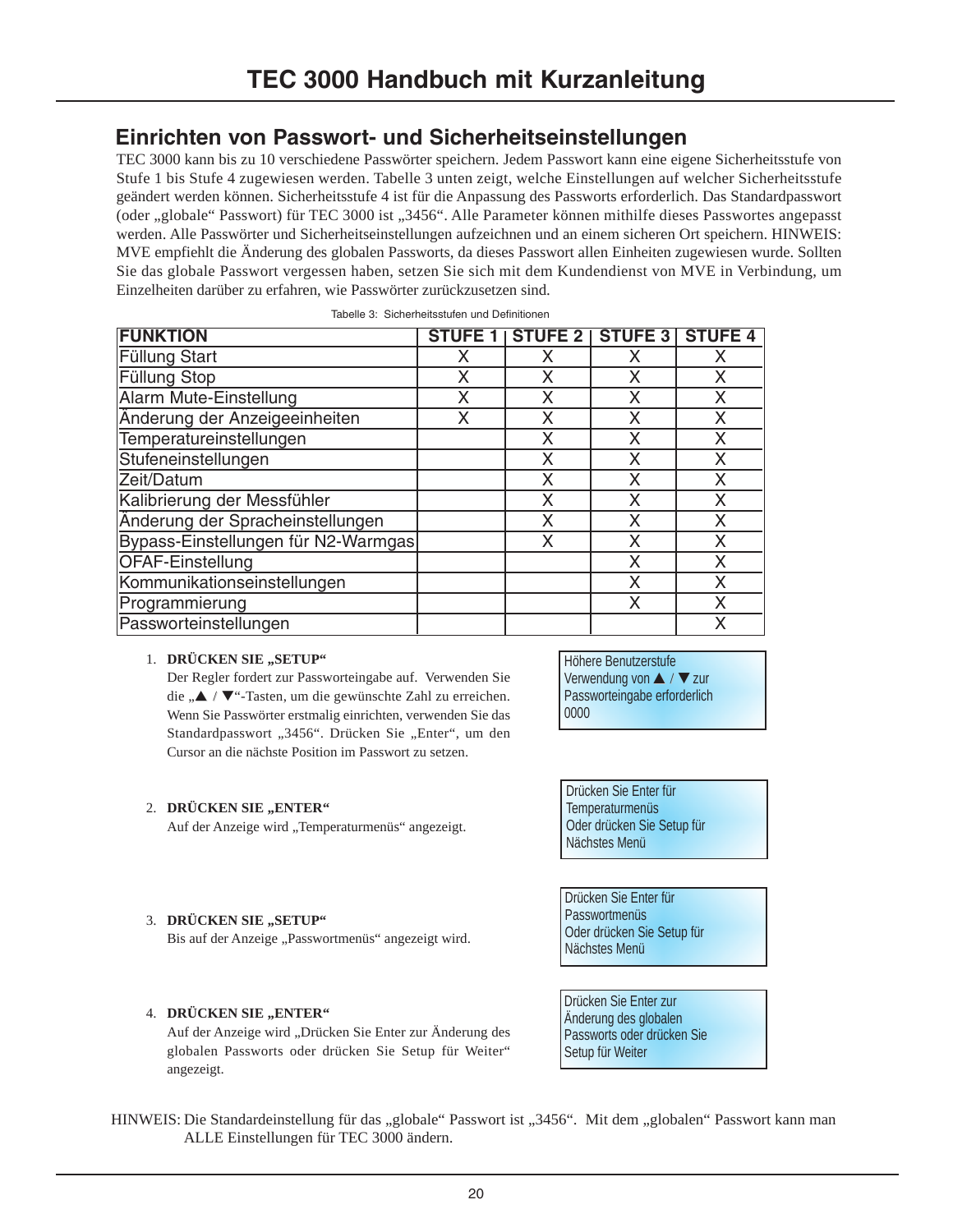# **Einrichten von Passwort- und Sicherheitseinstellungen**

# 5. DRÜCKEN SIE "SETUP"

Um die gewünschte Zahl des Passworts zu erreichen.

### 6. DRÜCKEN SIE "ENTER"

Um die gewünschte Zahl des Passworts auszuwählen.

### 7. **DRÜCKEN SIE** "▲" oder "▼"

Um die entsprechende Zahl zu erreichen. Drücken Sie "Enter", um den Cursor an die nächste Position im Passwort zu setzen.

#### 8. DRÜCKEN SIE "ENTER"

Sobald das gewünschte Passwort gewählt wurde. Auf der Anzeige wird nun "Passwort Stufe X" angezeigt. Verwenden Sie die "▲ / ▼"-Tasten, um die Sicherheitsstufe anzupassen.

### 9. **DRÜCKEN SIE** "ENTER"

Auf der Anzeige wird "Neues Passwort bestätigen?" angezeigt. Verwenden Sie die " $\blacktriangle$  /  $\nabla$ "-Tasten, um "JA" oder "NO" auszuwählen. Durch die Wahl von "JA" werden das neue Passwort und die Sicherheitseinstellung gespeichert. Durch die Wahl von "NEIN" kommt es zum Abbruch aller durchgeführten Änderungen.

# 10. **DRÜCKEN SIE** "ENTER"

Um die Einstellungen zu speichern.

Passwort 1 Verwenden Sie ▲ / ▼ zur Regulierung Drücken Sie Enter für Weiter **XXXX** 

Passwort Stufe X Verwenden Sie ▲ / ▼ zur Regulierung Drücken Sie Enter für Weiter Stufe X

| Neues Passwort                      |
|-------------------------------------|
| Bestätigen?                         |
| <b>NEIN</b>                         |
| Verwenden Sie ▲ / ▼ zur Regulierung |

Das gewählte Passwort und die Sicherheitsstufe wurden eingerichtet und gespeichert. Führen Sie die Schritte 7 - 11 aus, um weitere Passwörter und Sicherheitsstufen einzurichten, oder drücken Sie so oft "Escape", bis Sie auf den Anzeigebildschirm zurückgekehrt sind. Wird 5 Minuten lang keine weitere Aktion durchgeführt, wechselt der Regler automatisch wieder in den Anzeigemodus "monitor". Zeichnen Sie Ihre Passwörter in Tabelle 4 auf, damit Sie sie dort in Zukunft immer einsehen können.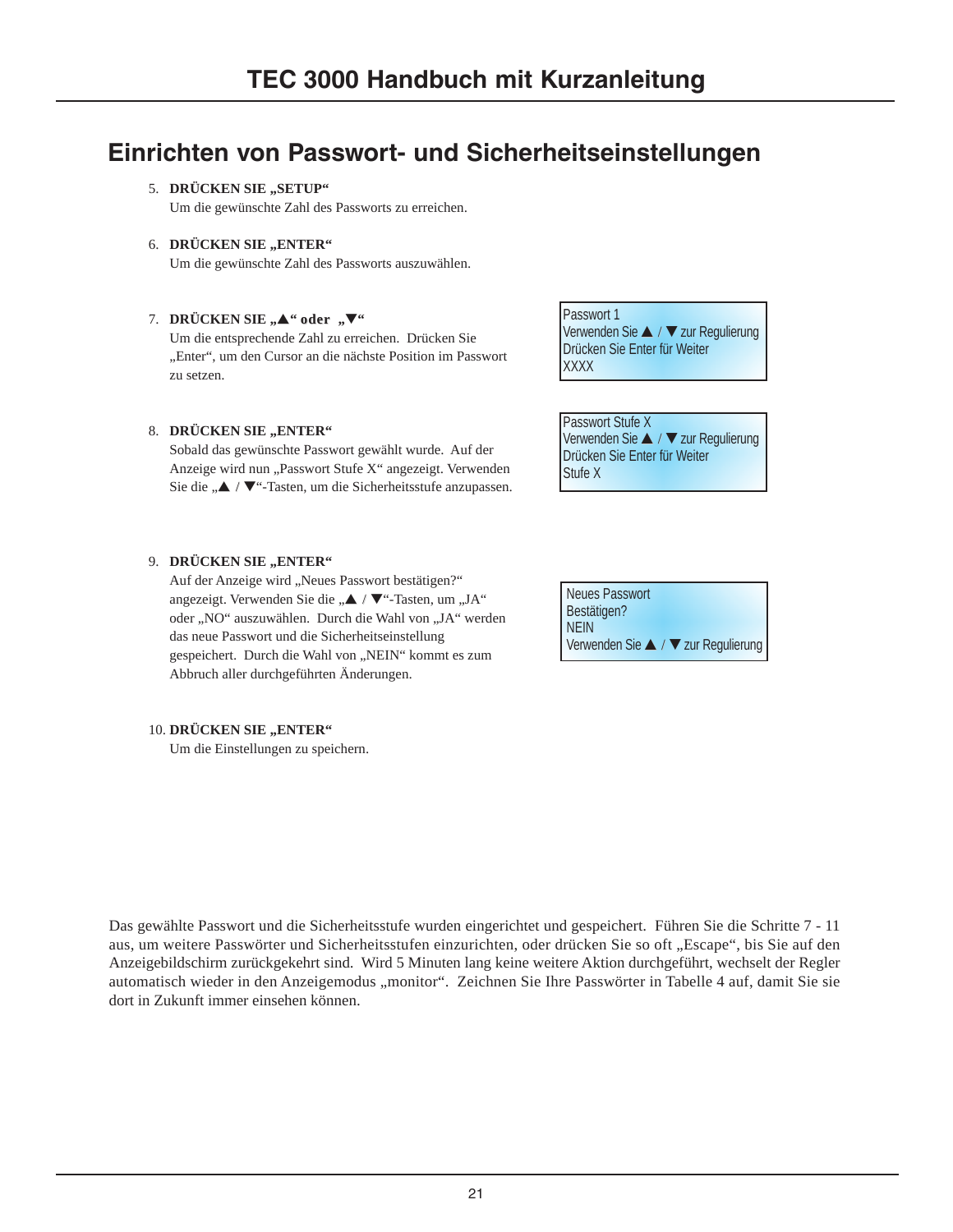# **Alarmformen und Beschreibungen**

| Alarmanzeige             | rabelle 4. Alamnomen und beschreibungen<br><b>Beschreibung</b>                 |
|--------------------------|--------------------------------------------------------------------------------|
| Hohe Temp A              | Die vom Messfühler A ermittelte Temperatur liegt über der benutzerdefinierten  |
|                          |                                                                                |
|                          | Einstellung für die hohe Temperatur.                                           |
| Hohe Temp B              | Die vom Messfühler B ermittelte Temperatur liegt über der benutzerdefinierten  |
|                          | Einstellung für die hohe Temperatur.                                           |
| Niedrige Temp A          | Die vom Messfühler A ermittelte Temperatur liegt unter der benutzerdefinierten |
|                          | Einstellung für die niedrige Temperatur.                                       |
| Niedrige Temp B          | Die vom Messfühler B ermittelte Temperatur liegt unter der benutzerdefinierten |
|                          | Einstellung für die niedrige Temperatur.                                       |
| Hohe Stufe               | Die LN2-Menge im Freezer liegt über der benutzerdefinierten Einstellung für    |
|                          | die hohe Stufe.                                                                |
| Niedrige Stufe           | Die LN2-Menge im Freezer liegt unter der benutzerdefinierten Einstellung für   |
|                          | die niedrige Stufe.                                                            |
| Warnhinweis              | Der LN2-Verbrauch hat sich verdoppelt (Einzelheiten sind dem technischen       |
|                          | Handbuch für TEC 3000 zu entnehmen).                                           |
| Alarmhinweis             | Der LN2-Verbrauch hat sich um den Faktor 5 erhöht (Einzelheiten sind dem       |
|                          | technischen Handbuch für TEC 3000 zu entnehmen).                               |
| Füllzeit                 | Die für einen Füllzyklus benötigte Zeitdauer überschreitet die                 |
|                          | benutzerdefinierte Einstellung für die Füllzeit.                               |
| Bypass-Zeit              | Die für einen Bypasszyklus benötigte Zeitdauer überschreitet die               |
|                          | benutzerdefinierte Einstellung für die Bypass-Zeit.                            |
| Kalibrierung Temp A      | Die Temperatur von Messfühler A liegt unter dem absoluten Nullwert.            |
| Kalibrierung Temp B      | Die Temperatur von Messfühler B liegt unter dem absoluten Nullwert.            |
| Bypass-Kalibrierung      | Die Temperatur des Bypass-Messfühlers liegt unter dem absoluten Nullwert.      |
| Niedriger Batteriestatus | Die Voltzahl der Stützbatterien ist unter 21 Volt gesunken.                    |
| Spannungsausfall         | Die Hauptstromversorgung ist mindestens 60 Minuten lang ausgefallen.           |
| Verschluss geöffnet      | Der Verschluss des Freezers war länger geöffnet als durch die Benutzervorgabe  |
|                          | vorgesehen.                                                                    |
| Keine Kommunikation      | Zwischen dem Regler und der Anzeige ist keine Kommunikation mehr               |
|                          | möglich.                                                                       |

Tabelle 4: Alarmformen und Beschreibungen

# **Falls ein Alarm auftritt, rufen Sie bitte den autorisierten MVE-Vertreter oder technischen Kundendienst.**

Kundendienst/Technischer Kundendienst

| USA: |                      | Europa: |                            |
|------|----------------------|---------|----------------------------|
|      | Tel.: 1-800-482-2473 |         | Tel.: +44 (0) 1344 403 100 |
|      | Fax: 1-888-932-2473  |         | Fax: +44 (0) 1344 429 224  |

# Asien:

Tel.: +61 297 494333 Fax: +61 297 494666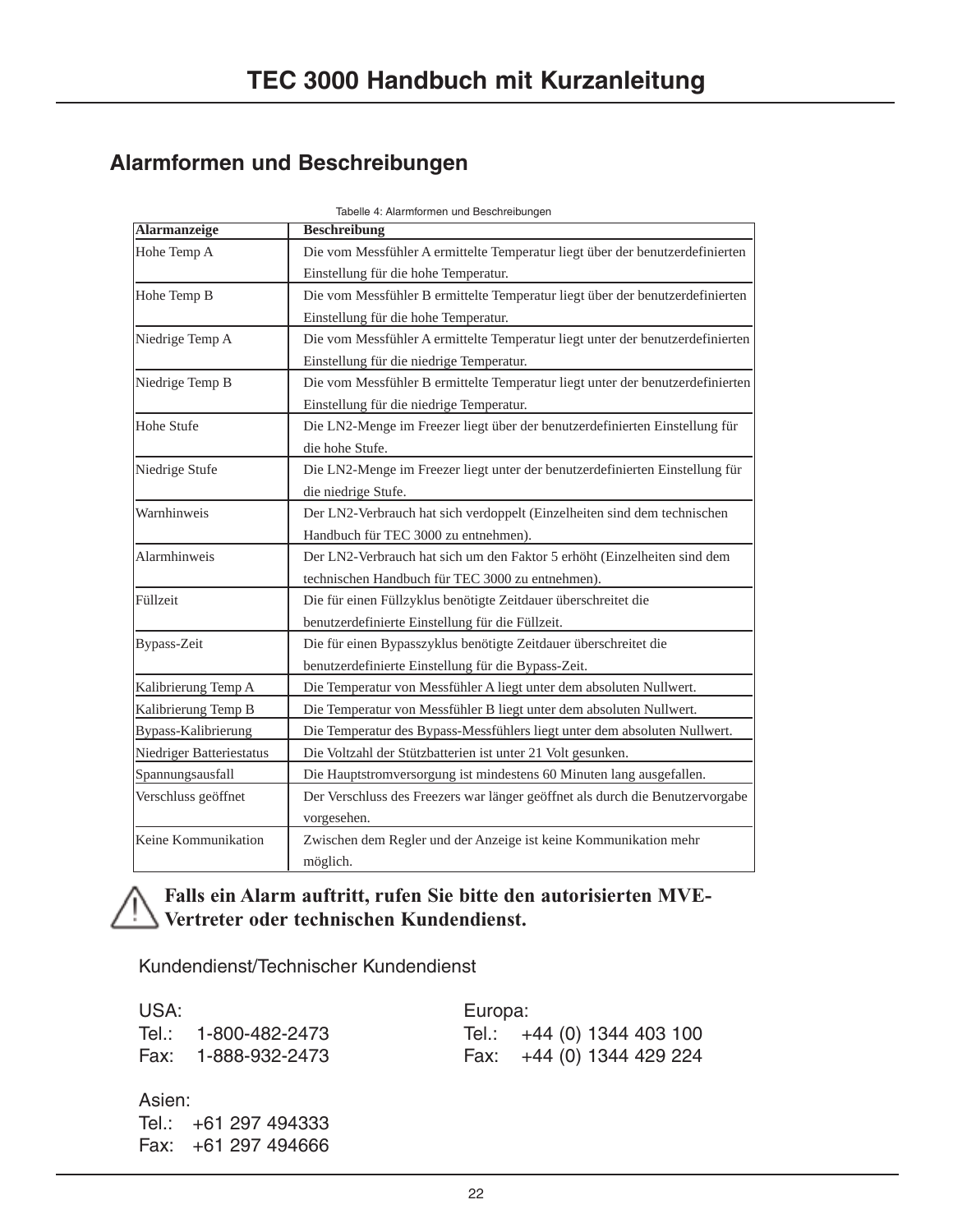# **Italiano Indice dei contenuti**

| Identificazione prodotto                                                       |
|--------------------------------------------------------------------------------|
|                                                                                |
|                                                                                |
|                                                                                |
|                                                                                |
| Regolazione del livello e delle impostazioni per l'allarme di livello  28 - 29 |
| Impostazione allarme di livello alto                                           |
| Impostazione livello alto                                                      |
| Impostazione livello basso                                                     |
| Impostazione allarme di livello basso                                          |
|                                                                                |
|                                                                                |
|                                                                                |
|                                                                                |
|                                                                                |

NOTA: Tutti i modelli MVE sono dispositivi ad alimentazione esterna a operatività continua di classe 1. Essi non sono adatti all'utilizzo congiuntamente ad anestetici infiammabili. Questa apparecchiatura è stata collaudata e trovata conforme ai limiti per i dispositivi medici relativamente a IEC 601-1-2: [o EN 60601-1-1-2:2001 o Direttiva sui dispositivi medici 93/42/EEC].

NOTA: l'installazione dei congelatori ad azoto liquido MVE deve essere eseguita da un distributore autorizzato MVE in conformità al Manuale tecnico TEC 3000, n. serie 13289499.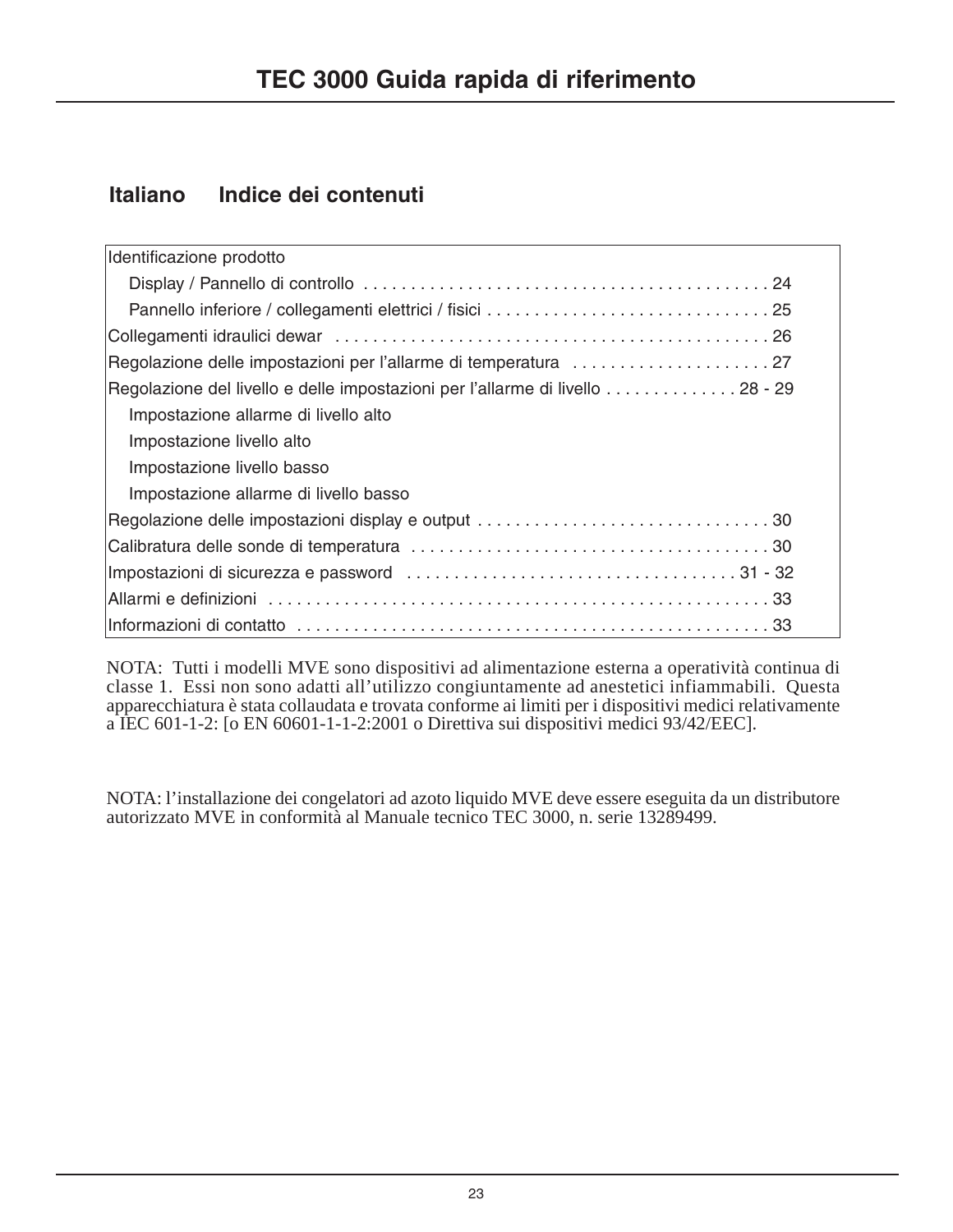

Tabella 1: Identificazione pannello frontale

| $\mathbf{1}$ | Pannello frontale                        | Il pannello frontale rappresenta l'interfaccia utente per il TEC 3000. Tutti i display e i<br>controlli sono posizionati sul pannello frontale                                                                                                                      |
|--------------|------------------------------------------|---------------------------------------------------------------------------------------------------------------------------------------------------------------------------------------------------------------------------------------------------------------------|
| 2            | <b>Display</b>                           | Un display a cristalli liquidi (LCD) da 4 x 20 mostra il valore di tutte le condizioni attuali<br>inclusi il livello di azoto liquido e la temperatura. Il display mostra inoltre tutte le<br>possibili condizioni di allarme attuali.                              |
| Iз           | <b>Start Fill</b><br>(Avvia riempimento) | Utilizzato per riempire manualmente il freezer con l'azoto liquido. Questo pulsante<br>può inoltre essere premuto per eliminare la "condensa" dall'area di accumulo per<br>aumentare la visibilità.                                                                 |
| 14           | Stop Fill<br>(Arresta riempimento)       | Utilizzato per terminare manualmente il ciclo di riempimento. Dopo aver premuto<br>questo pulsante, l'unità non riprenderà il riempimento finché non viene raggiunta la<br>soglia livello basso, o viene premuto il pulsante "AVVIA RIEMPIMENTO".                   |
| 5            | Setup (Impostazioni)                     | Usato per regolare il valore di tutte le funzioni utente regolabili inclusi Livello,<br>Allarmi di livello, Allarmi di temperatura, Password ecc.                                                                                                                   |
| l6           | Alarm Mute<br>(Allarme silenzioso)       | Usato per silenziare il segnale acustico dell'allarme. Utilizzato anche per resettare<br>l'allarme di chiusura in seguito alla correzione della condizione di allarme.                                                                                              |
| 7            | Freccia su                               | Usata per aumentare i valori dei numeri durante le modalità "Setup". Premere una<br>volta per diminuire progressivamente. Tenere premuto il pulsante per scorrere<br>rapidamente tra i valori. Può anche essere usato per passare dai valori "SÌ/NO" a<br>"ON/OFF". |
| l8           | Freccia giù                              | Usata per diminuire i valori dei numeri durante le modalità "Setupi". Premere una volta<br>per diminuire progressivamente. Tenere premuto il pulsante per scorrere rapidamente<br>tra i valori. Può anche essere usato per passare dai valori "SÌ/NO" a "ON/OFF".   |
| 9            | Esc (Escape)                             | Usato per uscire da qualsiasi menu o funzione di impostazione.                                                                                                                                                                                                      |
| 10           | Enter (Invio)                            | Usato per selezionare qualsiasi menu per la modifica o il salvataggio di<br>un'impostazione regolabile dall'utente.                                                                                                                                                 |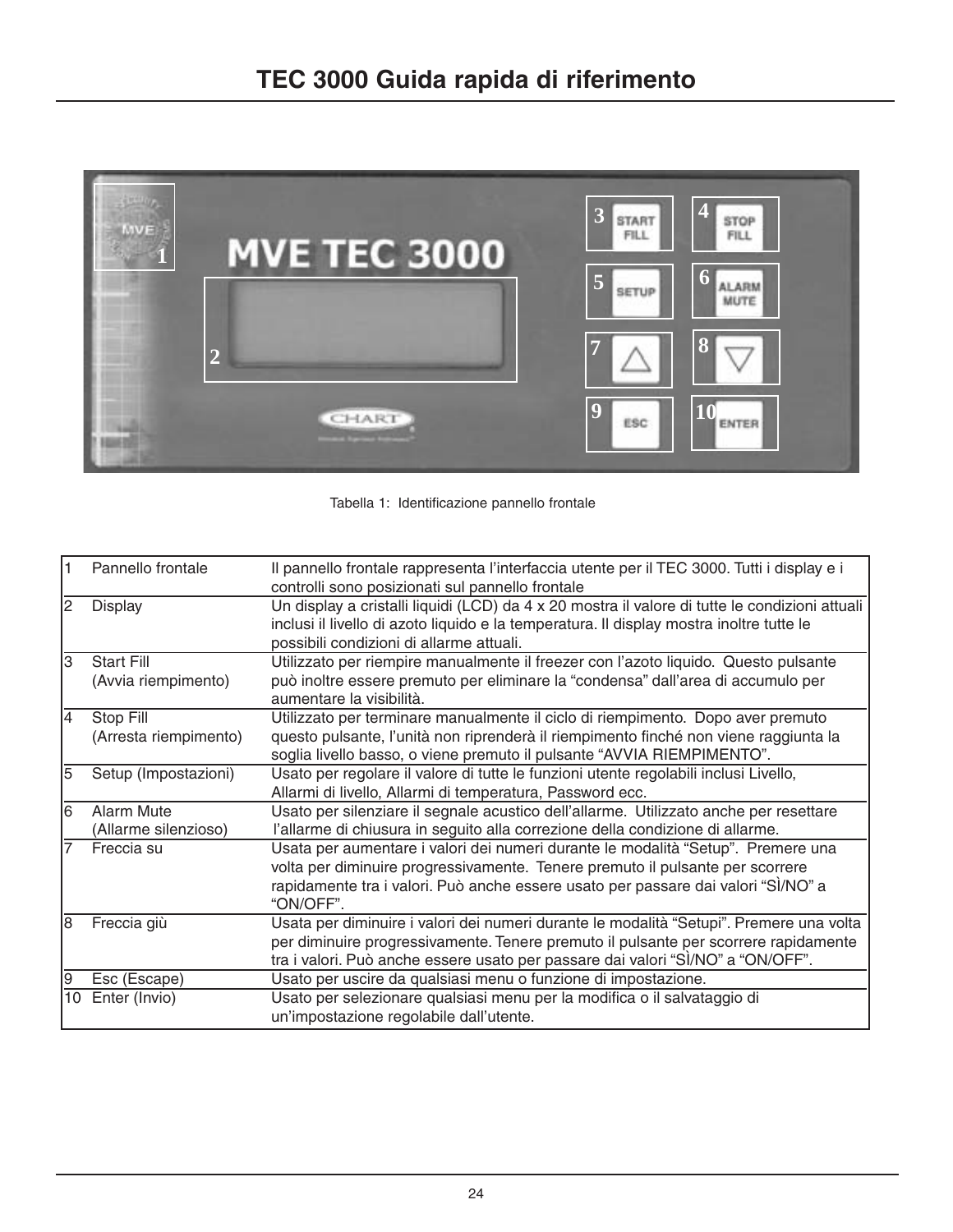



|    | Temp A                  | Collegamento per la sonda di temperatura A.                                                                                                                                                                                                                                                                                                  |
|----|-------------------------|----------------------------------------------------------------------------------------------------------------------------------------------------------------------------------------------------------------------------------------------------------------------------------------------------------------------------------------------|
| 2  | Temp B                  | Collegamento per la sonda di temperatura B.                                                                                                                                                                                                                                                                                                  |
| 3  | Collegamento            | Connessione alimentazione                                                                                                                                                                                                                                                                                                                    |
|    | energetico              |                                                                                                                                                                                                                                                                                                                                              |
| 4  | COM <sub>1</sub>        | Collegamento per l'interfaccia di comunicazione RS-485.                                                                                                                                                                                                                                                                                      |
| 5  | COM <sub>2</sub>        | Collegamento ridondante per l'interfaccia di comunicazione RS-485.                                                                                                                                                                                                                                                                           |
| 6  | Riempimento manuale     | Il pulsante riempimento manuale viene usato per passare al controllo manuale del                                                                                                                                                                                                                                                             |
|    |                         | software TEC 3000 e riempire manualmente il freezer.                                                                                                                                                                                                                                                                                         |
|    | Collegamenti            | Questi collegamenti monitorano gli allarmi High Temp A, Low Level, Low                                                                                                                                                                                                                                                                       |
|    | allarme                 | Battery, e LN2 Supply. Essi possono essere collegati a qualsiasi sistema di allarme                                                                                                                                                                                                                                                          |
|    | discreto                | che utilizzi contatti Normally Open (NO).                                                                                                                                                                                                                                                                                                    |
| 18 | Collegamenti            | Questi collegamenti monitorano TUTTI gli allarmi. Essi possono essere collegati a                                                                                                                                                                                                                                                            |
|    | allarme                 | qualsiasi sistema di allarme che utilizzi i contatti Normally Open (NO) o Normally                                                                                                                                                                                                                                                           |
|    | globale                 | Closed (NC).                                                                                                                                                                                                                                                                                                                                 |
| 19 | Collegamento            | Collegamento per la cablatura principale. Tutti i collegamenti per le                                                                                                                                                                                                                                                                        |
|    | cablatura               | valvole solenoidi, l'interruttore del coperchio, il sensore di derivazione ecc. si trovano                                                                                                                                                                                                                                                   |
|    | principale              | qui.                                                                                                                                                                                                                                                                                                                                         |
| 10 | Collegamento<br>livello | Collegamento per il sistema di rilevamento del livello. Il rilevamento del livello viene<br>effettuato tramite il sensore di pressione, situato all'interno di TEC 3000. Il tubo<br>proveniente dalla linea di rilevamento del livello sul freezer si collega qui. La<br>connessione avviene tramite un giunto portagomma OD da 1/8" (3.2mm) |
|    |                         |                                                                                                                                                                                                                                                                                                                                              |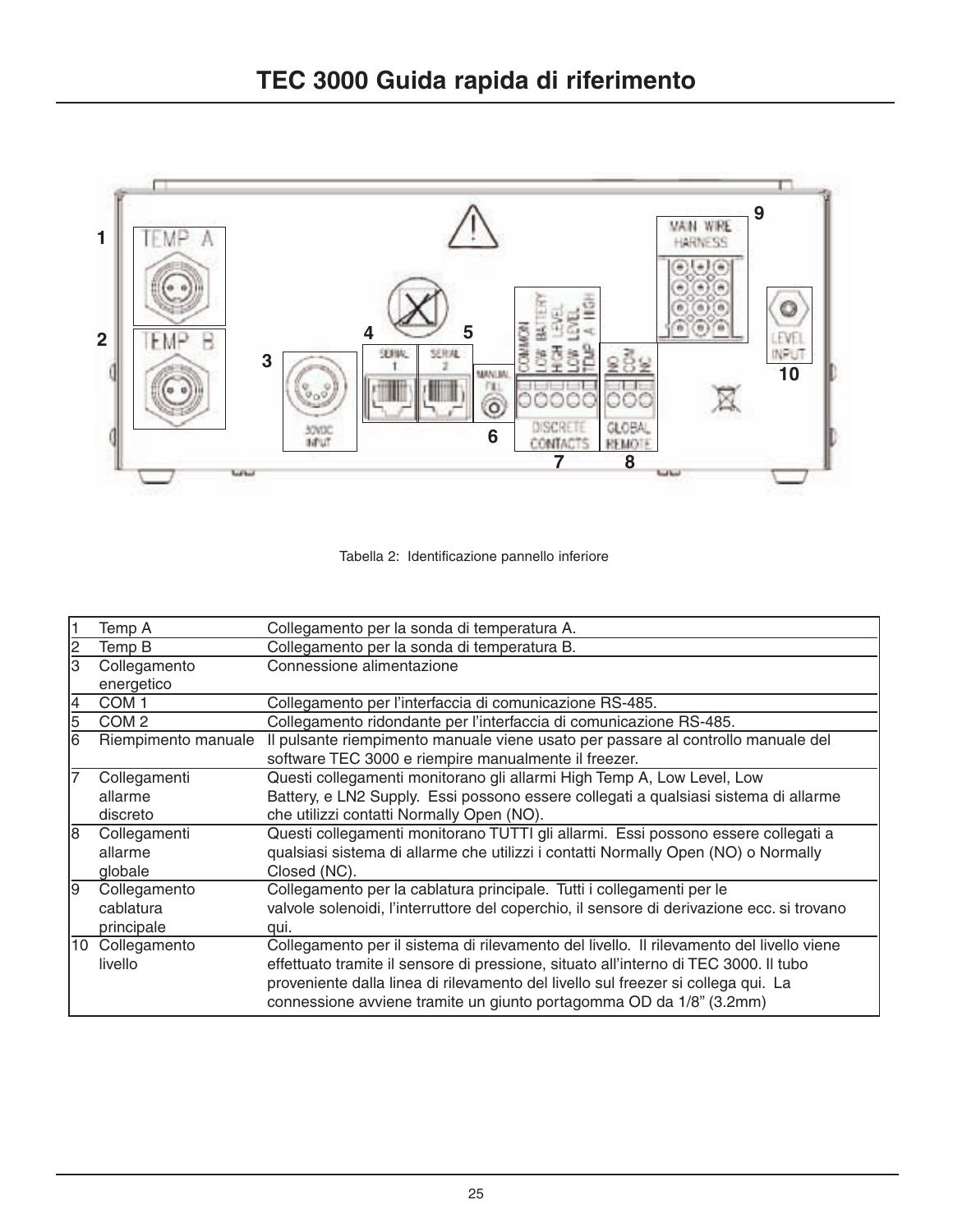Collegare una linea di trasferimento (inclusa con il congelatore) dal serbatoio di rifornimento di azoto liquido (LN2) al raccordo di riempimento sul retro del congelatore. La pressione ottimale di rifornimento del serbatoio è da 22 a 35 psi (da 1,5 a 2,4 bar). Anche se il gruppo idraulico dispone di un dispositivo di limitazione della pressione da 50 psi (3,45 bar), si consiglia di pressurizzare il serbatoio di rifornimento al di sotto di 35 psi (2,4 bar) per ridurre il tasso di evaporazione istantanea (flash-off) dell'azoto liquido (LN2) durante il rifornimento e per massimizzare la durata della valvola criogenica. È possibile isolare la linea di rifornimento per minimizzare le perdite di trasferimento di azoto liquido (LN2). Dopo aver assicurato saldamente il tubo di trasferimento al congelatore e al serbatoio di rifornimento, controllare ventuali perdite, aprendo la valvola del serbatoio di azoto liquido (LN2) e applicando una soluzione di acqua e sapone su ciascun raccordo. Non dovrebbero formarsi bolle. Al termine eliminare l'eccesso di acqua e sapone. Prima di rimuovere il tubo di trasferimento, assicurarsi che la valvola del serbatoio di rifornimento di azoto liquido (LN2) sia chiusa. Allentare il raccordo lentamente e con cautela per ventilare l'eventuale pressione residua nella linea prima di scollegare il tubo.

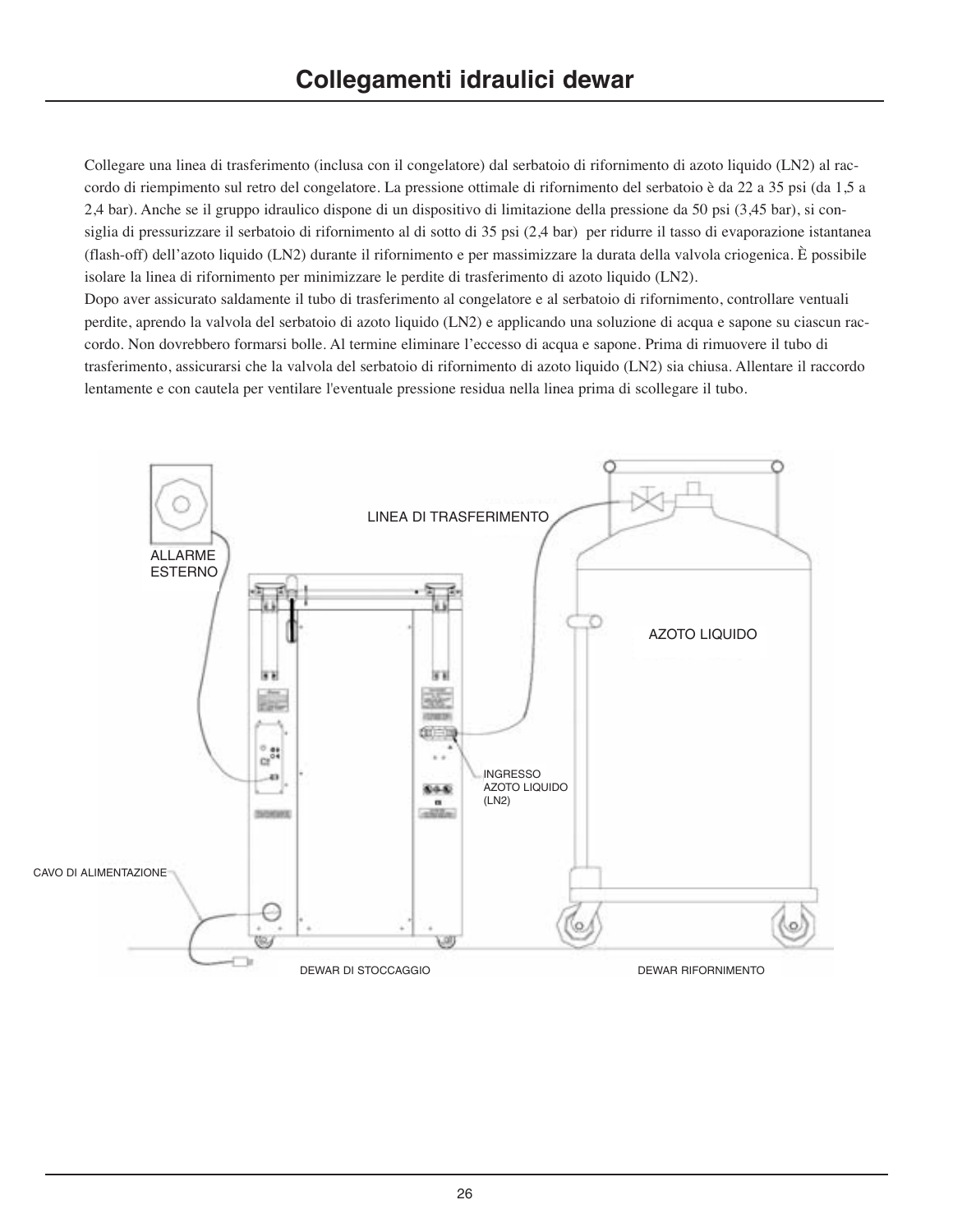La sezione seguente descrive le modalità di regolazione delle impostazioni dell'allarme temperatura. In qualsiasi momento durante il procedimento seguente, l'utente può uscire dal livello premendo ripetutamente il pulsante "Escape", finché il display non ritorna alla modalità di visualizzazione "monitor". Dopo 30 secondi di inattività, il controller ritornerà automaticamente alla modalità di visualizzazione "monitor".

NOTA: E' necessario un livello di sicurezza 2 o superiore per modificare le impostazioni della temperatura (vedere la sezione "Impostazioni di sicurezza e password" per dettagli).

Per uscire da una qualsiasi schermata del menu e tornare al menu precedente, premere il tasto "ESC".

# 1. **PREMERE "SETUP"**

Il controller richiederà una password. Utilizzare i tasti "▲ / ▼" per scorrere fino al numero corretto. Premere "Enter" per spostare il cursore alla posizione successiva della password.

Livello utente alto E' necessario utilizzare ▲ / ▼ per inserire la password 0000

Premere Enter per accedere ai menu Temperatura o premere Setup per passare al menu successivo

Premere Enter per accedere al menu Temp A o premere Setup per passare al menu successivo

Temp A **Attivato** Utilizzare ▲ / ▼ per regolare Premere Enter per salvare

Allarme Temp A alta Utilizzare ▲ / ▼ per regolare Premere Enter per salvare -110,0°C

Allarme Temp A bassa Utilizzare ▲ / ▼ per regolare Premere Enter per salvare -200,0°C

### 2. **PREMERE "ENTER"**

Il display visualizzerà "menu Temperatura".

# 3. **PREMERE "ENTER"**

Il display visualizzerà "menu Temp A". NOTA: Per regolare le impostazioni Temp B, premere "Setup" invece di "Enter".

# 4. **PREMERE "ENTER"**

Il display visualizzerà il messaggio "Temp A Attivato". NOTA: La sonda A potrà ora essere disattivata premendo i tasti ▲ / ▼". Premere "Enter" per salvare le impostazioni.

# 5. **PREMERE "SETUP"**

Il display dell'unità visualizzerà il messaggio "Temp A alta". Utilizzare i tasti "▲ / ▼" per regolare la temperatura. Tenere premuti entrambi i pulsanti per scorrere velocemente. Premere "Enter" per salvare le impostazioni.

# 6. **PREMERE "SETUP"**

Il display visualizzerà il messaggio "Temp A bassa". Utilizzare i tasti "▲ / ▼" per regolare la temperatura. Tenere premuti entrambi i pulsanti per scorrere velocemente. Premere "Enter" per salvare le impostazioni

Dopo aver terminato tutte le regolazioni, aspettare 30 secondi; il TEC 3000 tornerà alla schermata principale indicando che le nuove impostazioni sono effettive.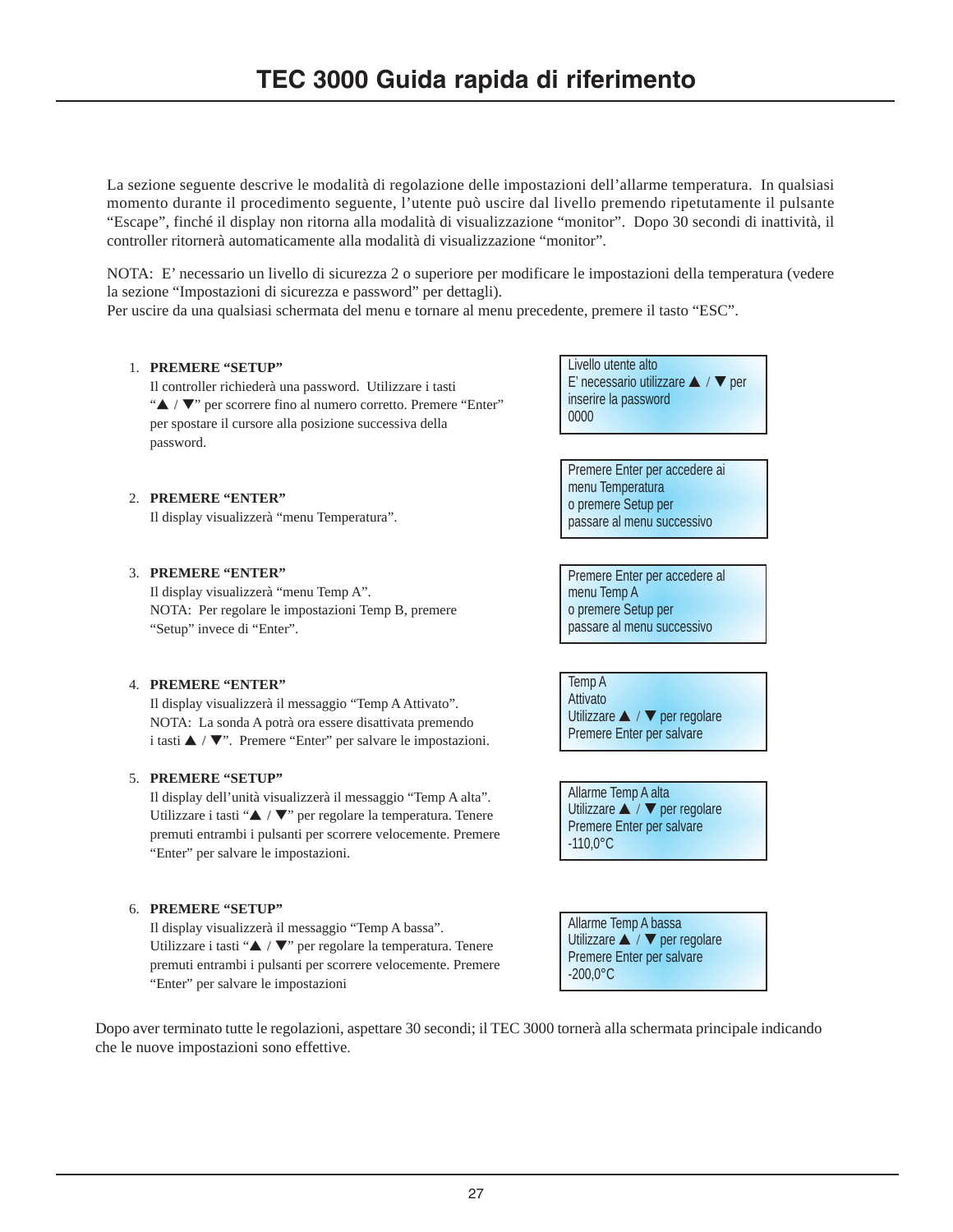La sezione seguente descrive le modalità di regolazione delle impostazioni del livello di azoto liquido e degli allarmi di livello alto/basso. NOTA: E' necessario un livello di sicurezza 2 o superiore per modificare le impostazioni Livello e Allarme livello (vedere la sezione "Impostazioni di sicurezza e password" per dettagli).

NOTA: Per uscire da una qualsiasi schermata del menu e tornare al menu precedente, premere il tasto "ESC".

### **IMPOSTAZIONE ALLARME LIVELLO ALTO:**

### 1. **PREMERE "SETUP"**

Il controller richiederà una password. Utilizzare i tasti "▲ / ▼" per scorrere fino al numero corretto. Premere "Enter" per spostare il cursore alla posizione successiva della password.

#### 2. **PREMERE "SETUP"**

finché il display non visualizza "menu Livello liquido".



Premere Enter per accedere ai menu Livello liquido o premere Setup per passare al menu successivo

3. **PREMERE "ENTER"**

Il display visualizzerà il messaggio "Allarme livello alto". Utilizzare i tasti "▲ / ▼" per modificare l'impostazione. Premere "Enter" per salvare le impostazioni. NOTA: Non è possibile regolare le impostazioni di livello in misure minori di ,5 pollici (14 mm) di distanza tra di loro.

Allarme livello alto 8,0 in Utilizzare ▲ / ▼ per regolare Premere Enter per salvare

Dopo aver terminato tutte le regolazioni, aspettare 30 secondi; il TEC 3000 tornerà alla schermata principale indicando che le nuove impostazioni sono effettive.

### **IMPOSTAZIONE LIVELLO ALTO:**

#### 1. **PREMERE "SETUP"**

Il controller richiederà una password. Utilizzare i tasti "▲ / ▼" per scorrere fino al numero corretto. Premere "Enter" per spostare il cursore alla posizione successiva della password.

### 2. **PREMERE "SETUP"**

finché il display non visualizza "menu Livello liquido".

#### 3. **PREMERE "ENTER"**

Il display visualizzerà il messaggio "Allarme livello alto".

# 4. **PREMERE "SETUP"**

Il display visualizzerà il messaggio "Setpoint livello alto". Utilizzare i tasti "▲ / ▼" per modificare l'impostazione. Premere "Enter" per salvare le impostazioni.

Livello utente più alto E' necessario utilizzare ▲ / ▼ per inserire la password 0000 Premere Enter per accedere ai menu Livello liquido o premere Setup per passare al menu successivo

Allarme livello alto  $8<sub>0</sub>$  in Utilizzare ▲ / ▼ per regolare Premere Enter per salvare

Setpoint livello alto 7,0 In Utilizzare ▲ / ▼ per regolare Premere Enter per salvare

Dopo aver terminato tutte le regolazioni, aspettare 30 secondi; il TEC 3000 tornerà alla schermata principale indicando che le nuove impostazioni sono effettive.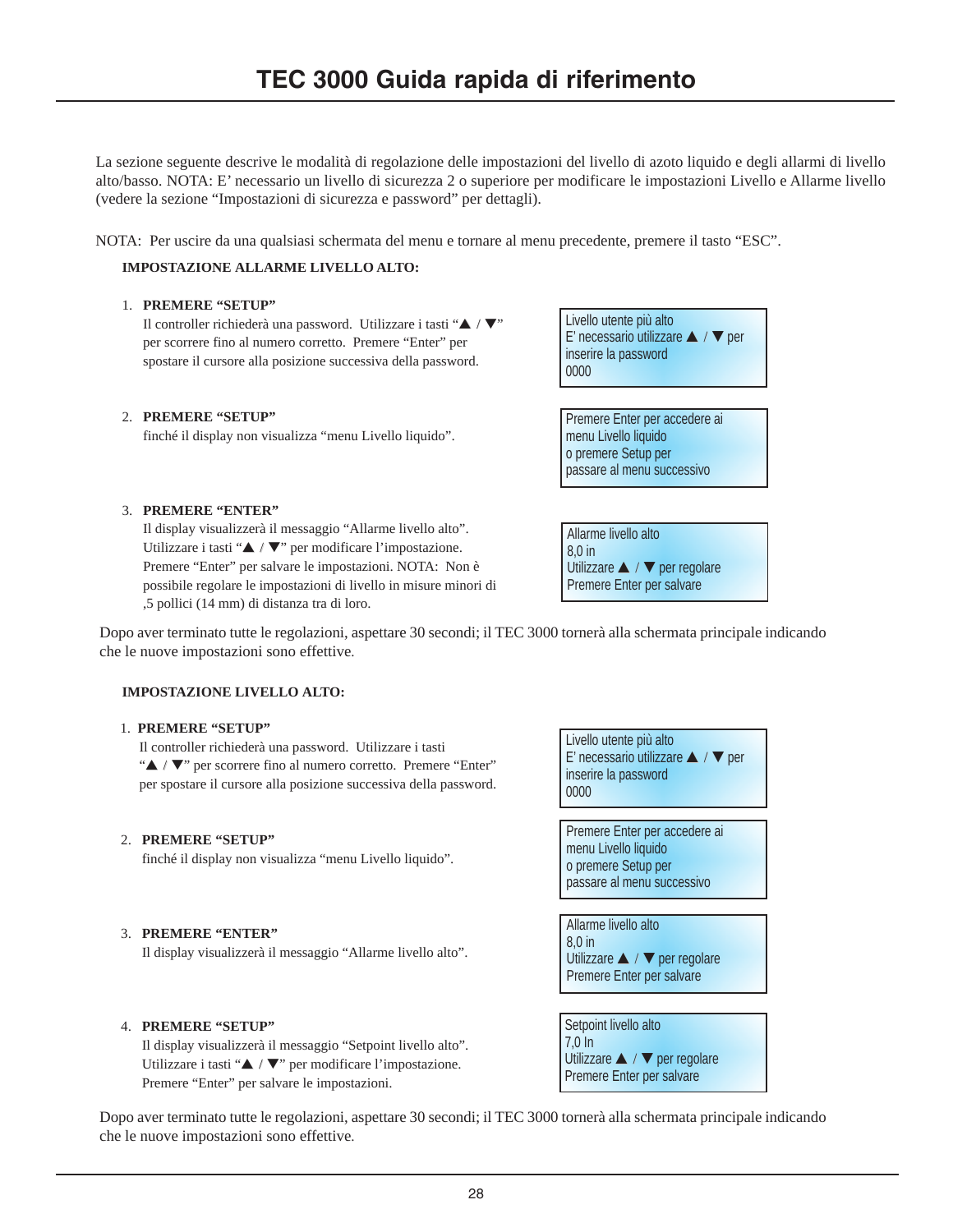# **Regolazione delle impostazioni Livello e Allarme livello**

NOTA: Per uscire da una qualsiasi schermata del menu e tornare al menu precedente, premere il tasto "ESC".

#### **IMPOSTAZIONE LIVELLO BASSO**

### 1. **PREMERE "SETUP"**

Il controller richiederà una password. Utilizzare i tasti "▲ / ▼" per scorrere fino al numero corretto. Premere "Enter" per spostare il cursore alla posizione successiva della password.

#### 2. **PREMERE "SETUP"**

finché il display non visualizza "menu Livello liquido".

Il display mostrerà la scritta "Allarme livello alto".

Livello utente più alto E' necessario utilizzare ▲ / ▼ per inserire la password 0000

Premere Enter per accedere ai menu Livello liquido o premere Setup per passare al menu successivo

Allarme livello alto 8,0 In Utilizzare ▲ / ▼ per regolare Premere Enter per salvare

#### 4. **PREMERE "SETUP"**

3. **PREMERE "ENTER"**

finché il display non visualizza "Setpoint livello basso". Usare i tasti "▲ / ▼" per modificare l'impostazione. Premere "Enter" per salvare le impostazioni.

Setpoint livello basso 5,0 in Utilizzare ▲ / ▼ per regolare Premere Enter per salvare

Dopo aver terminato tutte le regolazioni, aspettare 30 secondi; il TEC 3000 tornerà alla schermata principale indicando che le nuove impostazioni sono effettive.

#### **IMPOSTAZIONE ALLARME LIVELLO BASSO:**

# 1. **PREMERE "SETUP"**

Il controller richiederà una password. Usare i tasti "▲ / ▼" per scorrere fino al numero corretto. Premere "Enter" per spostare il cursore alla posizione successiva della password.

### 2. **PREMERE "SETUP"**

finché il display non visualizza "menu Livello liquido".

Livello utente più alto E' necessario utilizzare ▲ / ▼ per inserire la password 0000

Premere Enter per accedere ai menu Livello liquido o premere Setup per passare al menu successivo

Allarme livello alto 8,0 in Utilizzare ▲ / ▼ per regolare Premere Enter per salvare

# 3. **PREMERE "ENTER"**

Il display visualizzerà il messaggio "Allarme livello alto".

### 4. **PREMERE "SETUP"**

finché il display non visualizza "Allarme livello basso". Utilizzare i tasti "▲ / ▼" per modificare l'impostazione. Premere "Enter" per salvare le impostazioni.

Allarme livello basso 4,0 in Utilizzare ▲ / ▼ per regolare Premere Enter per salvare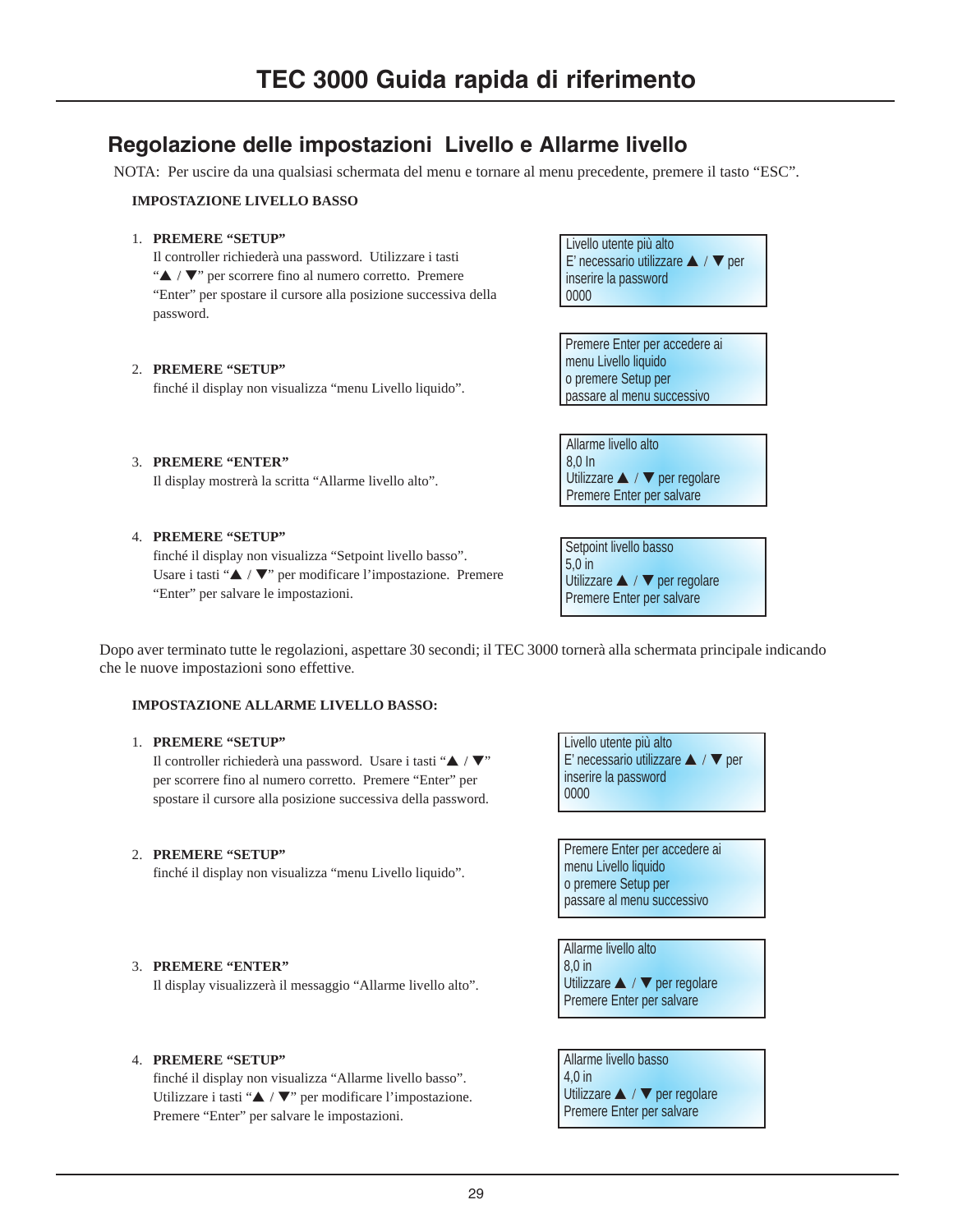# **Regolazione delle impostazioni Display e Output**

Le unità di misura visualizzate da TEC 3000 possono essere modificate a seconda delle necessità dell'utente. La misurazione della temperatura può essere visualizzata in gradi Kelvin (°K), gradi Celsius (°C), o gradi Fahrenheit (°F). La quantità di azoto liquido nel freezer può essere visualizzata in pollici (in), millimetri (mm). Inoltre, sul display viene visualizzata la quantità di azoto liquido consumata dal freezer (consumo di liquido).

NOTA: E' necessario un livello di sicurezza 1 per modificare le impostazioni display e output (vedere la sezione "Impostazioni di sicurezza e password" per dettagli).

# 1. **PREMERE "SETUP"**

Il controller richiederà una password. Usare i tasti "▲ / ▼" per scorrere fino al numero corretto. Premere "Enter" per spostare il cursore alla posizione successiva della password. Livello utente più alto E' necessario utilizzare ▲ / ▼ per inserire la password 0000

Premere Enter per accedere al menu Display e Output o premere Setup per passare al menu successivo

Unità temperatura  $^{\circ}C$ Utilizzare ▲ / ▼ per regolare Premere Enter per salvare

Unità livello In Utilizzare ▲ / ▼ per regolare Premere Enter per salvare

2. **PREMERE "SETUP"** finché il display non visualizza "Display e Output".

# 3. **PREMERE "ENTER"**

Il display visualizzerà il messaggio "Unità temperatura". Usare i tasti " $\blacktriangle$  /  $\nabla$ " per spostarsi tra °C (Celsius), °F (Fahrenheit), o °K (Kelvin). Premere "Enter" per salvare le impostazioni.

# 4. **PREMERE "SETUP"**

Il display visualizzerà il messaggio "Unità livello". Usare i tasti " $\triangle$  /  $\nabla$ " per spostarsi tra "in" (pollici) o "mm" (millimetri). Premere "Enter" per salvare le impostazioni.

# 5. **PREMERE "SETUP"**

Il display visualizzerà il messaggio "Visualizza consumo liquido". Usare i tasti "▲ / ▼" per selezionare "SÌ" o "NO". Premere "Enter" per salvare le impostazioni.

Dopo aver terminato tutte le regolazioni, aspettare 30 secondi; il TEC 3000 tornerà alla schermata principale indicando che le nuove impostazioni sono effettive.

# **Calibratura delle sonde di temperatura**

Entrambe le sonde di rilevamento della temperatura (A e B) usate con il TEC 3000 sono state calibrate in fabbrica, utilizzando il metodo "Intervallo di temperatura bassa". Questo metodo di calibratura fornisce un livello di accuratezza di +/-1.8°F (+/-1°C) quando viene utilizzato ad un altitudine tra i 1000 e i 1500 piedi. (da 305m a 457m). Non è necessaria un'ulteriore calibratura escluso ove richiesto dall'utente finale. Si prega di fare riferimento al manuale tecnico TEC 3000 per informazioni sui metodi e le procedure di calibratura.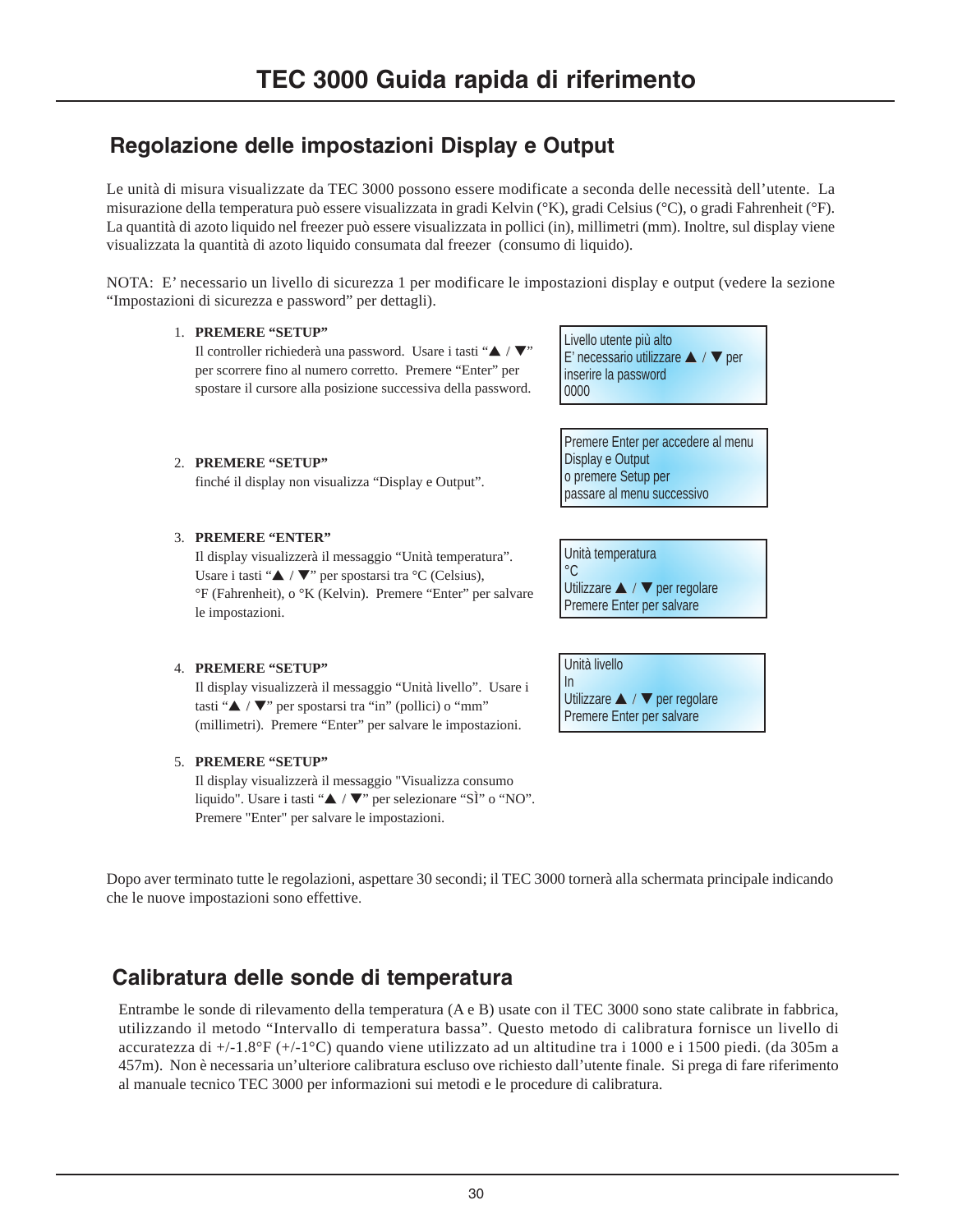# **Impostazioni di sicurezza e password**

Il TEC 3000 può memorizzare fino a 10 password diverse. Si può assegnare un distinto livello di sicurezza a ciascuna password, da Livello 1 a Livello 4. La tabella 3 mostrata in seguito elenca le impostazioni modificabili con ciascun livello di sicurezza. Per modificare una password è necessario un livello di sicurezza 4. La password predefinita (o "Globale") per il TEC 3000 è "3456". Tutti i parametri possono essere modificati usando questa password. Registrare tutte le password e le impostazioni di sicurezza e conservarle in un luogo sicuro. NOTA: MVE consiglia di cambiare la password globale, poiché essa è comune a tutte le unità. In caso si sia dimenticata la password globale, contattare il servizio clienti MVE per maggiori dettagli sulle modalità di resettaggio delle password.

|                               | Tabella 3: Livelli di sicurezza e definizioni |                  |                  |                  |
|-------------------------------|-----------------------------------------------|------------------|------------------|------------------|
| <b>FUNZIONE</b>               | <b>LIVELLO1</b>                               | <b>LIVELLO 2</b> | <b>LIVELLO 3</b> | <b>LIVELLO 4</b> |
| Avvio Riempimento             | X                                             | x                | X                | X                |
| Arresto riempimento           | X                                             | X                | X                | X                |
| Allarme silenzioso            | X                                             | X                | X                | X                |
| Cambia unità display          | X                                             | X                | X                | X                |
| Impostazioni temperatura      |                                               | X                | X                | X                |
| Impostazioni livello          |                                               | X                | X                | X                |
| Ora/Data                      |                                               | X                | X                | X                |
| Sonde di calibratura          |                                               | X                | X                | X                |
| Modifica linguaggi            |                                               | X                | X                | X                |
| Impostazioni di derivazione   |                                               |                  |                  |                  |
| dei gas ad alta temperatura   |                                               | Χ                | X                | X                |
| Impostazioni OFAF             |                                               |                  | X                | X                |
| Impostazioni di comunicazione |                                               |                  | X                | X                |
| Programmazione                |                                               |                  | X                | X                |
| Impostazioni password         |                                               |                  |                  | X                |

#### 1. **PREMERE "SETUP"**

Il controller richiederà una password. Utilizzare i tasti "▲ / ▼" per scorrere fino al numero corretto. Se si sta impostando la password per la prima volta, utilizzare la password predefinita "3456". Premere "Enter" per spostare il cursore alla posizione successiva della password.

# 2. **PREMERE "ENTER"**

Il display visualizzerà il messaggio "menu Temperatura".

Livello utente più alto E' necessario utilizzare ▲ / ▼ per inserire la password 0000

Premere Enter per accedere ai menu Temperatura o premere Setup per passare al menu successivo

Premere Enter per accedere ai menu Password o premere Setup per passare al menu successivo

Premere Enter per accedere al menu Modifica password globale o premere Setup per passare al menu successivo

# 3. **PREMERE "SETUP"**

finché il display non visualizza "menu Password".

# 4. **PREMERE "ENTER"**

Il display visualizzerà "Premere Enter per accedere al menu Modifica password globale o premere Setup per passare al menu successivo".

NOTA: L'impostazione predefinita per la password "Globale" è "3456". La password "Globale" può essere utilizzata per cambiare TUTTE le impostazioni del TEC 3000.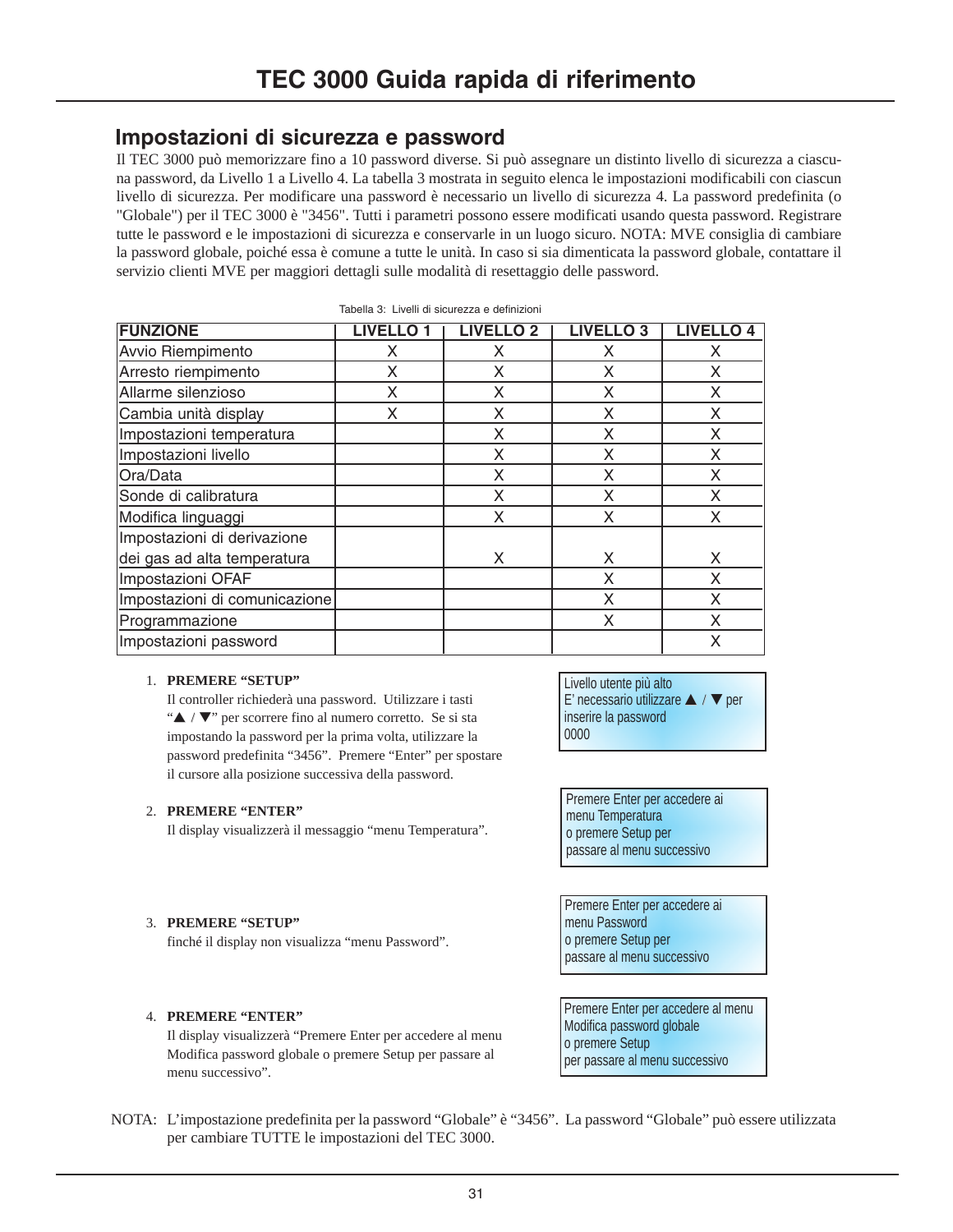# **Impostazioni di sicurezza e password**

### 5. **PREMERE "SETUP"**

per scorrere fino al numero di password desiderato.

### 6. **PREMERE "ENTER"**

per selezionare il numero di password desiderato.

# 7. **PREMERE "** ▲**" o "** ▼**"**

per scorrere fino al numero corretto. Premere "Enter" per spostare il cursore alla posizione successiva della password.

# 8. **PREMERE "ENTER"**

dopo aver selezionato la password desiderata. Il display visualizzerà ora la scritta "Password livello X". Usare i tasti "▲ / ▼" per regolare il livello di sicurezza.

Password 1 Utilizzare ▲ / ▼ per regolare Premere Enter per passare ad XXXX

Password livello X Utilizzare ▲ / ▼ per regolare Premere Enter per passare al livello X successivo

### 9. **PREMERE "ENTER"**

Il display visualizzerà il messaggio "Confermare nuova password?". Usare i tasti "▲ / ▼" per selezionare "SÌ" o "NO". Selezionando "SÌ" vengono salvate la nuova password e le nuove impostazioni di sicurezza. Selezionando "NO" si annullano tutti i cambiamenti.

| Confermare nuova                                    |
|-----------------------------------------------------|
| password?                                           |
| N()                                                 |
| Utilizzare $\blacktriangle$ / $\nabla$ per regolare |

#### 10. **PREMERE "ENTER"**

per salvare le impostazioni.

A questo punto, la password selezionata e il livello di sicurezza sono stati impostati e salvati. Seguire i passaggi dal 7 all'11 per impostare password e livelli di sicurezza aggiuntivi, o premere ripetutamente "Escape" per tornare alla schermata del display. Dopo 5 minuti di inattività, il controller ritornerà automaticamente alla modalità di visualizzazione "monitor". Usare la tabella 4 per registrare le password per una futura consultazione.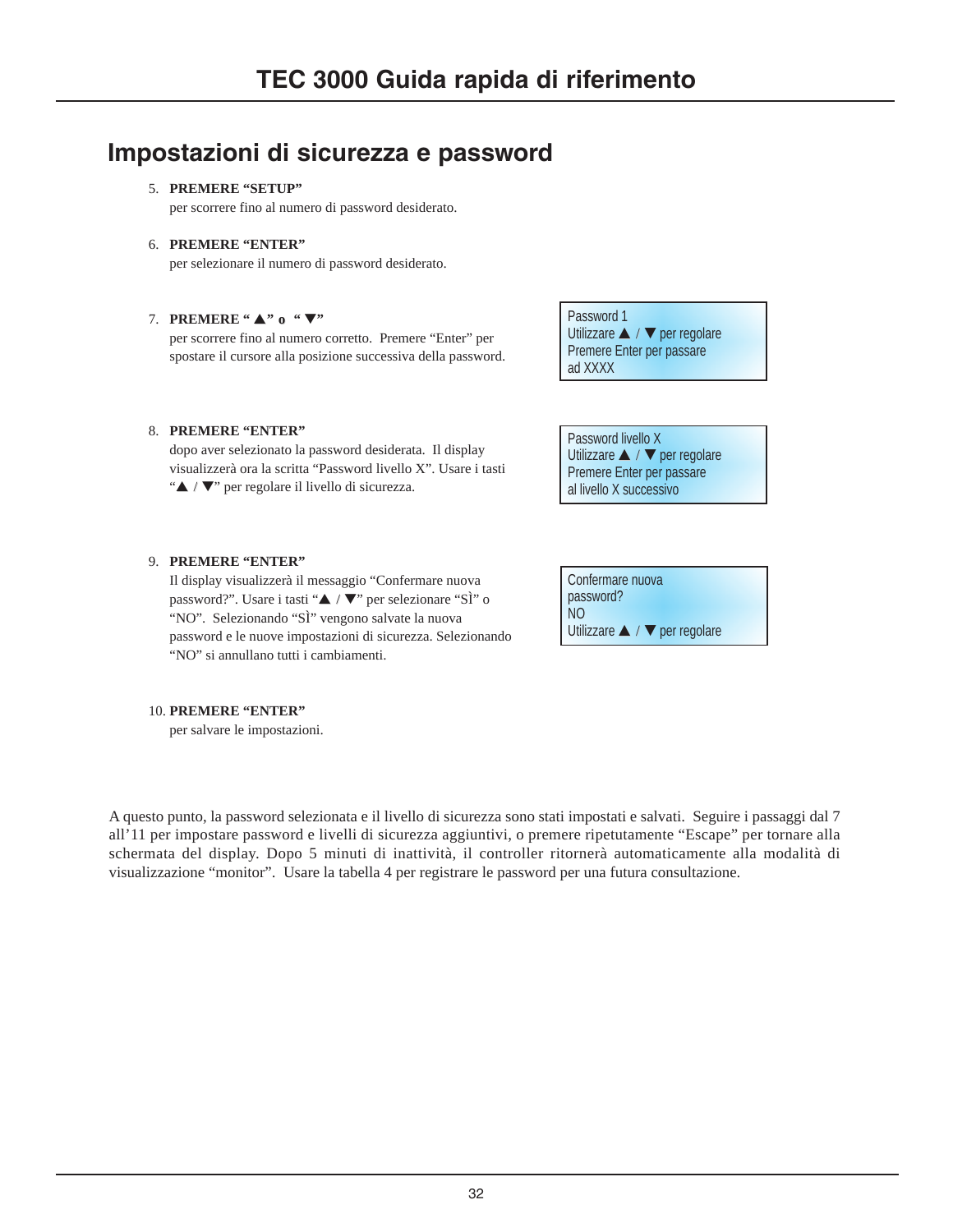# **Allarmi e descrizioni**

| Tabella 4: Allarmi e descrizioni |                                                                                      |  |  |  |
|----------------------------------|--------------------------------------------------------------------------------------|--|--|--|
| <b>Visualizzazione allarme</b>   | <b>Descrizione</b>                                                                   |  |  |  |
| Temp A alta                      | La temperatura della sonda A è al di sopra della soglia Temperatura alta definita    |  |  |  |
|                                  | dall'utente.                                                                         |  |  |  |
| Temp B alta                      | La temperatura della sonda B è al disopra della soglia Temperatura alta definita     |  |  |  |
|                                  | dall'utente.                                                                         |  |  |  |
| Temp A bassa                     | La temperatura della sonda A è al di sotto della soglia Temperatura bassa            |  |  |  |
|                                  | definita dall'utente.                                                                |  |  |  |
| Temp B bassa                     | La temperatura della sonda B è al di sotto della soglia Temperatura bassa            |  |  |  |
|                                  | definita dall'utente.                                                                |  |  |  |
| Livello alto                     | Il livello dell'LN2 all'interno del freezer è al di sopra della soglia Livello alto  |  |  |  |
|                                  | definita dall'utente.                                                                |  |  |  |
| Livello basso                    | Il livello dell'LN2 all'interno del freezer è al di sotto della soglia Livello basso |  |  |  |
|                                  | definita dall'utente.                                                                |  |  |  |
| Avviso utilizzo                  | Il consumo di LN2 è raddoppiato (vedere il manuale tecnico di riferimento TEC        |  |  |  |
|                                  | 3000 per maggiori dettagli).                                                         |  |  |  |
| Allarme utilizzo                 | Il consumo di LN2 è aumentato di un fattore equivalente a 5 (vedere il manuale       |  |  |  |
|                                  | tecnico di riferimento TEC 3000 per maggiori dettagli).                              |  |  |  |
| Tempo di riempimento             | Il tempo richiesto per completare un ciclo di riempimento eccede                     |  |  |  |
|                                  | l'impostazione Tempo di riempimento impostata dall'utente.                           |  |  |  |
| Tempo di derivazione             | Il tempo richiesto per completare un ciclo di derivazione eccede l'impostazione      |  |  |  |
|                                  | Tempo di derivazione impostata dall'utente.                                          |  |  |  |
| Calibratura Temp A               | La temperatura della sonda A è minore dello zero assoluto.                           |  |  |  |
| Calibratura Temp B               | La temperatura della sonda B è minore dello zero assoluto.                           |  |  |  |
| Calibratura derivazione          | La temperatura della sonda di derivazione è minore dello zero assoluto.              |  |  |  |
| Batteria scarica                 | Il voltaggio delle batterie di backup è sceso sotto i 21 Volt.                       |  |  |  |
| Guasto energetico                | L'alimentazione primaria è stata scollegata per almeno 60 minuti.                    |  |  |  |
| Coperchio aperto                 | Il coperchio del freezer è rimasto aperto per un periodo superiore al tempo          |  |  |  |
|                                  | specificato dall'utente.                                                             |  |  |  |
| Comunicazione persa              | Il controller ha perso la comunicazione con il display.                              |  |  |  |

# **In caso di allarme contattare il distributore autorizzato MVE di zona o l'assistenza clienti/tecnica.**

Servizio clienti/tecnico:

USA: Europa: Telefono: 1-800-482-2473 Telefono: +44 (0) 1344 403 100 Fax: 1-888-932-2473 Fax: +44 (0) 1344 429 224

Asia: Telefono: +61 297 494333 Fax: +61 297 494666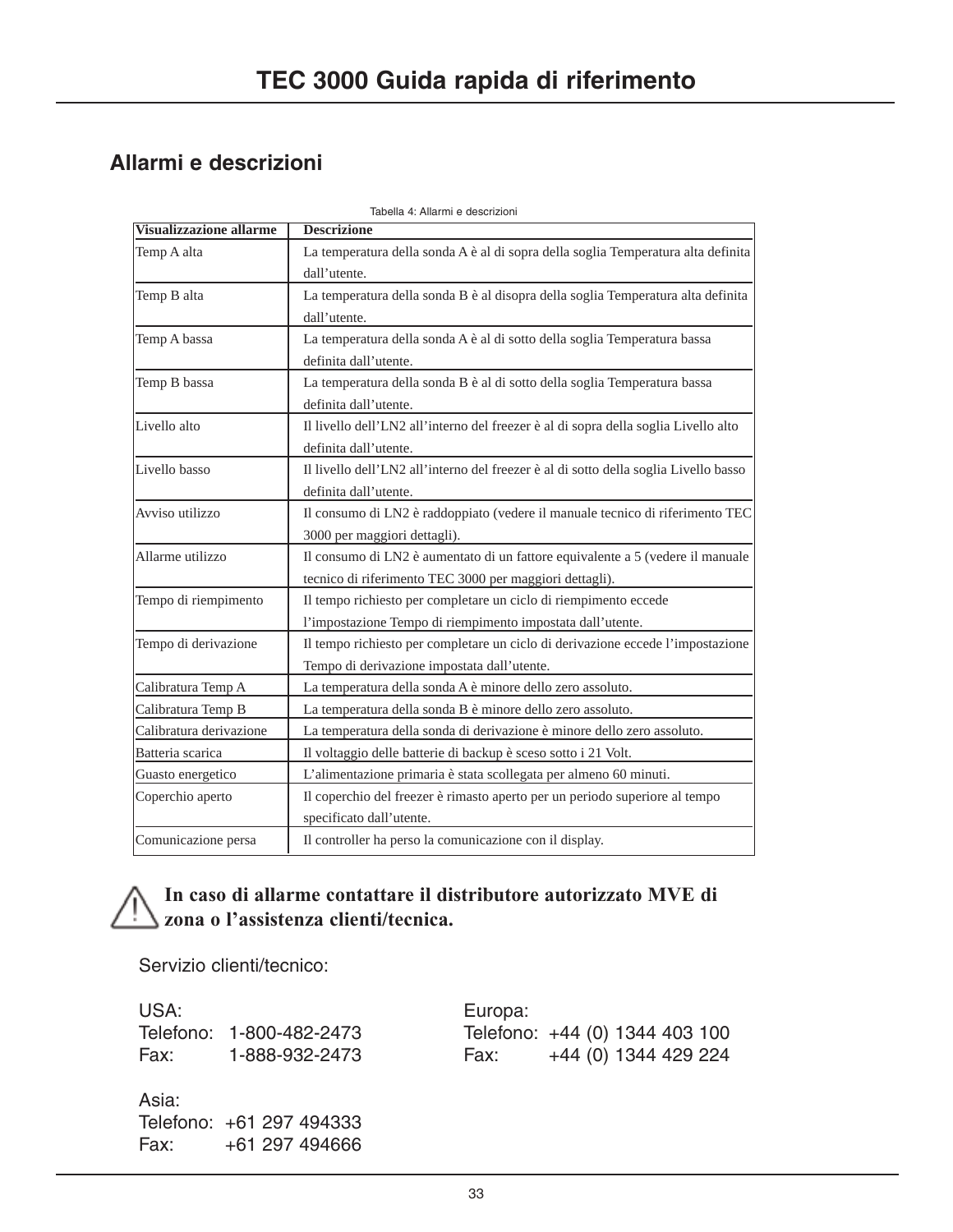# **Español Índice**

| Identificación del producto                                   |  |
|---------------------------------------------------------------|--|
|                                                               |  |
| Tablero inferior/Conexiones eléctricas/físicas 36             |  |
| Conexiones de tuberías de los depósitos Dewar 37              |  |
|                                                               |  |
| Cómo ajustar el nivel y configurar el nivel de alarma 39 - 40 |  |
| Configuración de la alarma de nivel alto                      |  |
| Configuración de nivel alto                                   |  |
| Configuración de nivel bajo                                   |  |
| Configuración de la alarma de nivel bajo                      |  |
|                                                               |  |
|                                                               |  |
|                                                               |  |
|                                                               |  |
|                                                               |  |

NOTA: Todos los modelos MVE son dispositivos médicos Clase 1, con suministro externo de energía y operación continua. No son adecuados para usarse con anestésicos inflamables. Este equipo ha sido probado y cumple los límites establecidos en la norma IEC 601-1-2 para dispositivos médicos: [o EN 60601-1-1-2:2001 o Directiva de Dispositivos Médicos 93/42/EEC].

NOTA: Los congeladores de nitrógeno líquido MVE deben ser instalados por un distribuidor MVE según el Manual Técnico del TEC 3000, N/P 13289499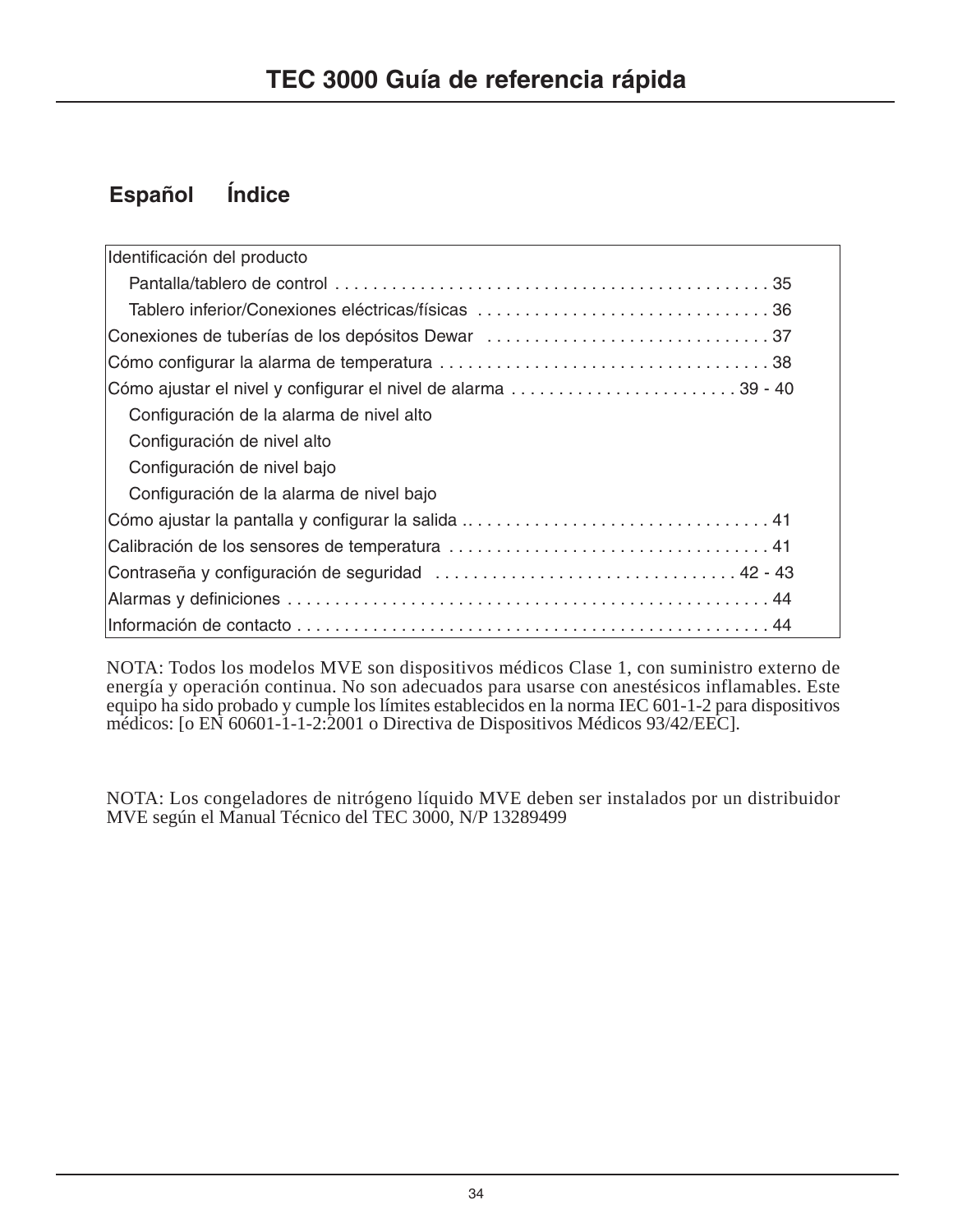

Tabla 1: identificación del tablero delantero

| I1 | Tablero delantero                | El tablero delantero es la interfase de usuario del TEC 3000.<br>Todas las pantallas y controles se encuentran en el tablero delantero                                                                                                                                              |
|----|----------------------------------|-------------------------------------------------------------------------------------------------------------------------------------------------------------------------------------------------------------------------------------------------------------------------------------|
| 2  | Pantalla                         | Una pantalla de cristal líquido (LCD) de 4 x 20 muestra el valor de todas las<br>condiciones actuales, incluyendo temperatura y nivel del nitrógeno líquido. La pantalla<br>también muestra el estado de alarma en curso.                                                           |
| IЗ | Start Fill [Iniciar llenado]     | Se usa para llenar manualmente el congelador con nitrógeno líquido. Este botón<br>también puede presionarse para eliminar la "neblina" del área de almacenamiento<br>para aumentar la visibilidad                                                                                   |
| 14 | Stop Fill<br>[Detener llenado]   | Se usa para detener manualmente el ciclo de llenado. Después de presionar este<br>botón, la unidad no reiniciará el llenado hasta que la configuración de nivel bajo se<br>haya alcanzado o se presione el botón "START FILL".                                                      |
| 5  | Setup                            | Se usa para ajustar el valor de todas las funciones que puede modificar el usuario,<br>incluyendo nivel, alarmas de nivel, alarmas de temperatura, contraseñas, etc.                                                                                                                |
| l6 | Alarm Mute<br>[Silenciar alarma] | Se usa para silenciar una alarma audible. También se usa para restablecer la alarma<br>de bloqueo una vez que se ha corregido el estado de alarma.                                                                                                                                  |
| 7  | Flecha hacia arriba              | Se usa para incrementar el valor durante el modo de "Configuración". Presione una<br>vez para disminuir en incrementos. Mantenga el botón presionado para avanzar<br>rápidamente por los valores. También se puede usar para cambiar entre "SÍ/NO" o<br>"ON/OFF" [ENCENDER/APAGAR]. |
| l8 | Flecha hacia abajo               | Se usa para disminuir el valor durante el modo de "Configuración". Presione una vez<br>para disminuir en incrementos. Mantenga el botón presionado para cambiar<br>rápidamente por los valores. También se puede usar para cambiar entre "SÍ/NO" o<br>"ON/OFF" [ENCENDER/APAGAR].   |
| 19 | ESC [Salir]                      | Se usa para salir de cualquier menú o función.                                                                                                                                                                                                                                      |
| 10 | Enter [Intro]                    | Se usa para seleccionar y editar cualquier menú o para guardar cualquier<br>configuración del usuario.                                                                                                                                                                              |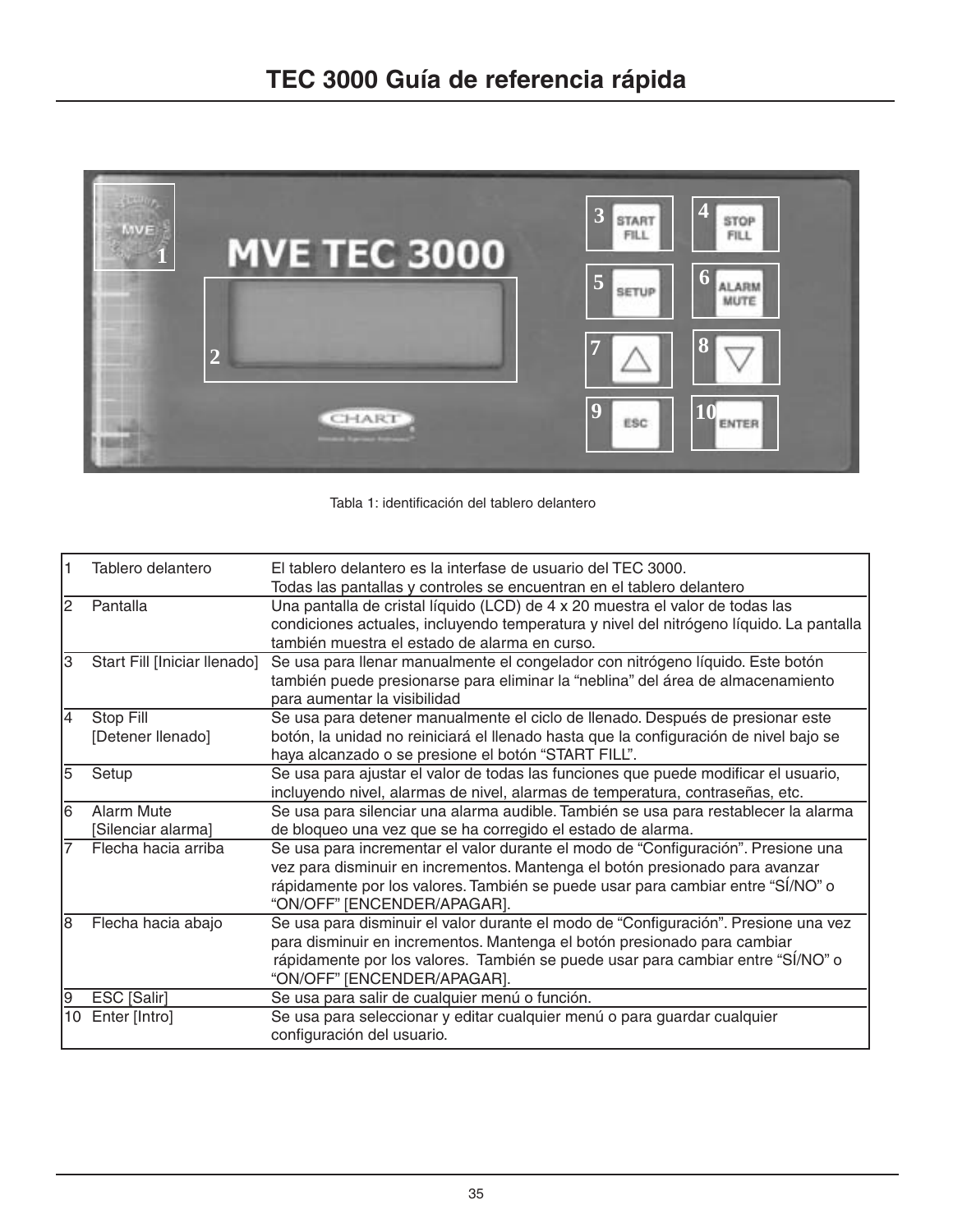

# Tabla 2: identificación del tablero inferior

|                         | Temp A             | Conexión para el sensor de temperatura A.                                               |
|-------------------------|--------------------|-----------------------------------------------------------------------------------------|
| $\overline{\mathbf{c}}$ | Temp B             | Conexión para el sensor de temperatura B.                                               |
| 3                       | Conexion           | Conexión para entrada de energía.                                                       |
|                         | de energía         |                                                                                         |
| 14                      | COM <sub>1</sub>   | Conexión para la interfase de comunicación RS-485.                                      |
| 5                       | COM <sub>2</sub>   | Conexión redundante para la interfase de comunicación RS-485.                           |
| 6                       | <b>Manual Fill</b> | El botón de llenado manual se usa para anular el software TEC 3000 y llenar             |
|                         | [Llenado manual]   | manualmente el congelador.                                                              |
| 7                       | Conexiones         | Estas conexiones monitorean las alarmas de Temperatura A alta, Nivel bajo, Batería      |
|                         | discretas          | baja y suministro LN2 (nivel de nitrógeno líquido). Pueden estar conectadas a cualquier |
|                         | de alarma          | sistema de alarma que use contactos Normalmente abiertos (NO).                          |
| l8                      | Conexiones         | Estas conexiones monitorean TODAS las alarmas. Pueden estar conectadas a                |
|                         | globales           | cualquier sistema de alarma que use contactos Normalmente abiertos (NO) o               |
|                         | de alarma          | Normalmente cerrados (NC).                                                              |
| l9                      | Arnés              | Conexión para el arnés de cableado principal. Todas las conexiones de las               |
|                         | principal          | válvulas solenoides, interruptor de la tapa, sensor de derivación, etc. se encuentran   |
|                         | de conexión        | aquí.                                                                                   |
|                         | 10 Conexión        | Conexiones para el sistema de detección de nivel. Los niveles se detectan por medio     |
|                         | de nivel           | de un sensor de presión diferencial, que se encuentra en el interior del TEC 3000. El   |
|                         |                    | tubo de la línea de detección de niveles del congelador se conecta aquí. La conexión es |
|                         |                    | una espiga de manguera de 1/8" (3.2 mm) de diámetro exterior.                           |
|                         |                    |                                                                                         |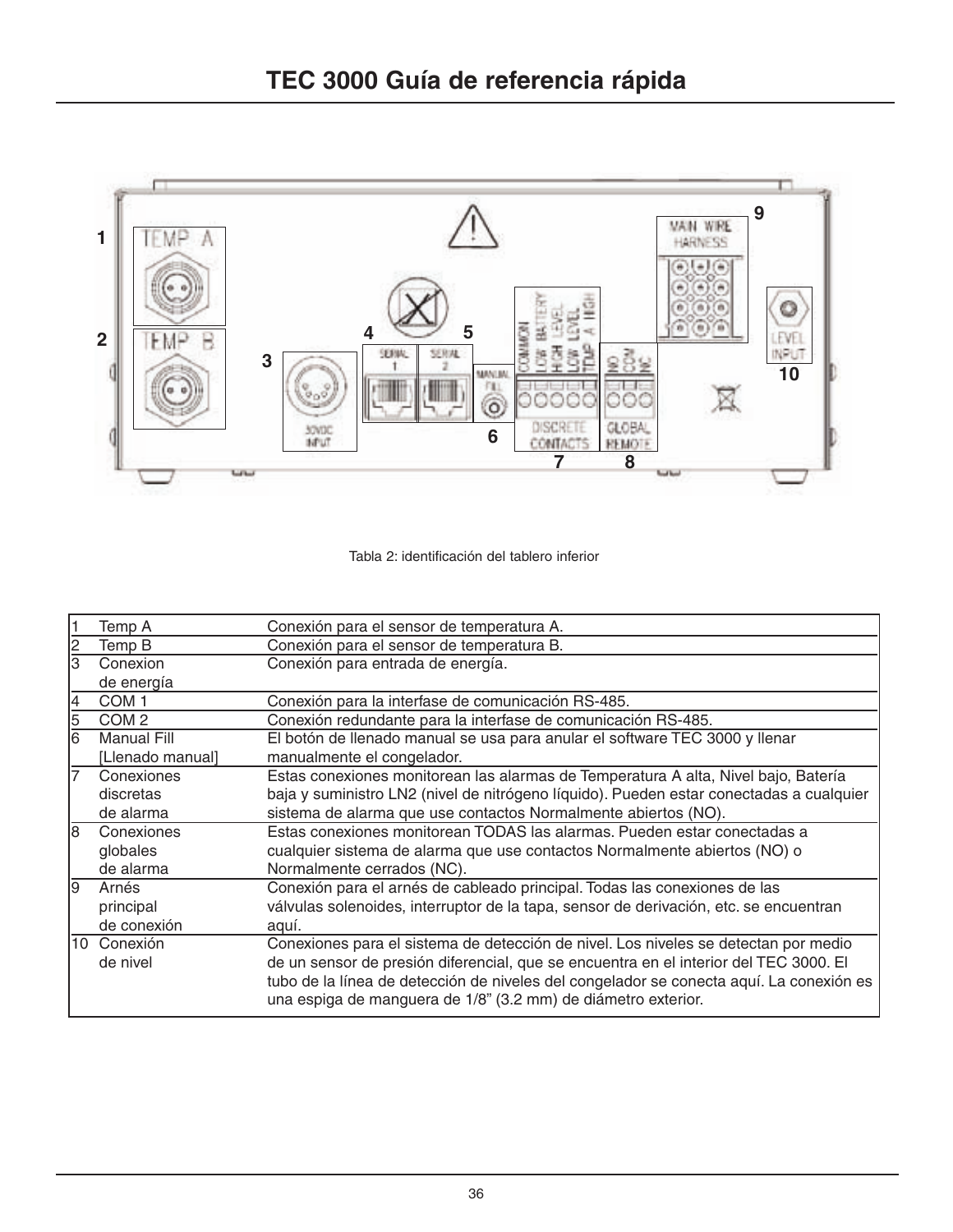Conecte una línea de transferencia (incluida con el congelador) de un depósito de suministro de LN2 (nitrógeno líquido) a la conexión de llenado de la parte trasera del congelador. La presión óptima del depósito de suministro es de 22 a 35 lb/pulg2 (1,5 a 2,4 bares). Aunque el conjunto de tuberías tiene un dispositivo de alivio de presión de 50 lb/pulg2 (3,45 bares), se recomienda someter el depósito a una presión menor que 35 lb/pulg2 (2,4 bares) para reducir el índice de vaporización instantánea de LN2 durante el llenado y prolongar al máximo la duración de la válvula criogénica. La línea de suministro puede aislarse para reducir al mínimo las pérdidas de transferencia de LN2. Después de acoplar fijamente la manguera de transferencia al congelador y al depósito de suministro, asegúrese de que no haya fugas en ninguna conexión abriendo la válvula del depósito de suministro de LN2 y aplicando una solución de agua jabonosa a cada junta. No debe observar la formación de burbujas en ninguna junta. Limpie el exceso de agua jabonosa cuando termine. Antes de desconectar la manguera de transferencia, asegúrese de que la válvula del depósito de suministro de LN2 esté cerrada. Afloje lenta y cuidadosamente la conexión de la manguera de transferencia para aliviar la presión restante de la línea antes de desconectar la manguera.

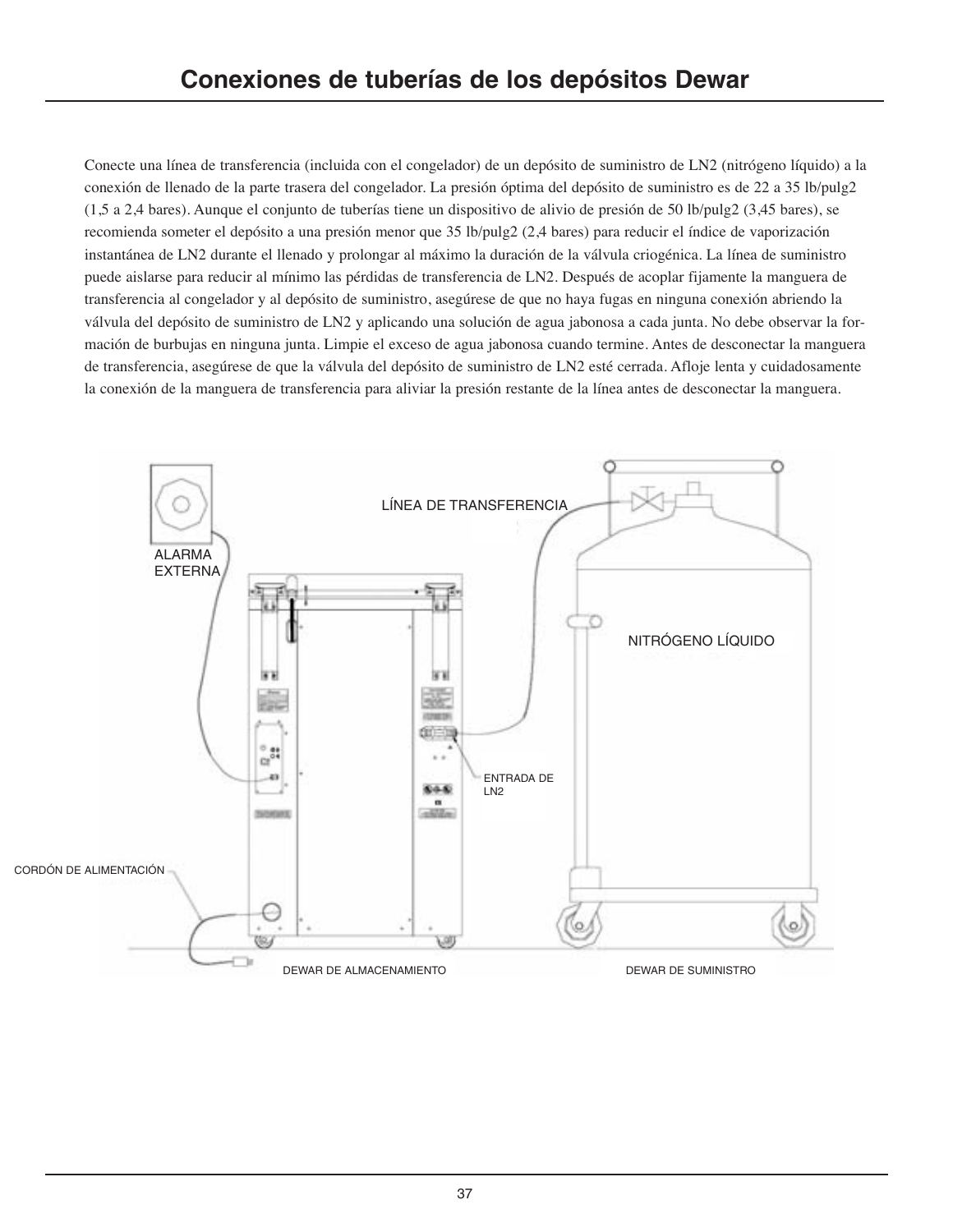La siguiente sección describe la manera de ajustar la configuración de la alarma de temperatura. En cualquier momento del siguiente procedimiento, el usuario puede salir del nivel presionando el botón "Escape" varias veces, hasta que la pantalla regrese al modo de "monitor". Después de 30 segundos de inactividad, el controlador regresará automáticamente al modo de "monitor".

NOTA: se requiere un nivel de seguridad 2 o mayor para ajustar la configuración de temperatura (vea más detalles en la sección "Configuración de contraseña y seguridad").

Para salir de la pantalla de menú y volver al menú anterior, presione la tecla "ESC".

### 1. **PRESIONE "SETUP"**

2. **PRESIONE "ENTER"**

3. **PRESIONE "ENTER"**

"Setup" en lugar de "Enter".

El controlador le indicará que escriba una contraseña. Use las teclas "▲ / ▼" para ir hasta el número adecuado. Presione "Enter" para mover el cursor a la siguiente posición de la contraseña.

La pantalla mostrará el mensaje "Menús de temperatura" .

La pantalla mostrará el mensaje "Menú de temperatura A" . NOTA: para ajustar la configuración de la Temp B, presione Nivel de usuario alto Uso necesario ▲ / ▼ para ingresar contraseña 0000

Presione Enter para Menús de temperatura o presione Setup para el siguiente menú

Presione Enter para Menú de temperatura A o presione Setup para el siguiente menú

La pantalla mostrará el mensaje "Temp A Activado".

NOTA: el sensor A puede desactivarse ahora presionando las "teclas▲ / ▼". Presione "Enter" para guardar la configuración.

### 5. **PRESIONE "SETUP"**

4. **PRESIONE "ENTER"**

Hasta que la pantalla muestre el mensaje "Alarma de temperatura A alta". Use las teclas "▲ / ▼" para ajustar la temperatura. Mantenga presionado cualquiera de estos botones para avanzar rápidamente. Presione "Enter" para guardar la configuración.

#### 6. **PRESIONE "SETUP"**

La pantalla mostrará el mensaje "Alarma de temperatura A baja". Use las teclas "▲ / ▼" para ajustar la temperatura. Mantenga presionado cualquiera de estos botones para avanzar rápidamente. Presione "Enter" para guardar la configuración

Temp A Activado Use ▲ / ▼ para ajustar Presione Enter para guardar

Alarma de temperatura A alta Use ▲ / ▼ para ajustar Presione Enter para guardar -110.0 °C

Alarma de temperatura A baja Use ▲ / ▼ para ajustar Presione Enter para guardar -200.0 °C

Después de haber concluido todos los ajustes, espere 30 segundos y TEC 3000 volverá a la pantalla principal indicando que la nueva configuración se encuentra vigente.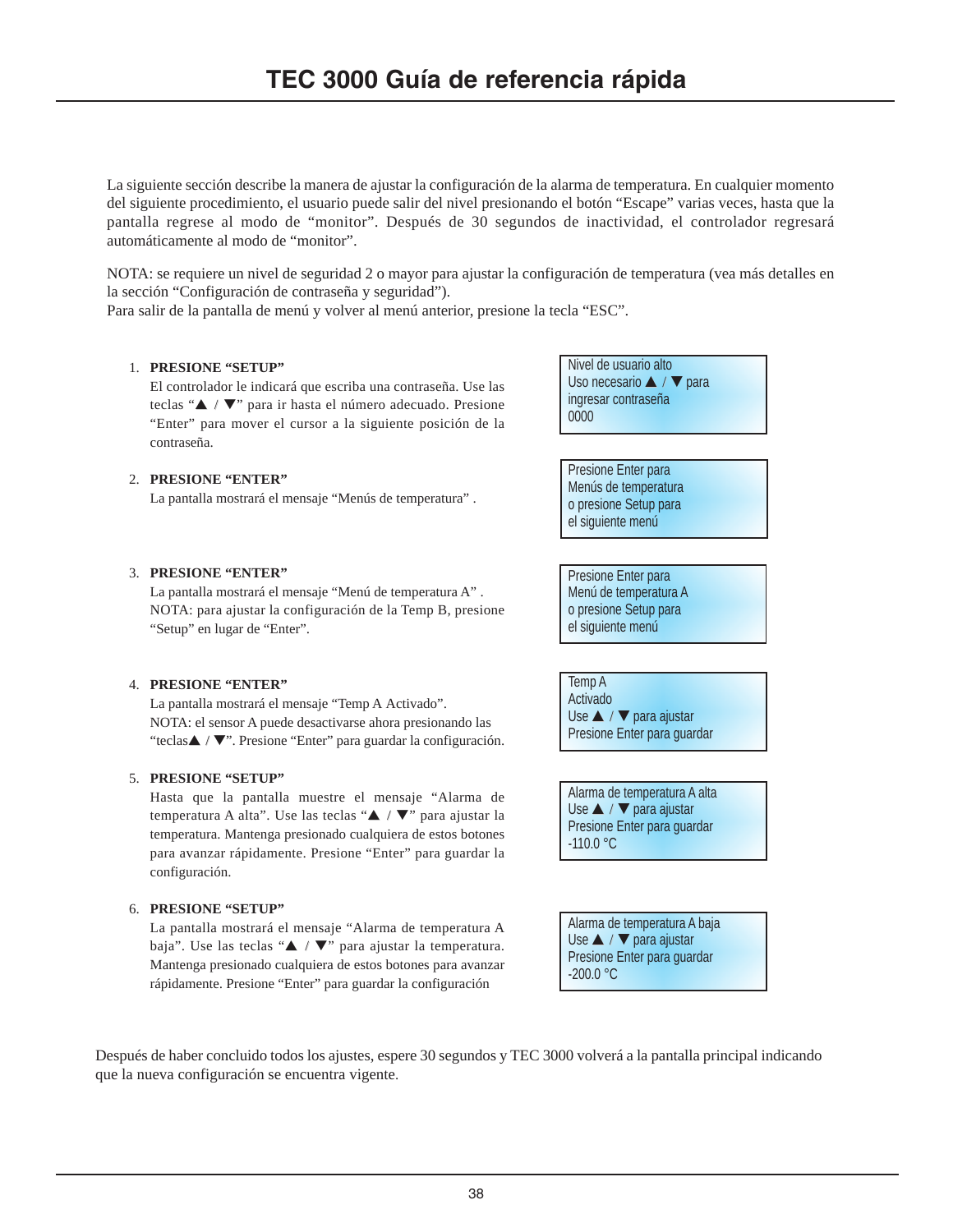La siguiente sección describe la manera de ajustar los niveles de nitrógeno líquido y las alarmas de nivel alto/bajo. NOTA: Se requiere un nivel de seguridad 2 o mayor para ajustar la configuración de Nivel y Alarma de nivel (vea más detalles en la sección "Configuración de contraseña y seguridad").

NOTA: para salir de la pantalla del menú y volver al menú anterior, presione la tecla "ESC".

# **CONFIGURACIÓN DE NIVEL DE ALARMA ALTO:**

#### 1. **PRESIONE "SETUP"**

El controlador le indicará que escriba una contraseña. Use las teclas "▲ / ▼" para ir hasta el número adecuado. Presione "Enter" para mover el cursor a la siguiente posición de la contraseña.

### 2. **PRESIONE "SETUP"**

Hasta que la pantalla muestre el mensaje "Menús de nivel de líquido".

#### 3. **PRESIONE "ENTER"**

La pantalla mostrará el mensaje "Alarma de nivel alto". Use las teclas "▲ / ▼" para ajustar. Presione "Enter" para guardar la configuración.

NOTA: no se puede hacer ningún ajuste de menos de 0.5 pulgadas (14 mm) entre cada uno.

Después de haber concluido todos los ajustes, espere 30 segundos y TEC 3000 volverá a la pantalla principal indicando que la nueva configuración se encuentra vigente.

### **CONFIGURACIÓN DE NIVEL ALTO:**

#### 1. **PRESIONE "SETUP"**

El controlador le indicará que escriba una contraseña. Use las teclas "▲ / ▼" para ir hasta el número adecuado. Presione "Enter" para mover el cursor hasta la siguiente posición de la contraseña.

#### 2. **PRESIONE "SETUP"**

Hasta que la pantalla muestre el mensaje "Menús de nivel de líquido".

#### 3. **PRESIONE "ENTER"**

La pantalla mostrará el mensaje "Alarma de nivel alto".

#### 4. **PRESIONE "SETUP"**

La pantalla mostrará el mensaje "Punto de ajuste de nivel alto". Use las teclas "▲ / ▼" para ajustar. Presione "Enter" para guardar la configuración.

Nivel de usuario alto Uso necesario ▲ / ▼ para ingresar contraseña 0000

Presione Enter para Menús de nivel de líquido o presione Setup para el siguiente menú

Alarma de nivel alto 8.0 pulgadas Use ▲ / ▼ para ajustar Presione Enter para guardar

Punto de ajuste de nivel alto 7.0 pulgadas (in) Use ▲ / ▼ para ajustar Presione Enter para guardar

Después de haber concluido todos los ajustes, espere 30 segundos y TEC 3000 volverá a la pantalla principal indicando que la nueva configuración se encuentra vigente.

Nivel de usuario alto Uso necesario ▲ / ▼ para ingresar contraseña 0000

Presione Enter para Menús de nivel de líquido o presione Setup para el siguiente menú

Alarma de nivel alto 8.0 pulgadas Use ▲ / ▼ para ajustar Presione Enter para guardar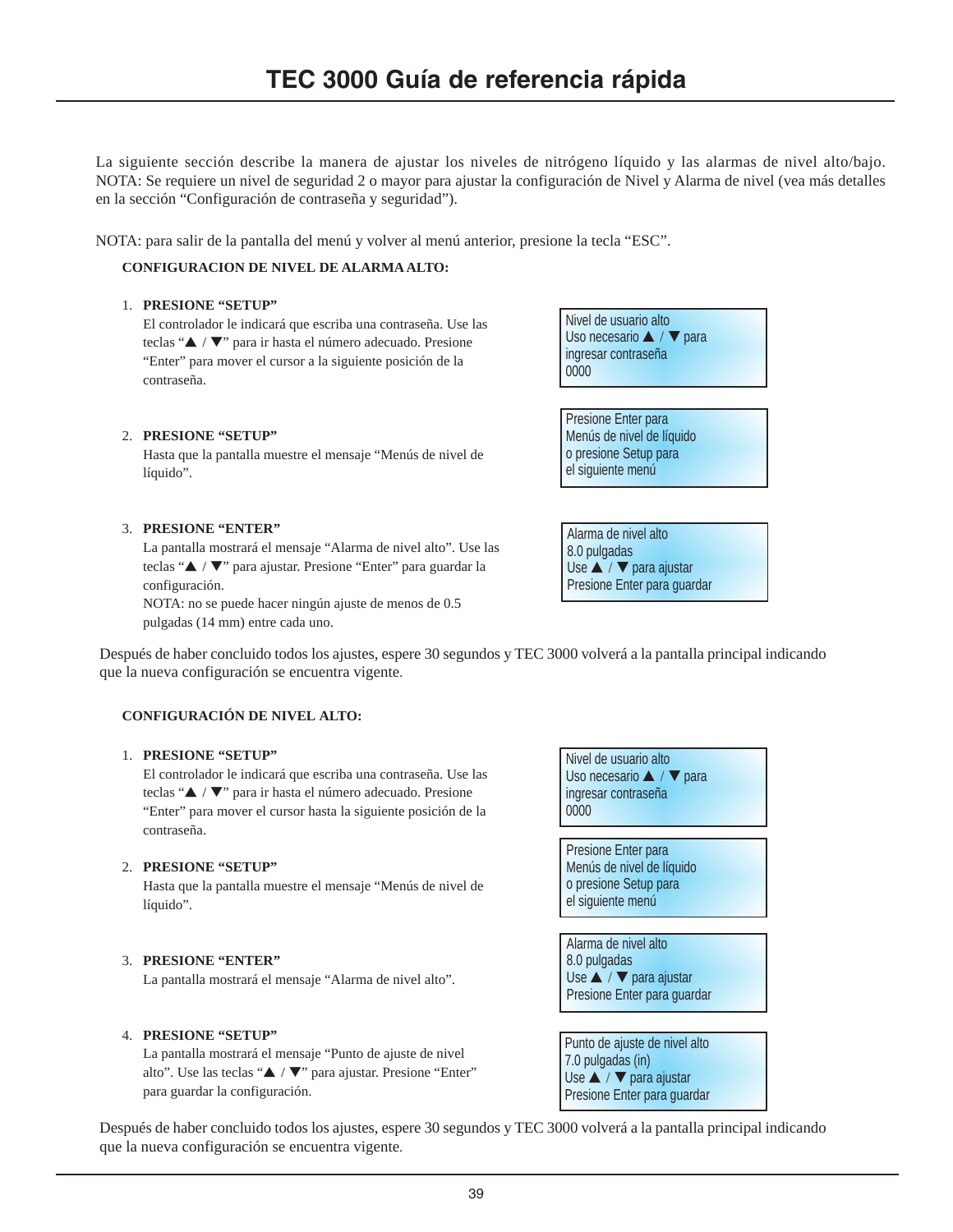# **Cómo ajustar la configuración de nivel y nivel de alarma**

NOTA: para salir de la pantalla del menú y volver al menú anterior, presione la tecla "ESC".

# **CONFIGURACIÓN DE NIVEL BAJO**

# 1. **PRESIONE "SETUP"**

El controlador le indicará que escriba una contraseña. Use las teclas "▲ / ▼" para ir hasta el número adecuado. Presione "Enter" para mover el cursor hasta la siguiente posición de la contraseña.

### 2. **PRESIONE "SETUP"**

Hasta que la pantalla muestre el mensaje "Menús de nivel de líquido".

### 3. **PRESIONE "ENTER"**

La pantalla mostrará el mensaje "Alarma de nivel alto".

Nivel de usuario alto Uso necesario ▲ / ▼ para ingresar contraseña 0000

Presione Enter para Menús de nivel de líquido o presione Setup para el siguiente menú

Alarma de nivel alto 8.0 pulgadas Use ▲ / ▼ para ajustar Presione Enter para guardar

Punto de ajuste de nivel bajo 5.0 pulgadas Use ▲ / ▼ para ajustar Presione Enter para guardar

### 4. **PRESIONE "SETUP"**

hasta que la pantalla muestre el mensaje "Punto de ajuste de nivel bajo". Use las teclas "▲ / ▼" para ajustar la configuración. Presione "Enter" para guardar la configuración.

Después de haber concluido todos los ajustes, espere 30 segundos y TEC 3000 volverá a la pantalla principal indicando que la nueva configuración se encuentra vigente.

### **CONFIGURACIÓN DE NIVEL DE ALARMA:**

### 1. **PRESIONE "SETUP"**

El controlador le indicará que escriba una contraseña. Use las teclas "▲ / ▼" para ir hasta el número adecuado. Presione "Enter" para mover el cursor hasta la siguiente posición de la contraseña.

#### 2. **PRESIONE "SETUP"**

Hasta que la pantalla muestre el mensaje "Menús de nivel de líquido".

### 3. **PRESIONE "ENTER"**

La pantalla mostrará el mensaje "Alarma de nivel alto".

Nivel de usuario alto Uso necesario ▲ / ▼ para ingresar contraseña 0000

Presione Enter para Menús de nivel de líquido o presione Setup para el siguiente menú

Alarma de nivel alto 8.0 pulgadas Use ▲ / ▼ para ajustar Presione Enter para guardar

#### 4. **PRESIONE "SETUP"**

hasta que la pantalla muestre el mensaje "Alarma de nivel bajo". Use las teclas "▲ / ▼" para ajustar. Presione "Enter" para guardar la configuración.

Alarma de nivel bajo 4.0 pulgadas Use ▲ / ▼ para ajustar Presione Enter para guardar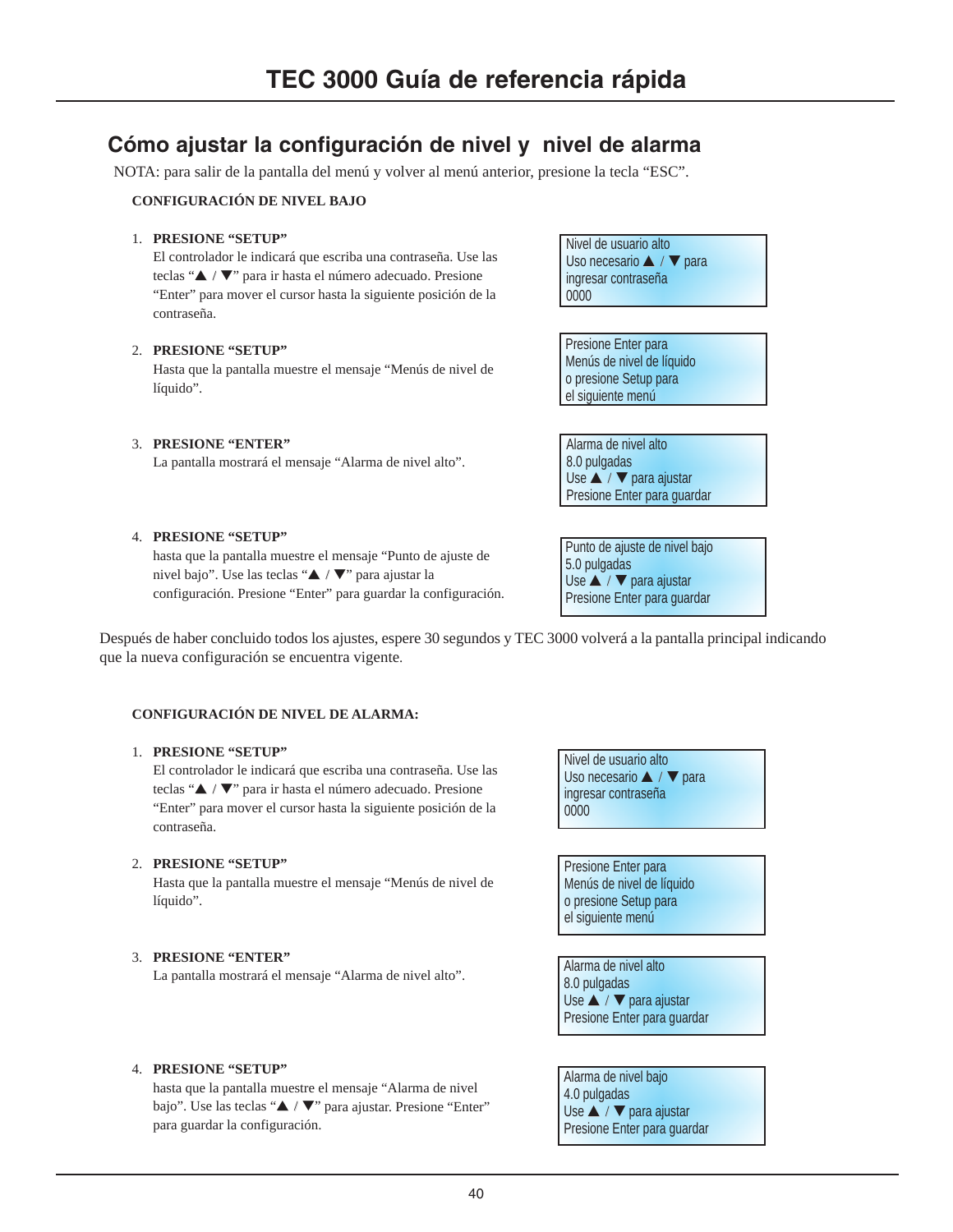# **Ajuste de las configuraciones de visualización y salida**

Las unidades de medición mostradas por el TEC 3000 pueden ajustarse según las necesidades del usuario. La medida de temperatura se puede mostrar en grados Kelvin (ºK), grados Celsius (ºC) o grados Fahrenheit (ºF). La cantidad de nitrógeno líquido dentro del congelador se puede mostrar en pulgadas (in). La pantalla también puede mostrar la cantidad de nitrógeno líquido que ha consumido el congelador (consumo de líquido).

NOTA: se requiere un nivel de seguridad 1 para ajustar la configuración de visualización y salida (vea más detalles en la sección "Configuración de contraseña y seguridad").

# 1. **PRESIONE "SETUP"**

El controlador le indicará que escriba una contraseña. Use las teclas "▲ / ▼" para ir hasta el número adecuado. Presione "Enter" para mover el cursor hasta la siguiente posición de la contraseña.

# 2. **PRESIONE "SETUP"**

Hasta que la pantalla muestre el mensaje "Visualización y salida".

### 3. **PRESIONE "ENTER"**

La pantalla mostrará el mensaje "Unidades de temperatura". Use las teclas "▲ / ▼" para cambiar entre ºC (Celsius), °F (Fahrenheit) o °K (Kelvin). Presione "Enter" para guardar la configuración.

#### 4. **PRESIONE "SETUP"**

La pantalla mostrará el mensaje "Unidades de nivel". Use las teclas " $\blacktriangle$  /  $\nabla$ " para cambiar entre "in" (pulgadas) o "mm" (milímetros). Presione "Enter" para guardar la configuración.

# 5. **PRESIONE "SETUP"**

La pantalla mostrará el mensaje "Mostrar consumo de líquido". Use las teclas "▲ / ▼" para seleccionar "SÍ" o "NO" Presione "Enter" para guardar la configuración.

Nivel de usuario alto Uso necesario ▲ / ▼ para ingresar contraseña 0000

Presione Enter para Visualización y salida o presione Setup para el siguiente menú

Unidades de temperatura  $^{\circ}C$ Use ▲ / ▼ para ajustar Presione Enter para guardar

Unidades de nivel Pulgadas (In) Use ▲ / ▼ para ajustar Presione Enter para guardar

Después de haber concluido todos los ajustes, espere 30 segundos y TEC 3000 volverá a la pantalla principal indicando que la nueva configuración se encuentra vigente.

# **Calibración de sensores de temperatura**

Cada uno de los sensores de temperatura (A y B) que se usan con el TEC 3000 han sido calibrados en fábrica usando el método de "Rango de temperatura baja". Este método de calibración proporciona un nivel de exactitud de +/-1.8 °F (+/-1 °C) cuando se opera dentro del rango de altitud de 1000 pies a 1500 pies. (305 m a 457 m). No debe ser necesario realizar otro tipo de calibración, a menos que lo desee el usuario final. Consulte el Manual técnico TEC 3000 para información sobre los métodos y procedimientos de calibración.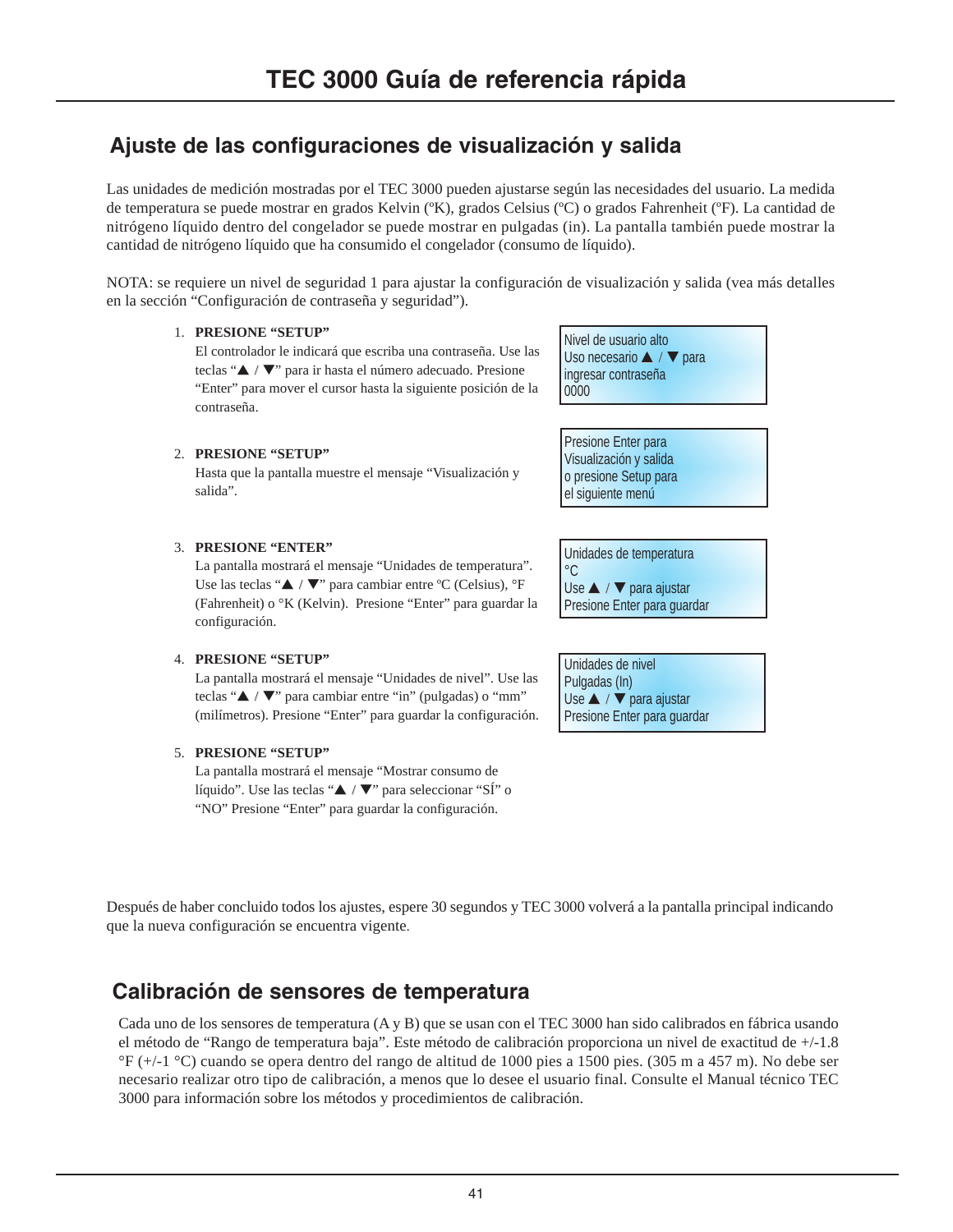# **Configuración de contraseñas y seguridad**

El TEC 3000 puede guardar hasta 10 contraseñas diferentes. A cada contraseña se le puede asignar su propio nivel de seguridad, desde el Nivel 1 hasta el Nivel 4. La tabla 3 muestra qué configuraciones se pueden cambiar con cada nivel de seguridad. Para ajustar cualquier contraseña se necesita un nivel de seguridad 4. La contraseña predeterminada (o "Global") para TEC 3000 es "3456". Todos los parámetros se pueden ajustar usando esta contraseña. Registre todas las contraseñas y configuraciones de seguridad y guárdelas en un lugar seguro. NOTA: MVE recomienda cambiar la contraseña global, ya que es igual para todas las unidades. Si olvida la contraseña global, comuníquese con el departamento de Servicio al Cliente de MVE para obtener detalles sobre cómo restablecer las contraseñas.

| <b>FUNCIÓN</b>                  | NIVEL 1 | <b>NIVEL 2</b> | <b>NIVEL 3</b> | <b>NIVEL 4</b> |
|---------------------------------|---------|----------------|----------------|----------------|
| Fill Start [Iniciar llenado]    | x       | X              | X              | X              |
| Fill Stop [Detener llenado]     | Χ       | X              | X              | X              |
| Alarm Mute [Silenciar alarma]   | X       | X              | x              | X              |
| Cambiar unidades                | Χ       | X              |                | X              |
| Configuración de temperatura    |         | X              | Χ              | X              |
| Configuración de nivel          |         | X              | X              | X              |
| Hora/Fecha                      |         | X              | Х              | X              |
| Sensores de calibración         |         | X              | X              | X              |
| Cambio de idioma                |         | X              | X              | X              |
| Configuraciones de derivación   |         |                |                |                |
| de gases calientes              |         | X              | X              | X              |
| Configuraciones OFAF            |         |                | X              | X              |
| Configuraciones de comunicación |         |                | X              | X              |
| Programación                    |         |                | X              | X              |
| Configuración de contraseñas    |         |                |                | X              |

|  |  | Tabla 3: Niveles de seguridad y definiciones |
|--|--|----------------------------------------------|
|  |  |                                              |

#### 1. **PRESIONE "SETUP"**

El controlador le indicará que escriba una contraseña. Use las teclas "▲ / ▼" para ir hasta el número adecuado. Cuando configure las contraseñas por primera vez, use la contraseña predeterminada "3456". Presione "Enter" para mover el cursor hasta la siguiente posición de la contraseña.

#### 2. **PRESIONE "ENTER"**

La pantalla mostrará el mensaje "Menús de temperatura".

#### 3. **PRESIONE "SETUP"**

Hasta que la pantalla muestre el mensaje "Menús de contraseña".

### 4. **PRESIONE "ENTER"**

La pantalla mostrará el mensaje "Presione Enter para cambiar la contraseña global o presione Setup para el siguiente".

Nivel de uso más alto Uso necesario ▲ / ▼ para ingresar contraseña 0000

Presione Enter para Menús de temperatura o presione Setup para el siguiente menú

Presione Enter para Menús de contraseña o presione Setup para el siguiente menú

Presione Enter para cambiar la contraseña global o presione Setup para el siguiente

NOTA: la configuración predeterminada de la contraseña "Global" es "3456". La contraseña "Global" se puede usar para cambiar TODAS las configuraciones del TEC 3000.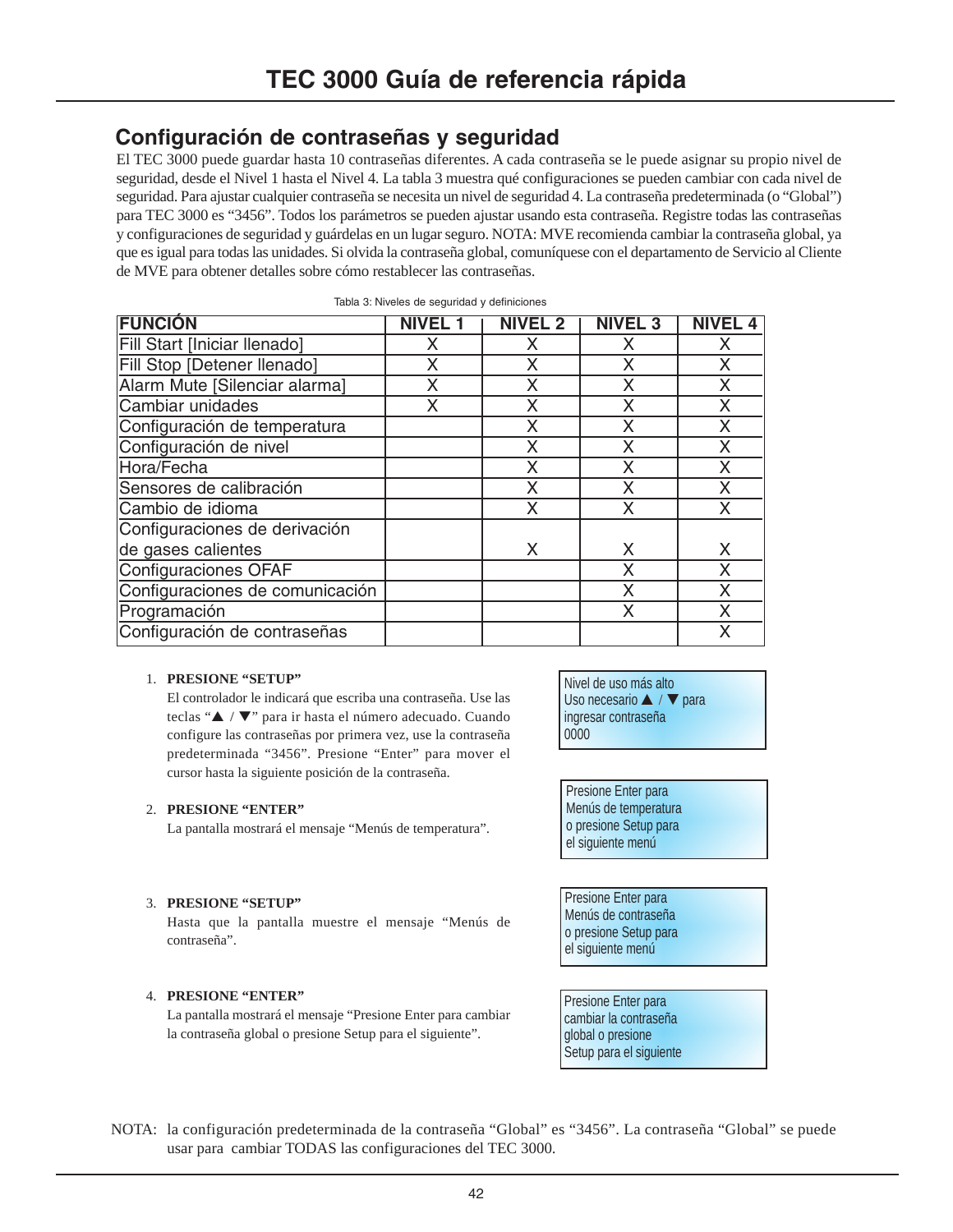# **Configuración de contraseñas y seguridad**

# 5. **PRESIONE "SETUP"**

Para desplazarse hasta el número de contraseña deseado.

# 6. **PRESIONE "ENTER"**

Para seleccionar el número de contraseña deseado.

# 7. **PRESIONE "** ▲**" o "** ▼**"**

Para desplazarse hasta el número de contraseña adecuado. Presione "Enter" para mover el cursor hasta la siguiente posición de la contraseña.

### 8. **PRESIONE "ENTER"**

Después de seleccionar la contraseña deseada. La pantalla ahora mostrará el mensaje "Contraseña de nivel X". Use las teclas "▲ / ▼" para ajustar el nivel de seguridad.

#### 9. **PRESIONE "ENTER"**

La pantalla mostrará el mensaje "¿Confirma nueva contraseña?". Use las teclas "▲ / ▼" para seleccionar "SÍ" o "NO". Al seleccionar "SÍ" se guardan la nueva configuración de contraseña y el nivel de seguridad. Al seleccionar "NO" se eliminan todos los cambios.

# Use ▲ / ▼ para ajustar Presione Enter para el siguiente **XXXX**

Contraseña de nivel X Use ▲ / ▼ para ajustar Presione Enter para el siguiente Nivel X

Contraseña 1

¿Confirma nueva contraseña? NO Use ▲ / ▼ para ajustar

#### 10. **PRESIONE "ENTER"**

Para guardar las configuraciones.

En este momento, la contraseña y el nivel de seguridad seleccionados han sido establecidos o guardados. Siga los pasos 7 -11 para establecer contraseñas y niveles de seguridad adicionales o presione "Escape" varias veces para volver a la pantalla de visualización. Después de 5 minutos de inactividad, el controlador regresará automáticamente al modo de "monitor". Use la Tabla 4 para registrar las contraseñas para futura referencia.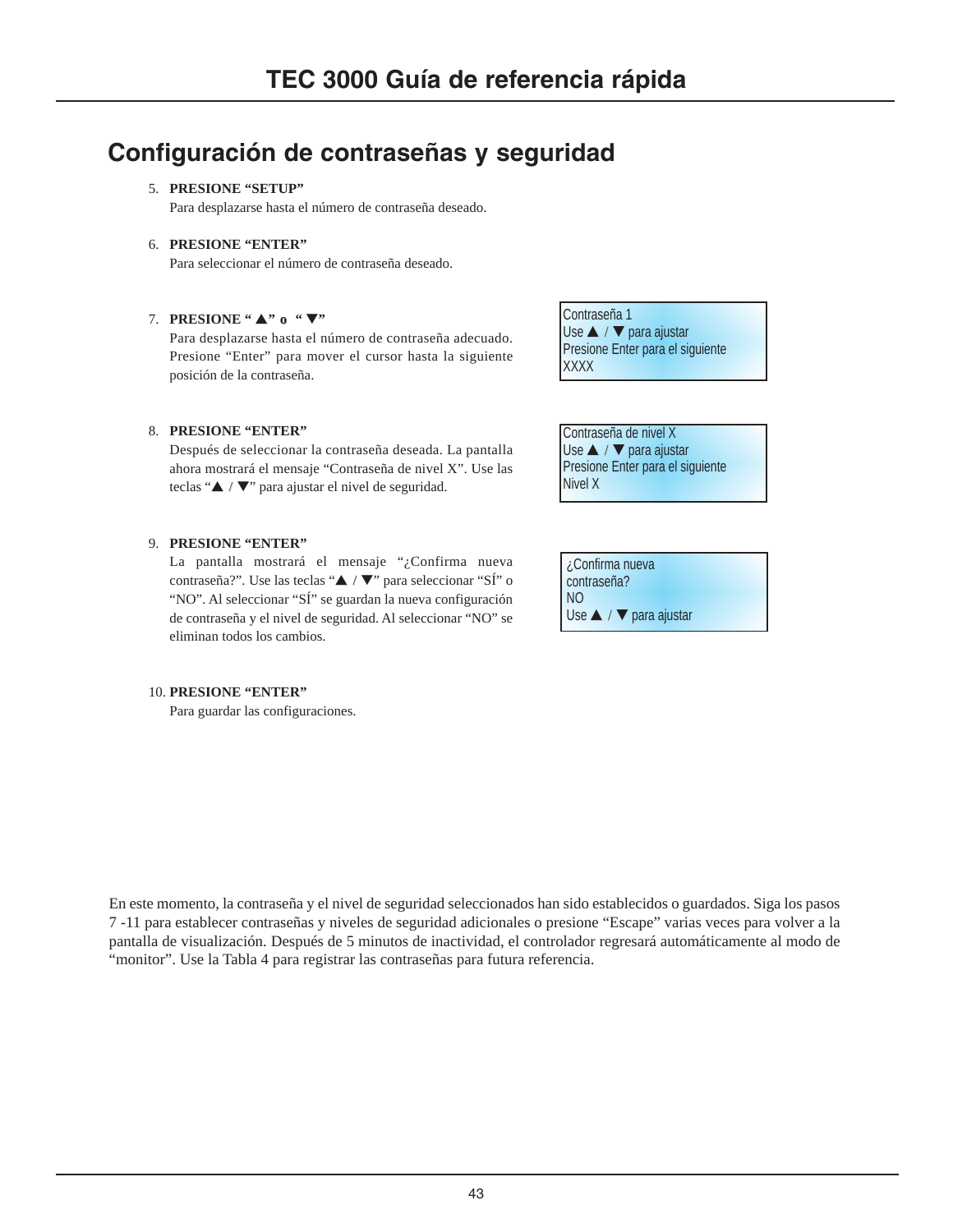# **Alarmas y descripciones**

| Alarma mostrada           | Descripción                                                                                                                 |  |  |  |
|---------------------------|-----------------------------------------------------------------------------------------------------------------------------|--|--|--|
| Temp. A alta              | El sensor de temperatura A está sobre el nivel de temperatura alta definida por<br>el usuario.                              |  |  |  |
| Temp. B alta              | El sensor de temperatura B está sobre el nivel de temperatura alta definida por<br>el usuario.                              |  |  |  |
| Temp. A baja              | El sensor de temperatura A está por debajo del nivel de temperatura baja<br>definida por el usuario.                        |  |  |  |
| Temp. B baja              | El sensor de temperatura A está por debajo del nivel de temperatura baja<br>definida por el usuario.                        |  |  |  |
| Nivel alto                | La profundidad del LN2 dentro del congelador está por arriba del nivel alto<br>definido por el usuario.                     |  |  |  |
| Nivel bajo                | La profundidad del LN2 dentro del congelador está por debajo del nivel bajo<br>definido por el usuario.                     |  |  |  |
| Advertencia de uso        | El consumo de LN2 se ha duplicado (Vea el Manual de referencia técnica TEC<br>3000 para más detalles).                      |  |  |  |
| Alarma de uso             | El consumo de LN2 se ha incrementado en un factor de 5 (Vea el Manual de<br>referencia técnica TEC 3000 para más detalles). |  |  |  |
| Tiempo de llenado         | El tiempo de llenado requerido para completar el ciclo de llenado excede el<br>tiempo de llenado definido por el usuario.   |  |  |  |
| Tiempo de derivación      | El tiempo requerido para completar el ciclo de derivación excede el tiempo de<br>derivación definido por el usuario.        |  |  |  |
| Calibración de temp. A    | La temperatura del sensor A es menor que cero absoluto.                                                                     |  |  |  |
| Calibración de temp. B    | La temperatura del sensor B es menor que cero absoluto.                                                                     |  |  |  |
| Calibración de derivación | La temperatura del sensor de derivación es menor que cero absoluto.                                                         |  |  |  |
| Batería baja              | El voltaje de las baterías de respaldo ha descendido por debajo de los 21<br>voltios.                                       |  |  |  |
| Interrupción de energía   | La fuente de energía principal se ha desconectado durante al menos 60 minutos.                                              |  |  |  |
| Tapa abierta              | La tapa del congelador ha estado abierta más tiempo del especificado por el<br>usuario.                                     |  |  |  |
| Pérdida de comunicación   | El controlador perdió comunicación con la pantalla.                                                                         |  |  |  |

Tabla 4: alarmas y descripcion

# **Si se produce cualquier alarma, póngase en contacto con su distribuidor autorizado de MVE o con servicio al cliente / servicio técnico.**

Servicio al cliente/Servicio técnico:

| EE. UU.: |                          | Europa: |                                |  |
|----------|--------------------------|---------|--------------------------------|--|
|          | Teléfono: 1-800-482-2473 |         | Teléfono: +44 (0) 1344 403 100 |  |
|          | Fax: 1-888-932-2473      |         | Fax: $+44$ (0) 1344 429 224    |  |
| Asia:    |                          |         |                                |  |
|          | Teléfono: +61 297 494333 |         |                                |  |
|          | Fax: $+61297494666$      |         |                                |  |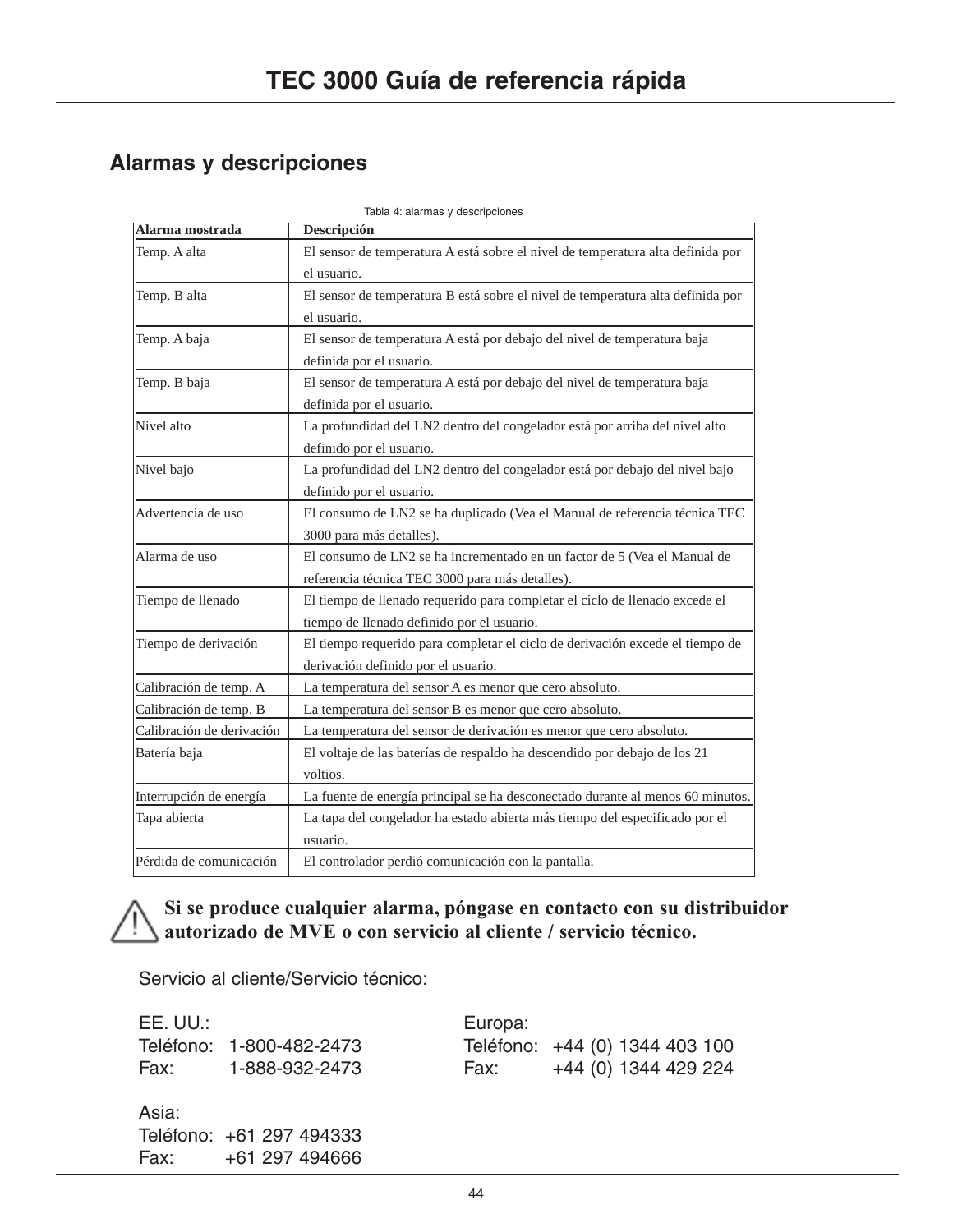# **Français Table des matières**

| Numéro d'identification du produit                                  |
|---------------------------------------------------------------------|
|                                                                     |
| Panneau de commande / circuit électrique / connexions physiques 47  |
|                                                                     |
| Réglage des paramètres de l'alarme de température  49               |
| Réglage des niveaux et des paramètres de l'alarme de niveau 50 - 51 |
| Configuration de niveau haut de l'alarme                            |
| Configuration de niveau haut                                        |
| Configuration de niveau bas                                         |
| Configuration de niveau bas de l'alarme                             |
| Réglage des paramètres de l'affichage et de la sortie 52            |
|                                                                     |
| Configuration du mot de passe et de la sécurité 53 - 54             |
|                                                                     |
|                                                                     |

REMARQUE : Tous les modèles MVE sont des dispositifs médicaux à fonctionnement continu et à alimentation externe de classe1. Ils ne conviennent pas à une utilisation avec des produits anesthésiques inflammables. Cet équipement a été testé et s'est avéré conforme aux limites applicables aux dispositifs médicaux de la norme IEC 601-1-2 : [ou de la norme EN 60601-1-1-2:2001 ou de la directive sur les dispositifs médicaux 93/42/CEE].

REMARQUE : Les congélateurs à l'azote liquide MVE doivent être installés par un distributeur autorisé MVE conformément au manuel technique TEC 300, référence 13289499.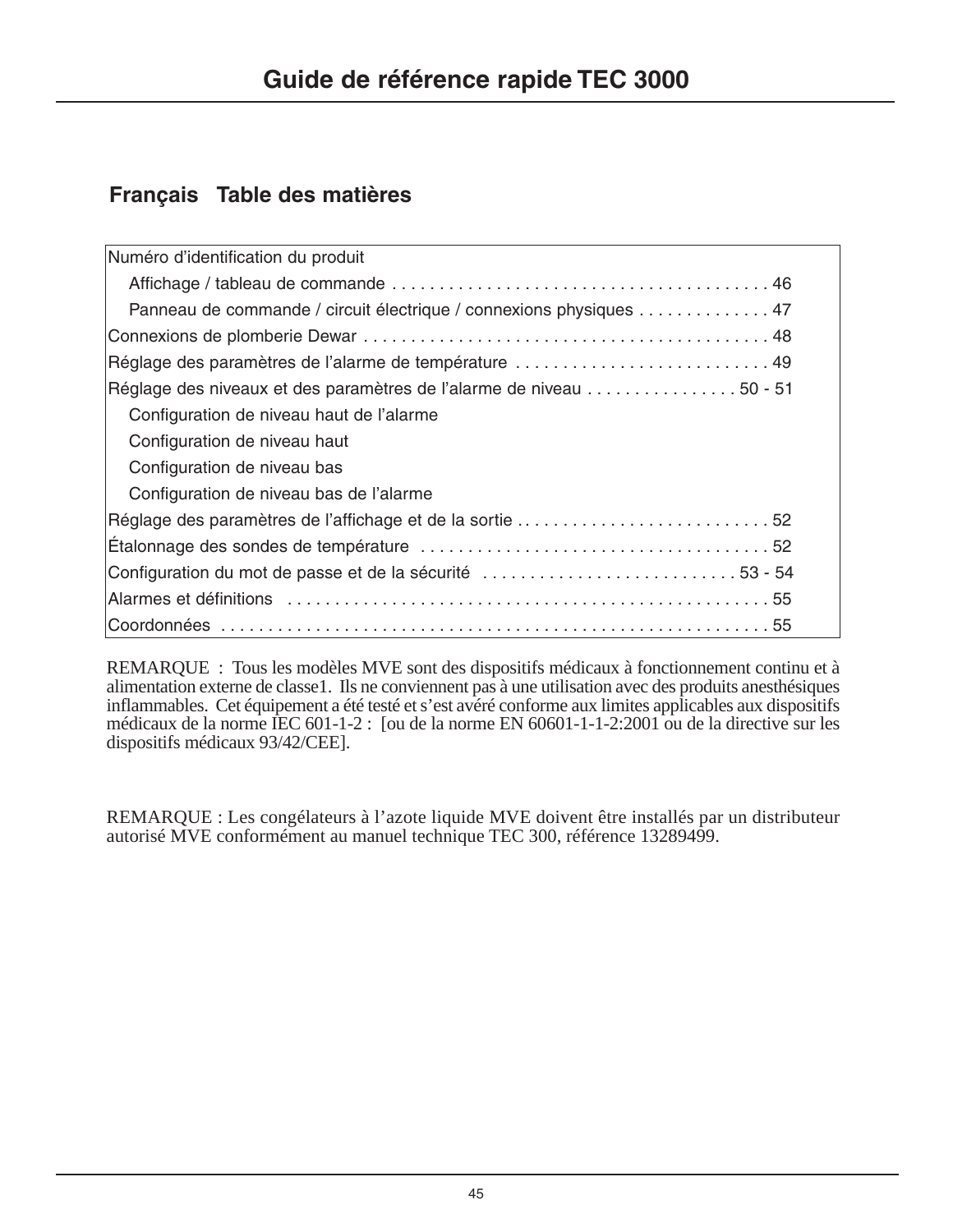

Tableau 1 : Identification du panneau avant

| $\overline{1}$           | Panneau avant            | Le panneau avant constitue l'interface utilisateur pour le modèle TEC 3000.      |
|--------------------------|--------------------------|----------------------------------------------------------------------------------|
|                          |                          | Tous les affichages et toutes les commandes sont situés sur le panneau avant     |
| 2                        | Affichage                | Un affichage à cristaux liquide (ACL) de 4 x 20 indique la valeur de tous les    |
|                          |                          | états actuels, y compris les niveaux de température et d'azote liquide.          |
|                          |                          | L'affichage indique aussi tous les états actuels d'alarme susceptible d'exister. |
| lЗ                       | <b>Start Fill</b>        | Permet de remplir manuellement le congélateur avec de l'azote liquide. Cette     |
|                          | (Commencer               | touche peut aussi être appuyée pour dissiper le « brouillard » de la zone de     |
|                          | le remplissage)          | stockage afin d'accroitre la visibilité.                                         |
| $\overline{4}$           | Stop Fill                | Permet d'arrêter manuellement le cycle de remplissage. Après avoir appuyé        |
|                          | (Arrêter le remplissage) | sur cette touche, l'appareil ne recommence pas le cycle de remplissage tant      |
|                          |                          | que le paramètre de niveau bas n'a pas été atteint ou que la touche « START      |
|                          |                          | FILL » (Commencer le remplissage) n'a pas été appuyée.                           |
| 5                        | Setup                    | Permet de régler la valeur de toutes les fonctions réglables par l'utilisateur,  |
|                          | (Installation)           | notamment le niveau, les alarmes de niveau, les alarmes de température, les      |
|                          |                          | mots de passe, etc.                                                              |
| 6                        | Alarm Mute (Mise en      | Permet de mettre en sourdine l'alarme sonore. Permet également de                |
|                          | sourdine de l'alarme)    | réinitialiser l'alarme de verrouillage après correction de l'état de l'alarme.   |
| Flèche vers le haut<br>7 |                          | Permet d'augmenter les valeurs numériques lors des modes « Setup »               |
|                          |                          | (Configuration). Appuyer une fois pour réduire par incréments. Maintenir la      |
|                          |                          | touche appuyée pour faire défiler les valeurs rapidement. Peut aussi être        |
|                          |                          | utilisé pour basculer les valeurs « OUI/NON » ou « ON/OFF » (Marche/arrêt).      |
| 8                        | Flèche vers le bas       | Permet réduire les valeurs numériques lors des modes « Setup »                   |
|                          |                          | (Configuration). Appuyer une fois pour réduire par incréments. Maintenir la      |
|                          |                          | touche appuyée pour faire défiler les valeurs rapidement. Permet également de    |
|                          |                          | basculer les valeurs « OUI/NON » ou « ON/OFF » (Marche/arrêt).                   |
| 9                        | Escape (Echapper)        | Permet de quitter tout menu ou fonction de configuration.                        |
|                          | 10 Enter (Entrée)        | Permet de sélectionner tout menu pour modifier ou enregistrer tout paramètre     |
|                          |                          | réglable par l'utilisateur.                                                      |
|                          |                          |                                                                                  |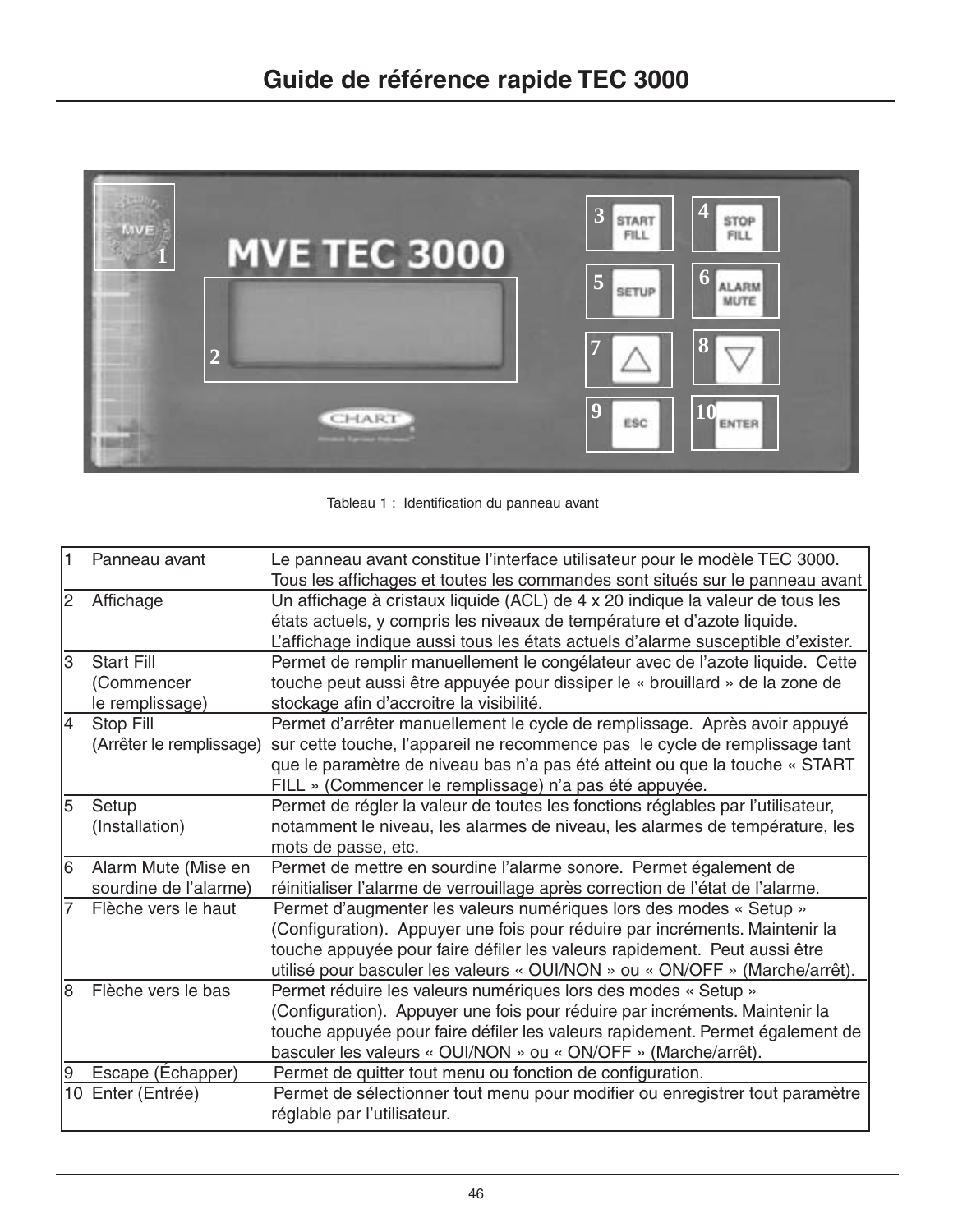

Tableau 2 : Identification du panneau inférieur

|    | Temp A             | Connexion de la sonde de température A.                                              |
|----|--------------------|--------------------------------------------------------------------------------------|
| 2  | Temp B             | Connexion de la sonde de température B.                                              |
| 3  | Connexion          | Connexion d'alimentation.                                                            |
|    | d'alimentation     |                                                                                      |
| 4  | COM <sub>1</sub>   | Connexion de l'interface de communication RS-485.                                    |
| 5  | COM <sub>2</sub>   | Connexion redondante de l'interface de communication RS-485.                         |
| 6  | <b>Manual Fill</b> | La touche Manual Fill (Remplissage manuel) est utilisée pour outrepasser le logiciel |
|    |                    | du modèle TEC 3000 et remplir manuellement le congélateur.                           |
| 17 | Connexions         | Ces connexion surveillent les alarmes pour la température haute A, le niveau bas,    |
|    | d'alarme discrète  | la charge basse de batterie et l'alimentation LN2. Elles peuvent être câblées à tout |
|    |                    | système d'alarme utilisant des contacteurs normalement ouverts (NO).                 |
| l8 | Connexions         | Ces connexions surveille TOUTES les alarmes. Elles peuvent être câblées à tout       |
|    | d'alarme globale   | système d'alarme utilisant des globalecontacteurs normalement ouverts (NO) ou        |
|    |                    | normalement fermé (NC).                                                              |
| 19 | Connexion          | Connexion du faisceau de câblage principal. Toutes les connexion des                 |
|    | du faisceau        | électrovannes, du contacteur du couvercle, du capteur de dérivation, etc. sont       |
|    | principal          | situées ici.                                                                         |
|    | 10 Connexion       | Connexion du système de mesure du niveau. La mesure du niveau est atteinte par       |
|    | du niveau          | l'intermédiaire d'un capteur de pression différentielle, situé dans le modèle TEC    |
|    |                    | 3000. Le tube provenant de la ligne de mesure du niveau s'y connecte. La             |
|    |                    | connexion est un tube cannelé d'un diamètre extérieur de 3,2 mm (1/8 po.).           |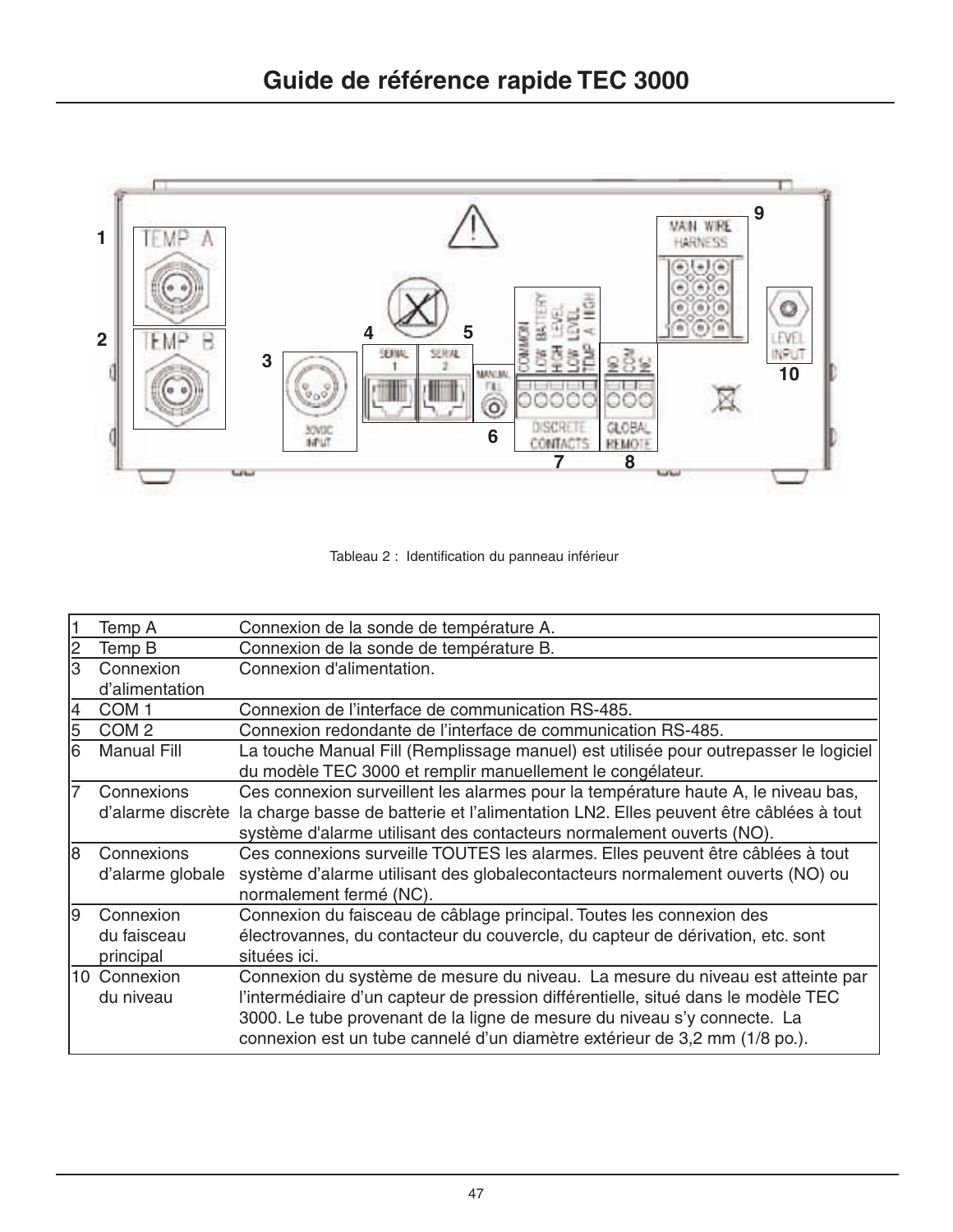Connectez une ligne de transfert (comprise avec le congélateur) depuis un réservoir d'alimentation LN2 sur la connexion de remplissage à l'arrière du congélateur.

La pression optimum du réservoir d'alimentation se situe entre 22 et 35 psi (1,5 à 2,4 bar). Même si la plomberie est équipée d'un limiteur de pression de 50 psi (3,45 bar), il est recommandé que le réservoir d'alimentation soit pressurisé en dessous de 35 psi (2,4 bar) pour réduire la perte par vaporisation du LN2 pendant le remplissage et pour maximaliser la durée d'utilisation de la valve cryogénique. La tuyauterie d'alimentation peut être isolée cours réduire les pertes de transfert LN2. Après que la tuyauterie de transfert est couplée en toute sécurité au congélateur et au réservoir d'alimentation, assurez-vous que toutes les connexions sont exemptes de fuite en ouvrant la valve du réservoir d'alimentation LN2 et en appliquant de l'eau savonneuse sur chacun des raccords. Vous ne devez voir aucune bulle se former sur les raccords. Essuyez que l'eau savonneuse en excès une fois l'opération terminée. Avant de démonter le tuyau de transfert, assurez-vous que la valve du réservoir d'alimentationLN2 est fermée. Desserrez lentement et avec précaution la tuyauterie de transfert afin de mettre à l'air libre la pression résiduelle dans la conduite avant de la déconnecter.

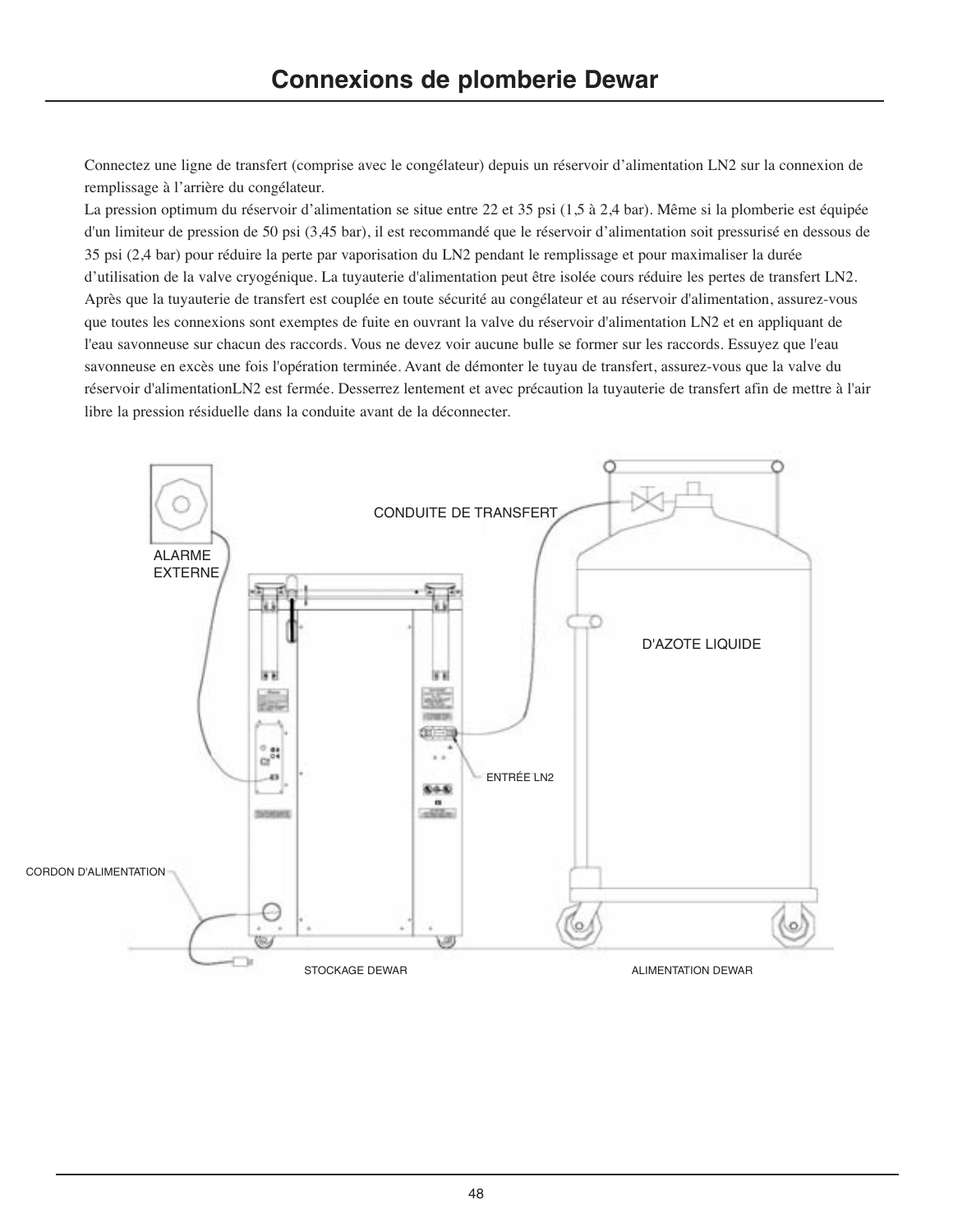La section suivante décrit le réglage des paramètres de l'alarme de température. À tout moment lors de la procédure suivante, l'utilisateur peut quitter le niveau en appuyant plusieurs fois sur la touche « Escape » (Échappement), jusqu'à ce que l'affichage retourne en mode d'affichage « monitor » (surveillance). Après 30 secondes d'inactivité, le contrôleur retourne automatiquement en mode d'affichage « monitor » (surveillance).

REMARQUE : Un niveau de sécurité 2, au minimum, est nécessaire pour régler les paramètres de température (voir la section « Configuration du mot de passe et de la sécurité pour de plus amples détails). Pour quitter tout écran de menu et retourner au menu précédent, appuyer sur la touche « ESC » (Échap).

1. **APPUYER SUR « SETUP » (Configuration)**

Le contrôleur demande un mot de passe. Utiliser les touches « ▲ **/** ▼ » pour défiler jusqu'au numéro correct. Appuyer sur « Enter » (Entrée) pour déplacer le curseur vers la position suivante du mot de passe.

- 2. **APPUYER SUR « ENTER » (Entrée)** L'affichage indiquera « Menus de la température ».
- 3. **APPUYER SUR « ENTER » (Entrée)**

L'affichage indiquera « Menu de la température A ». REMARQUE : Pour régler les paramètres de la température B, appuyer sur « Setup » (Configuration) au lieu d'« Enter » (Entrée).

# 4. **APPUYER SUR « ENTER » (Entrée)**

L'affichage indiquera « Temp A Activée ». REMARQUE : La sonde A peut à présent être désactivée en appuyant sur les touches « ▲ **/** ▼ ». Appuyer sur « Enter » (Entrée) pour enregistrer les paramètres.

# 5. **APPUYER SUR « SETUP » (Configuration)**

jusqu'à ce que l'affichage indique « Alarme haute de la température A ». Utiliser les touches « ▲ **/** ▼ » pour régler la température. Maintenir les deux touches enfoncées pour un défilement rapide. Appuyer sur « Enter » (Entrée) pour enregistrer les paramètres.

6. **APPUYER SUR « SETUP » (Configuration)** L'affichage indiquera « Alarme basse de la température A ». Utiliser les touches « ▲ **/** ▼ » pour régler la température. Maintenir une des deux touches enfoncées pour un défilement rapide. Appuyer sur « Enter » (Entrée) pour enregistrer les paramètres

Niveau d'utilisateur élevé nécessaire. Utiliser ▲ / ▼ pour saisir le mot de passe. 0000

Appuyer sur Enter (Entrée) pour accéder aux Menus de la température ou appuyer sur Setup (Configurer) pour passer au menu suivant.

Appuyer sur Enter (Entrée) pour accéder au Menu de la température A ou appuyer sur Setup (Configurer) pour passer au menu suivant.

Temp A Activée Utiliser ▲ / ▼ pour régler. Appuyer sur Enter (Entrée) pour enregistrer.

Alarme haute de la température A Utiliser ▲ / ▼ pour régler. Appuyer sur Enter (Entrée) pour enregistrer. -110 °C.

Alarme basse de la température A Utiliser ▲ / ▼ pour régler. Appuyer sur Enter (Entrée) pour enregistrer. -200 °C.

Une fois tous les réglages effectués, attendre 30 secondes et le modèle TEC 3000 retourne à l'écran d'affichage principal indiquant que les nouveaux paramètres sont effectifs.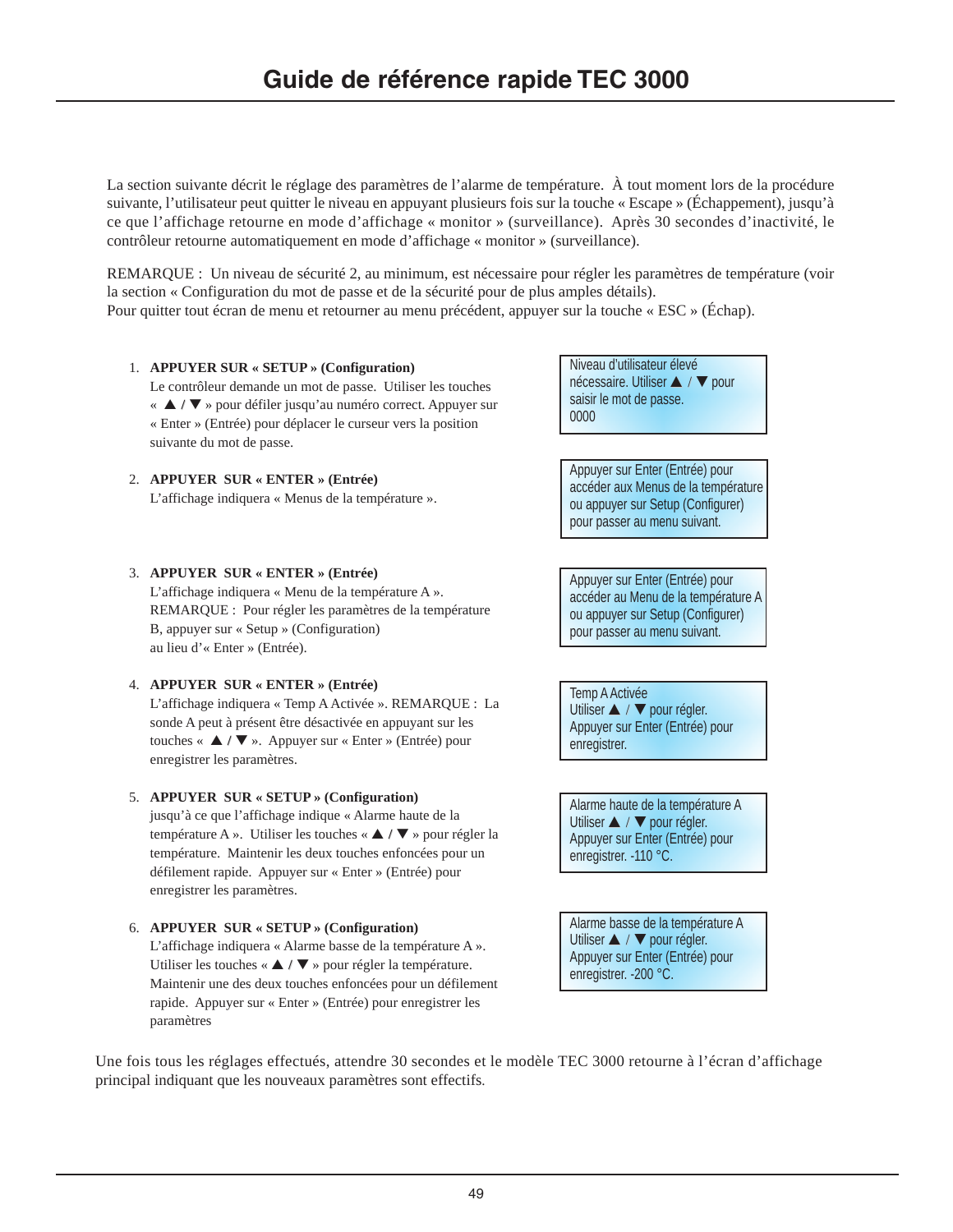La section suivante décrit le réglage des paramètres de niveau d'azote liquide et des alarmes de niveau haut/bas. REMARQUE : Un niveau de sécurité 2, au minimum, est nécessaire pour régler les paramètres de niveau et d'alarme de niveau (voir la section « Configuration du mot de passe et de la sécurité » pour de plus amples détails).

REMARQUE : Pour quitter tout écran de menu et retourner au menu précédent, appuyer sur la touche « ESC » (Échap).

**CONFIGURATION DE L'ALARME DE NIVEAU HAUT :**

#### 1. **APPUYER SUR « SETUP » (Configuration)**

Le contrôleur demande un mot de passe. Utiliser les touches « ▲ / ▼ » pour défiler jusqu'au numéro correct. Appuyer sur « Enter » (Entrée) pour déplacer le curseur vers la position suivante du mot de passe.

#### 2. **APPUYER SUR « SETUP » (Configuration)**

jusqu'à ce que l'affichage indique « Menus du niveau de liquide ».

### 3. **APPUYER SUR « ENTER »**

L'affichage indiquera « Alarme haut ». Utiliser les touches « ▲ / ▼ » pour régler la configuration. Appuyer sur « Enter » (Entrée) pour enregistrer les paramètres. REMARQUE : Aucune configuration de niveau ne peut être

réglée à moins de 14 mm (0.5 in.) l'une de l'autre.

Niveau d'utilisateur plus élevé nécessaire. Utiliser ▲ / ▼ pour saisir le mot de passe. 0000

Appuyer sur Enter (Entrée) pour accéder aux Menus du niveau de liquide ou appuyer sur Setup (Configurer) pour passer au menu suivant

Alarme haute 20 cm (8.0 in.) Utiliser ▲ / ▼ pour régler. Appuyer sur Enter (Entrée) pour enregistrer.

Une fois tous les réglages effectués, attendre 30 secondes et le modèle TEC 3000 retourne à l'écran d'affichage principal indiquant que les nouveaux paramètres sont effectifs.

#### 1. **APPUYER SUR « SETUP » (Configuration)**

Le contrôleur demande un mot de passe. Utiliser les touches « ▲ / ▼ » pour défiler jusqu'au numéro correct. Appuyer sur « Enter » (Entrée) pour déplacer le curseur vers la position suivante du mot de passe.

# 2. **APPUYER SUR « SETUP » (Configuration)**

jusqu'à ce que l'affichage indique « Menus du niveau de liquide ».

3. **APPUYER SUR « ENTER »**

L'affichage indiquera « Alarme haut ».

4. **APPUYER SUR « SETUP » (Configuration)** L'affichage indiquera « Point de consigne de niveau haut ». Utiliser les touches « ▲ / ▼ » pour régler la configuration. Appuyer sur « Enter » (Entrée) pour enregistrer les paramètres. Niveau d'utilisateur plus élevé nécessaire. Utiliser ▲ / ▼ pour saisir le mot de passe 0000

Appuyer sur Enter (Entrée) pour accéder aux Menus du niveau de liquide ou appuyer sur Setup (Configurer) pour passer au menu suivant.

Alarme haute 8,0 In Utiliser ▲ / ▼ pour régler. Appuyer sur Enter (Entrée) pour enregistrer.

Point de consigne du niveau haut 7.0 In Utiliser ▲ / ▼ pour régler. Appuyer sur Enter (Entrée) pour enregistrer.

Une fois tous les réglages effectués, attendre 30 secondes et le modèle TEC 3000 retourne à l'écran d'affichage principal indiquant que les nouveaux paramètres sont effectifs.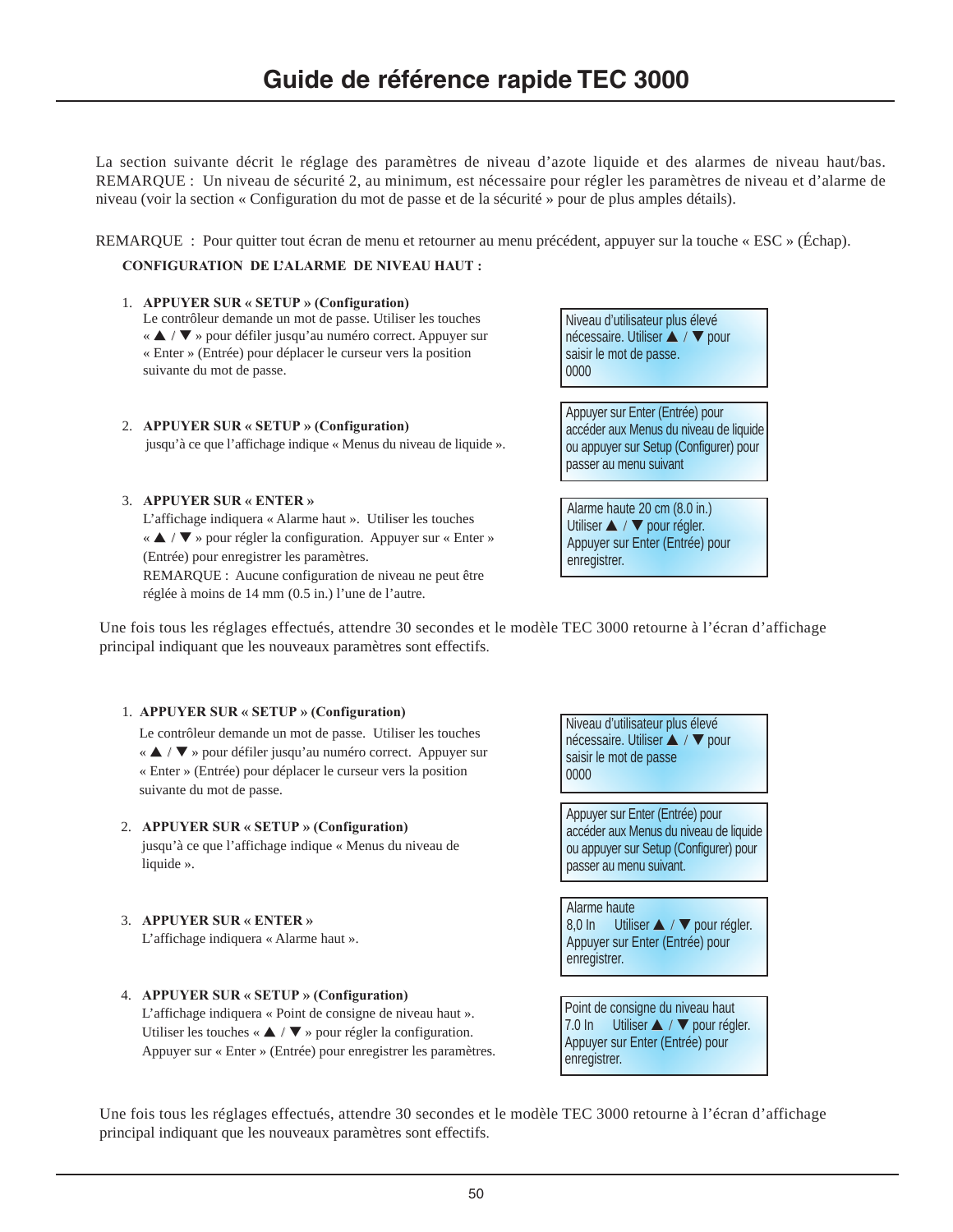# **Réglage des niveaux et des paramètres de l'alarme de niveau**

REMARQUE : Pour quitter tout écran de menu et retourner au menu précédent, appuyer sur la touche « ESC » (Échap).

### **CONFIGURATION DE NIVEAU BAS**

- 1. **APPUYER SUR « SETUP » (Configuration)** Le contrôleur demande un mot de passe. Utiliser les touches fléchées « ▲ / ▼ » pour défiler jusqu'au numéro correct. Appuyer sur « Enter » (Entrée) pour déplacer le curseur vers la position suivante du mot de passe.
- 2. **APPUYER SUR « SETUP » (Configuration)** jusqu'à ce que l'affichage indique « Menus du niveau de liquide ».
- 3. **APPUYER SUR « ENTER »**

L'affichage indiquera « Alarme haut ».

Niveau d'utilisateur plus élevé nécessaire. Utiliser ▲ / ▼ pour saisir le mot de passe. 0000

Appuyer sur Enter (Entrée) pour les Menus de niveau du liquide ou appuyer sur Setup (Configurer) pour passer au menu suivant.

Alarme haute 20 cm (8.0 in.) Utiliser ▲ / ▼ pour régler. Appuyer sur Enter (Entrée) pour enregistrer.

4. **APPUYER SUR « SETUP » (Configuration)** jusqu'à ce que l'affichage indique « Point de consigne de niveau bas ». Utiliser les touches « ▲ / ▼ » pour régler la configuration. Appuyer sur « Enter » (Entrée) pour enregistrer les paramètres.

Point ce consigne de niveau bas 20 cm  $(5,0 \text{ in.})$  Utiliser  $\triangle$  /  $\nabla$ pour régler. Appuyer sur Enter (Entrée) pour enregistrer.

Une fois tous les réglages effectués, attendre 30 secondes et le modèle TEC 3000 retourne à l'écran d'affichage principal indiquant que les nouveaux paramètres sont effectifs.

#### **CONFIGURATION DE L'ALARME DE NIVEAU BAS**

- 1. **APPUYER SUR « SETUP » (Configuration)** Le contrôleur demande un mot de passe. Utiliser les touches « ▲ / ▼ » pour défiler jusqu'au numéro correct. Appuyer sur « Enter » (Entrée) pour déplacer le curseur vers la position suivante du mot de passe.
- 2. **APPUYER SUR « SETUP » (Configuration)** jusqu'à ce que l'affichage indique « Menus du niveau de liquide ».

# 3. **APPUYER SUR « ENTER »**

paramètres.

L'affichage indiquera « Alarme haut ».

4. **APPUYER SUR « SETUP » (Configuration)**

jusqu'à ce que l'affichage indique « Alarme de niveau bas ». Utiliser les touches «  $\triangle$  /  $\nabla$  » pour régler la configuration. Appuyer sur « Enter » (Entrée) pour enregistrer les

Niveau d'utilisateur plus élevé nécessaire. Utiliser ▲ / ▼ pour saisir le mot de passe. 0000

Appuyer sur Enter (Entrée) pour accéder aux Menus du niveau de liquide ou appuyer sur Setup (Configurer) pour passer au Menu suivant.

Alarme haute 20 cm (8.0 in.) Utiliser ▲ / ▼ pour régler. Appuyer sur Enter (Entrée) pour enregistrer.

Alarme de niveau bas 20 cm (4,0 in.) Utiliser ▲ / ▼ pour régler. Appuyer sur Enter (Entrée) pour enregistrer.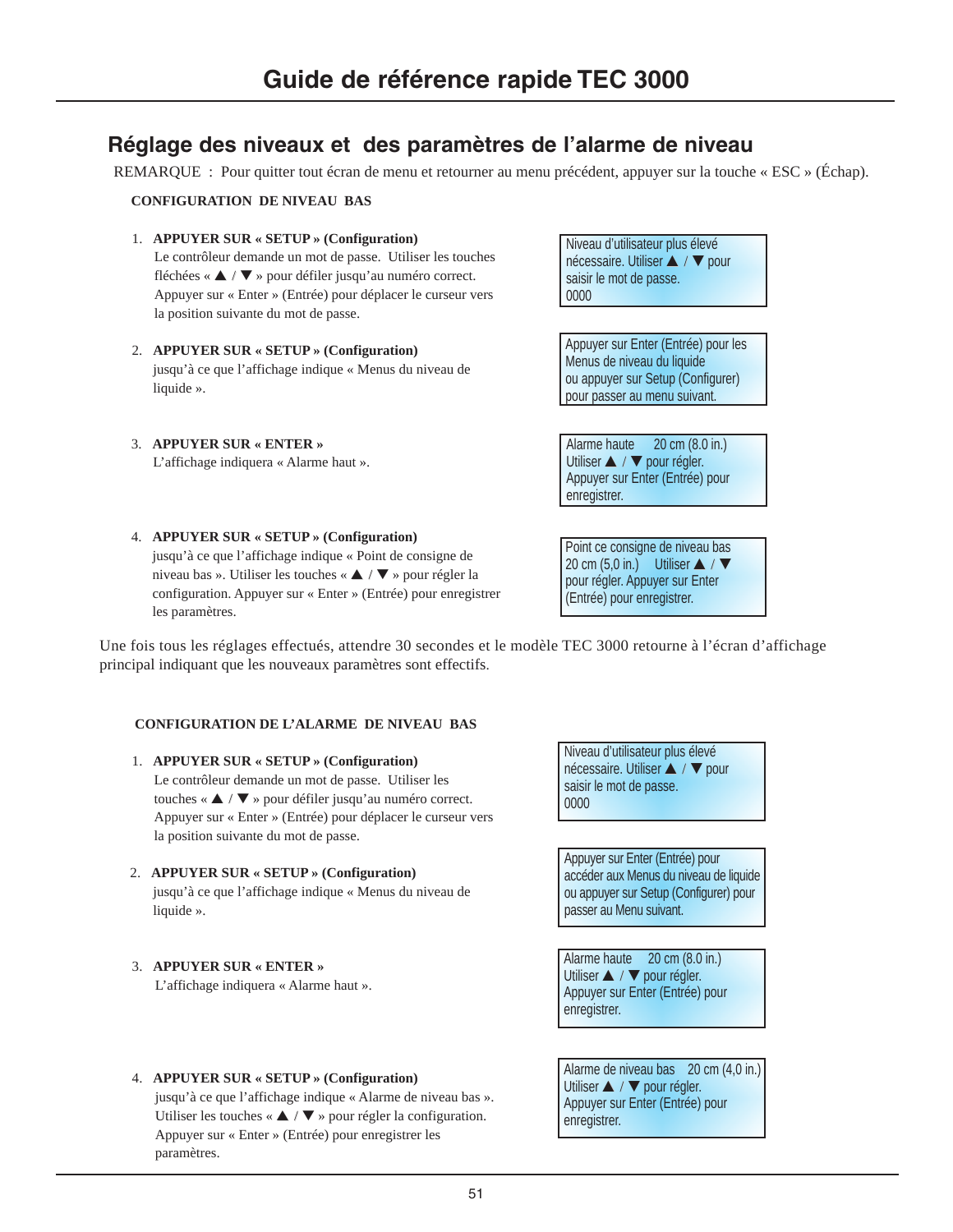# **Réglages des paramètres d'affichage et de sortie**

Les unités de mesure affichées par le modèle TEC 3000 peuvent être réglées pour répondre aux besoins de l'utilisateur. La mesure de température peut être affichée en degrés Kelvin (°F), degrés Celsius (°C) ou en degrés Fahrenheit (°F). La quantité d'azote liquide du congélateur peut être affichée en pouces (in), millimètres (mm). En outre, la quantité d'azote liquide consommée (usage liquide) par le congélateur peut s'afficher sur l'écran.

REMARQUE : Un niveau de sécurité 1 est nécessaire pour régler les paramètres d'affichage et de sortie (voir la section « Configuration du mot de passe et de la sécurité pour de plus amples détails).

- 1. **APPUYER SUR « SETUP » (Configuration)** Le contrôleur demande un mot de passe. Utiliser les touches « ▲ **/** ▼ » pour défiler jusqu'au numéro correct. Appuyer sur « Enter » (Entrée) pour déplacer le curseur vers la position suivante du mot de passe.
- 2. **APPUYER SUR « SETUP » (Configuration)** jusqu'à ce que l'affichage indique « Affichage et sortie ».
- 3. **APPUYER SUR « ENTER » (Entrée)**

L'affichage indiquera « Unités de température ». Utiliser les touches «  $\triangle$  /  $\nabla$  » pour basculer entre °C (Celsius), °F (Fahrenheit) ou °K (Kelvin). Appuyer sur « Enter » (Entrée) pour enregistrer les paramètres.

- 4. **APPUYER SUR « SETUP » (Configuration)** L'affichage indiquera « Unités de niveau. » Utiliser les touches « ▲ / ▼ » pour basculer entre « in » (pouces) ou « mm » (millimètres). Appuyer sur « Enter » (Entrée) pour enregistrer les paramètres.
- 5. **APPUYER SUR « SETUP » (Configuration)** L'écran affiche « Indiquer l'usage liquide ». Utilisez les touches « ▲ / ▼ » pour sélectionner « OUI » ou « NON ». Appuyez sur « Enter » (Entrée) pour enregistrer les paramètres.

Niveau d'utilisateur plus élevé nécessaire. Utiliser ▲ / ▼ pour saisir le mot de passe. 0000

Appuyer sur Enter (Entrée) pour accéder à Affichage et Sortie ou appuyer sur Setup (Configurer) pour passer au menu suivant.

Unités de température ° C Utiliser ▲ / ▼ pour régler. Appuyer sur Enter (Entrée) pour enregistrer.

Unités de niveau In Utiliser ▲ / ▼ pour régler. Appuyer sur Enter (Entrée) pour enregistrer.

Sobald alle Funktionen angepasst sind, warten Sie 30 Sekunden, bis TEC 3000 wieder im Hauptanzeigefeld angezeigt wird, was bedeutet, dass neue Einstellungen gelten.

# **Étalonnage des sondes de température**

Chacune des sondes de température (A et B) utilisées avec le modèle TEC 3000 a été étalonnée en usine, en utilisant la méthode « Low Temperature Range » (Plage de température basse). Cette méthode d'étalonnage fournit un niveau de précision de +/- 1 °C (+/- 1.8°F) lors d'une utilisation à une plage d'altitude de 305 à 457 mètres (1000 à 1500 ft.). Aucun autre étalonnage supplémentaire n'est nécessaire, sauf décision contraire de l'utilisateur final. Consulter le manuel technique du modèle TEC 3000 pour toute information sur les méthodes et les procédures d'étalonnage.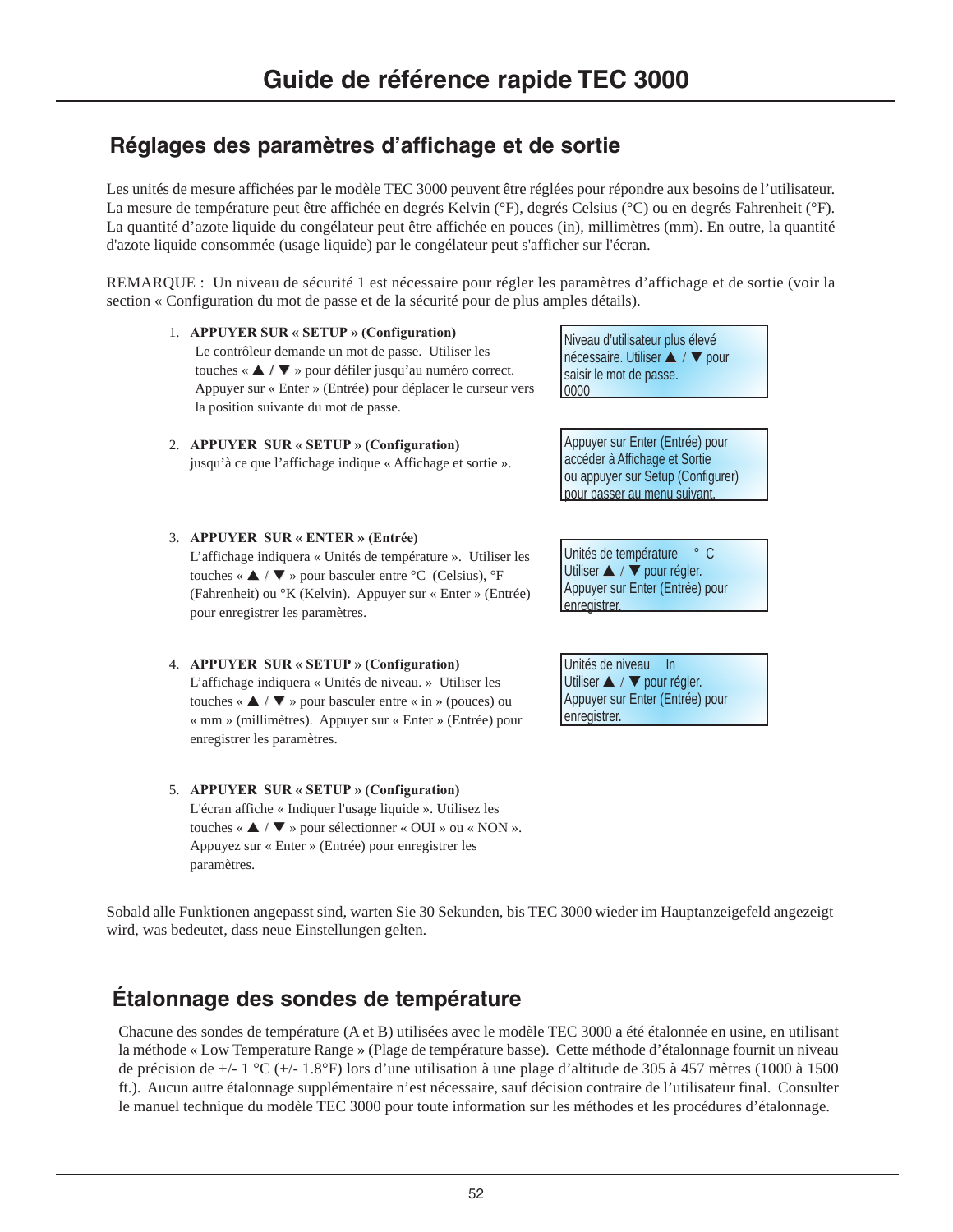# **Mot de passe et configuration de la sécurité**

Le modèle TEC 3000 peut enregistrer jusqu'à 10 mots de passe différents. Chaque mot de passe peut se voir assigner son propre niveau de sécurité allant du niveau 1 au niveau 4. Le tableau 3 ci-dessous indique quels paramètres peuvent être modifiés avec chaque niveau de sécurité. Un niveau 4 de sécurité est nécessaire pour régler tout mot de passe. Le mot de passe par défaut (ou « Global ») pour le modèle TEC 3000 est « 3456 ». Tous les paramètres peuvent être réglés en utilisant ce mot de passe. Enregistrer les mots de passe et les paramètres de sécurité et conserver dans un endroit sûr. REMARQUE : MVE recommande de changer le mot de passe global de sorte qu'il soit commun à touts les appareils. En cas d'oubli du mot de passe global, contacter le service à la clientèle de MVE pour obtenir les informations relatives à la réinitialisation des mots de passe.

| <b>FONCTION</b>                | <b>NIVEAU</b> | <b>NIVEAU 2</b> | <b>NIVEAU 3</b> | <b>NIVEAU 4</b> |
|--------------------------------|---------------|-----------------|-----------------|-----------------|
| (Commencer le remplissage)     | х             | x               | Χ               | x               |
| Arrêter le remplissage         | X             | X               | X               | X               |
| Mise en sourdine de l'alarme   | X             | X               | x               |                 |
| Changer les unités d'affichage | x             | X               | X               |                 |
| Paramètres de température      |               | X               | X               | X               |
| Paramètres de niveau           |               | X               | X               | X               |
| Heure/date                     |               | X               | X               | X               |
| Étalonnage des sondes          |               | X               | Χ               | x               |
| Changement des langues         |               | X               | X               | X               |
| Paramètres de dérivation       |               |                 |                 |                 |
| des gaz chauds                 |               | X               | X               | X               |
| Paramètre OFAF                 |               |                 | X               | X               |
| Paramètres de communication    |               |                 | Χ               | x               |
| Programmation                  |               |                 | Χ               |                 |
| Paramètres du mot de passe     |               |                 |                 | x               |

| Tableau 3 : Niveaux de sécurité et définitions |  |  |  |
|------------------------------------------------|--|--|--|
|                                                |  |  |  |

### 1. **APPUYER SUR « SETUP » (Configuration)**

Le contrôleur demande un mot de passe. Utiliser les touches « ▲ / ▼ » pour défiler jusqu'au numéro correct. Pour la configuration des mots de passe pour la première fois, utiliser le mot de passe par défaut « 3456 ». Appuyer sur « Enter » (Entrée) pour déplacer le curseur vers la position suivante du mot de passe.

# 2. **APPUYER SUR « ENTER » (Entrée)**

L'affichage indiquera « Menus de température ».

3. **APPUYER SUR « SETUP » (Configuration)**

passer au menu suivant ».

Niveau d'utilisation plus élevé nécessaire. Utiliser ▲ / ▼ pour saisir le mot de passe 0000

Appuyer sur Enter (Entrée) pour accéder aux Menus de la température ou appuyer sur Setup (Configurer) pour passer au menu suivant.

Appuyer sur Enter (Entrée) pour accéder aux Menus du mot de passe ou appuyer sur Setup (Configurer) pour passer au menu suivant.

Appuyer sur Enter (Entrée) pour modifier le mot de passe global ou appuyer sur Setup (Configurer) pour passer au menu suivant.

4. **APPUYER SUR « ENTER » (Entrée)** L'affichage indique « Appuyer sur Enter (Entrée) pour changer le mot de passe global ou appuyer sur Setup (Configurer) pour

jusqu'à ce que l'affichage indique « Menus du mot de passe ».

REMARQUE : Le paramètre par défaut du mot de passe « Global » est « 3456 ». Le mot de passe « Global » peut être utilisé pour changer TOUS les paramètres du modèle TEC 3000.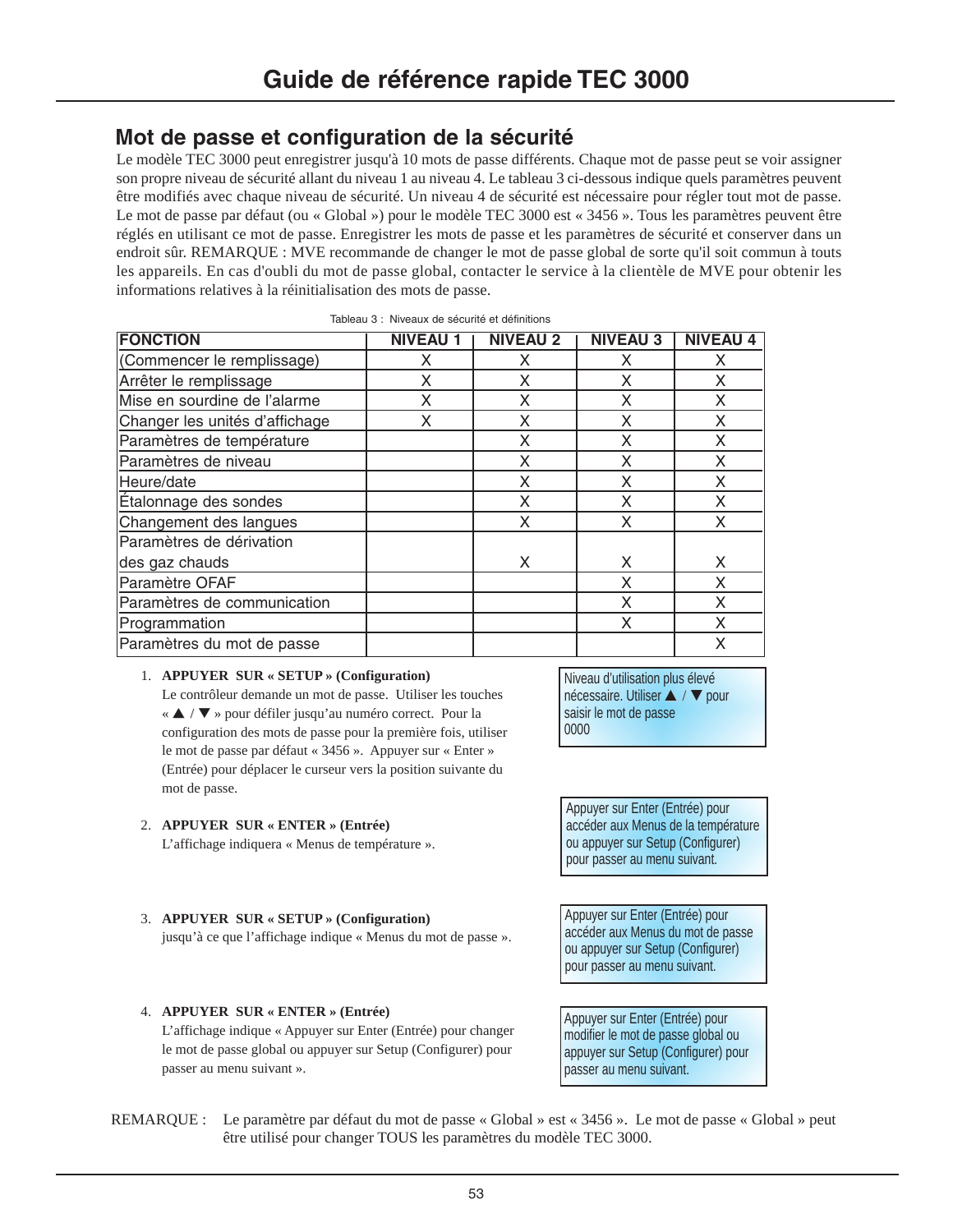# **Mot de passe et configuration de la sécurité**

- 5. **APPUYER SUR « SETUP » (Configuration)** pour défiler jusqu'au mot de passe souhaité.
- 6. **APPUYER SUR « ENTER » (Entrée)** pour sélectionner jusqu'au mot de passe souhaité.
- 7. **APPUYER SUR «** ▲ **» ou «** ▼ **»**

pour défiler jusqu'au numéro correct. Appuyer sur « Enter » (Entrée) pour déplacer le curseur vers la position suivante du mot de passe.

8. **APPUYER SUR « ENTER » (Entrée)**

Une fois que le mot de passe souhaité est sélectionné. L'affichage indique à présent « Niveau X de mot de passe ». Utilisez les touches « ▲ / ▼ » pour régler le niveau de sécurité.

9. **APPUYER SUR « ENTER » (Entrée)**

L'affichage indiquera « Confirmer le nouveau mot de passe ? ». Utilisez les touches « ▲ / ▼ » pour sélectionner « OUI » ou « NON ». Sélectionner « OUI » pour enregistrer les nouveaux mot de passe et paramètre de sécurité. Sélectionner « NON » pour annuler toute modification.

10. **APPUYER SUR « ENTER » (Entrée)** pour enregistrer les paramètres.

À ce stade, le mot de passe et le niveau de sécurité sélectionnés ont été paramétrés et enregistrés. Suivre les étapes 7 à 11 pour configurer des mots de passe et des niveaux de sécurité supplémentaires ou appuyer plusieurs fois sur « Escape » (Échappement) pour retourner à l'écran d'affichage. Après 5 minutes d'inactivité, le contrôleur retourne automatiquement en mode « monitor » (surveillance). Utiliser le tableau 4 pour enregistrer le mot de passe pour référence ultérieure.

Mot de passe 1 Utiliser ▲ / ▼ pour régler. Appuyer sur Enter (Entrée) pour passer au menu suivant. XXXX

Niveau X de mot de passe Utiliser ▲ / ▼ pour régler. Appuyer sur Enter (Entrée) pour passer au menu suivant. Niveau X

Confirmer le nouveau mot de passe ? NON Utiliser ▲ / ▼ pour régler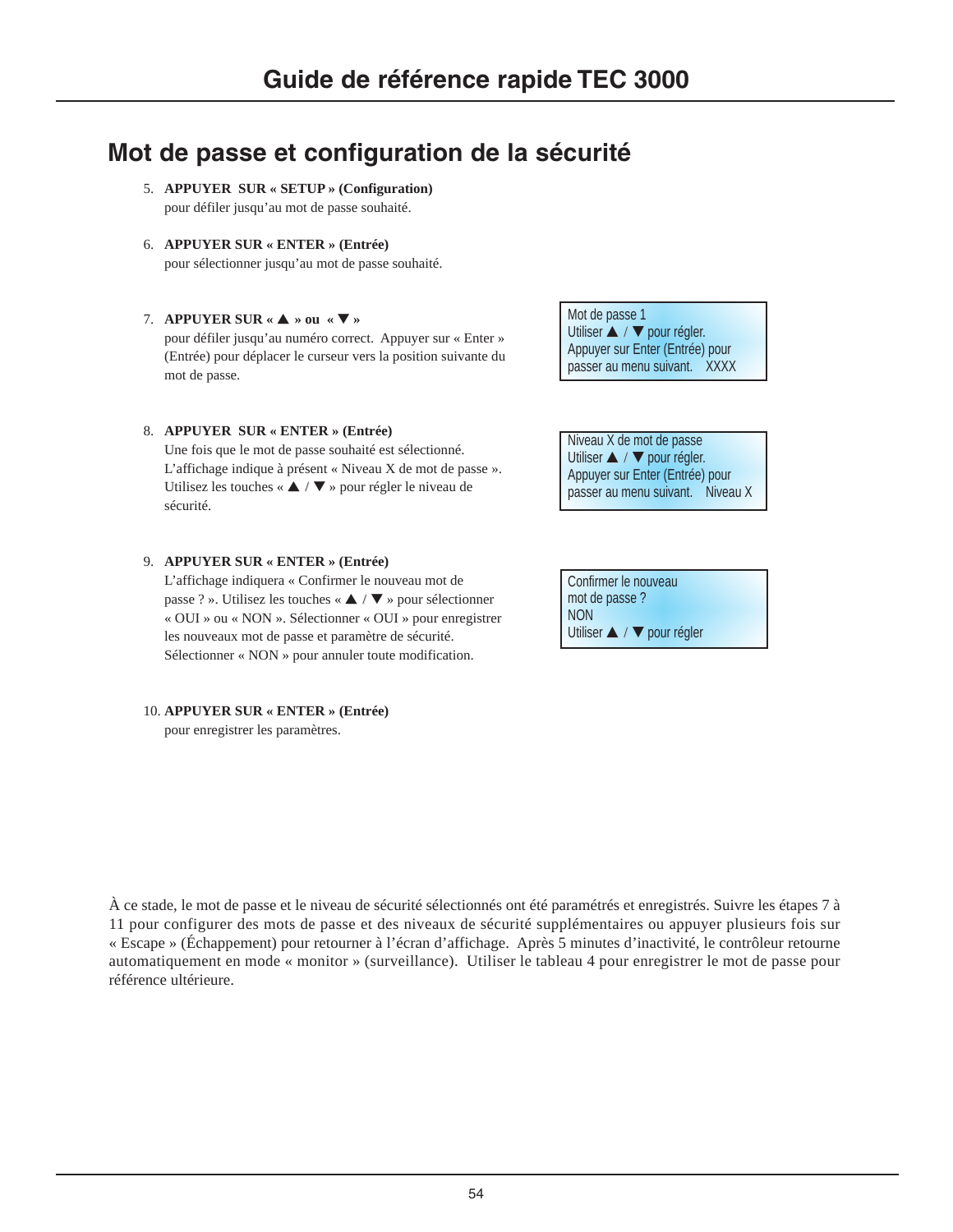# **Alarmes et descriptions**

|                                | Tableau 4 : Alarmes et descriptions                                       |  |  |
|--------------------------------|---------------------------------------------------------------------------|--|--|
| Affichage de l'alarme          | <b>Description</b>                                                        |  |  |
| Température A haute            | La température de la sonde A dépasse le paramètre de température haute    |  |  |
|                                | défini par l'utilisateur                                                  |  |  |
| Température B haute            | La température de la sonde B dépasse le paramètre de température haute    |  |  |
|                                | défini par l'utilisateur                                                  |  |  |
| Température A basse            | La température de la sonde A est inférieure au paramètre de température   |  |  |
|                                | basse défini par l'utilisateur                                            |  |  |
| Température B basse            | La température de la sonde B est inférieure au paramètre de température   |  |  |
|                                | basse défini par l'utilisateur                                            |  |  |
| Niveau haut                    | La profondeur de LN2 à l'intérieur du congélateur dépasse le paramètre de |  |  |
|                                | niveau haut défini par l'utilisateur.                                     |  |  |
| Niveau bas                     | La profondeur de LN2 à l'intérieur du congélateur est inférieure au       |  |  |
|                                | paramètre de niveau bas défini par l'utilisateur.                         |  |  |
| Avertissement d'utilisation    | La consommation de LN2 a doublé (voir le manuel de référence technique    |  |  |
|                                | du modèle TEC 3000 pour de plus amples détails).                          |  |  |
| Alarme d'utilisation           | La consommation de LN2 a quintuplé (voir le manuel de référence           |  |  |
|                                | technique du modèle TEC 3000 pour de plus amples détails).                |  |  |
| Temps de remplissage           | La durée nécessaire pour terminer un cycle de remplissage dépasse le      |  |  |
|                                | paramètre de durée de remplissage défini par l'utilisateur.               |  |  |
| Durée de dérivation            | La durée nécessaire pour terminer un cycle de dérivation dépasse le       |  |  |
|                                | paramètre de durée de dérivation défini par l'utilisateur.                |  |  |
| Étalonnage de la température A | La température de la sonde A est inférieure au zéro absolu.               |  |  |
| Étalonnage de la température B | La température de la sonde B est inférieure au zéro absolu.               |  |  |
| Étalonnage de la dérivation    | La température de la sonde de dérivation est inférieure au zéro absolu.   |  |  |
| Batterie basse                 | La tension des batteries de secours a chuté sous 21 volts.                |  |  |
| Panne d'alimentation           | L'alimentation principale a été déconnectée pendant au moins 60 minutes.  |  |  |
| Couvercle ouvert               | Le couvercle du congélateur a été ouvert pendant une durée supérieure à   |  |  |
|                                | celle spécifiée par l'utilisateur.                                        |  |  |
| Perte de communication         | Le contrôleur a perdu toute communication avec l'affichage.               |  |  |

**Si une alarme se produit, veuillez contacter votre distributeur MVE autorisé ou le service à la clientèle/le service technique**

Service à la clientèle/technique :

Télécopie : +61 297 494666

| Aux États-Unis : |                            | Europe: |                                  |
|------------------|----------------------------|---------|----------------------------------|
|                  | Téléphone: 1-800-482-2473  |         | Téléphone : +44 (0) 1344 403 100 |
|                  | Télécopie: 1-888-932-2473  |         | Télécopie : +44 (0) 1344 429 224 |
| Asie :           |                            |         |                                  |
|                  | Téléphone : +61 297 494333 |         |                                  |